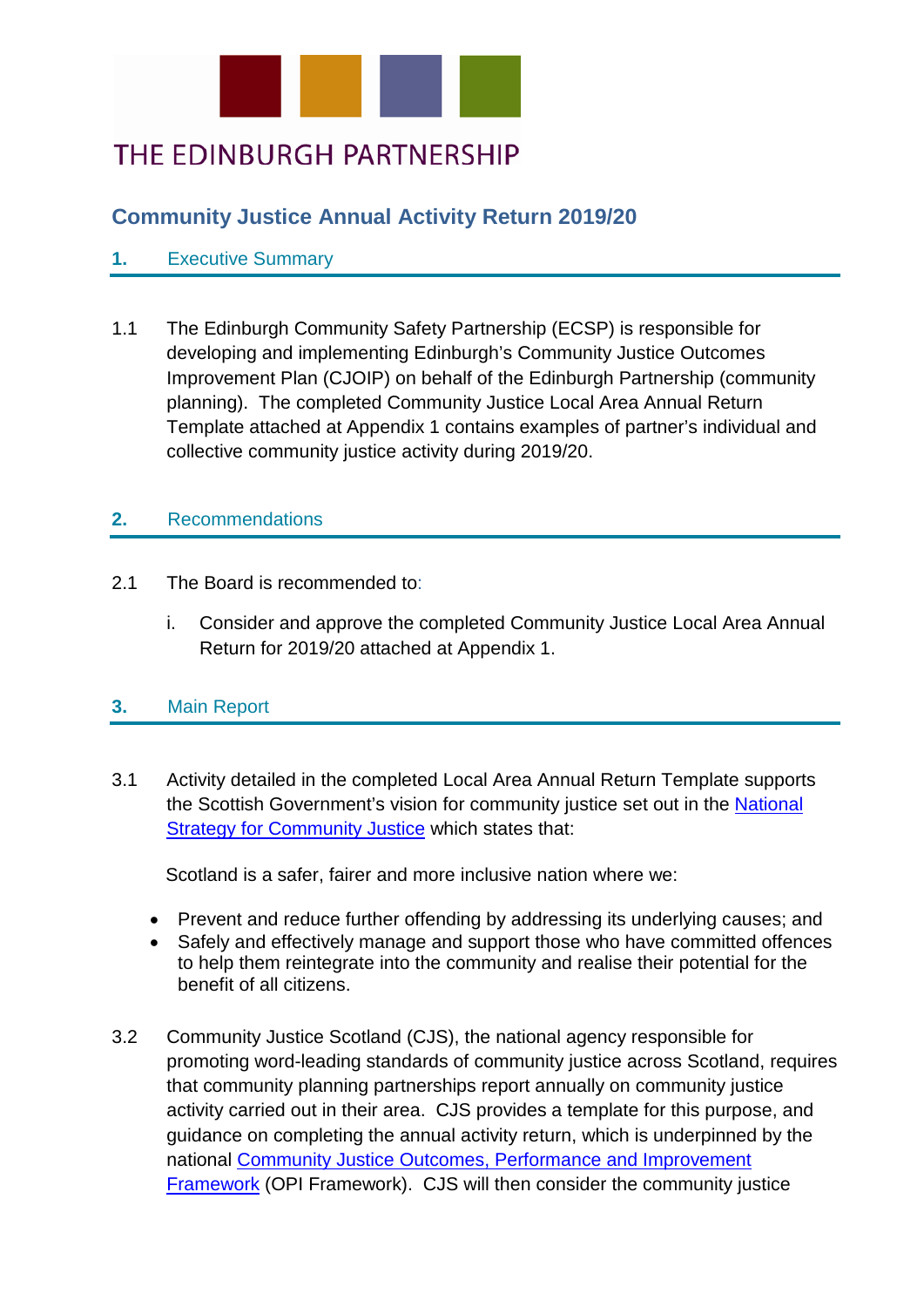activity and progress made locally, against the national outcomes and indicators set out in the OPI Framework and provide feedback, including any recommendations for future activity returns.

3.3 The Community Safety Partnership agreed the Community Justice Local Area Annual Return for 2019/20 on 8 September 2020. It will be submitted to CJS for consideration and feedback once approved by the Edinburgh Partnership.

# **4.** Contact

Carey Fuller, Acting Community Justice Senior Manager, Tel: 07711 016 163, [carey.fuller@edinburgh.gov.uk](mailto:carey.fuller@edinburgh.gov.uk)

\_\_\_\_\_\_\_\_\_\_\_\_\_\_\_\_\_\_\_\_\_\_\_\_\_\_\_\_\_\_\_\_\_\_\_\_\_\_\_\_\_\_\_\_\_\_\_\_\_\_\_\_\_\_\_\_\_\_\_\_\_

Appendices:

Appendix 1; Community Justice Local Area Annual Return 2019/20

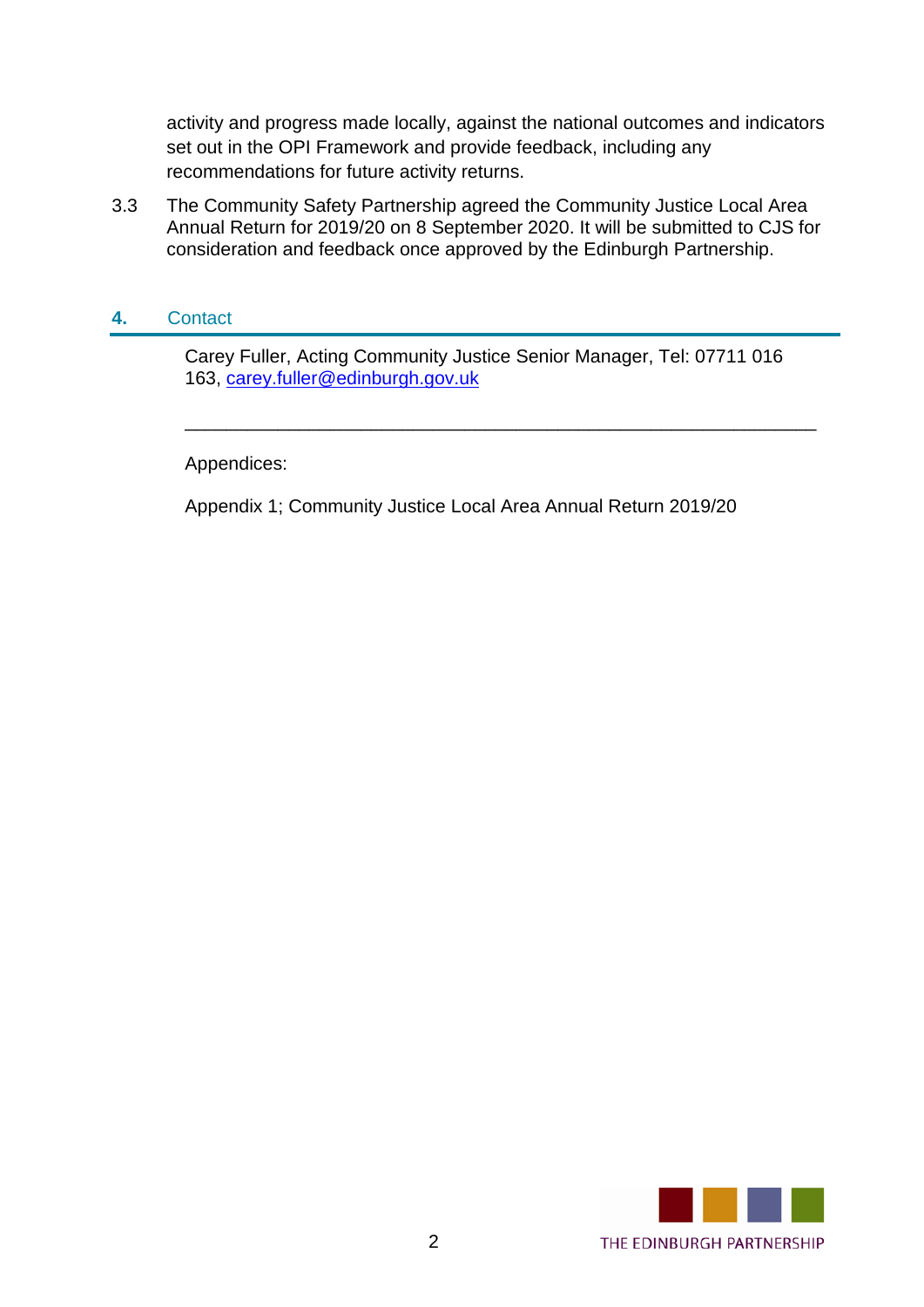# **Community Justice Scotland** Ceartas Coimhearsnachd Alba

**Community Justice Outcome Activity Across Scotland Local Area Annual Return Template and Guidance 2019-20**

April 2020

Page 1 of 46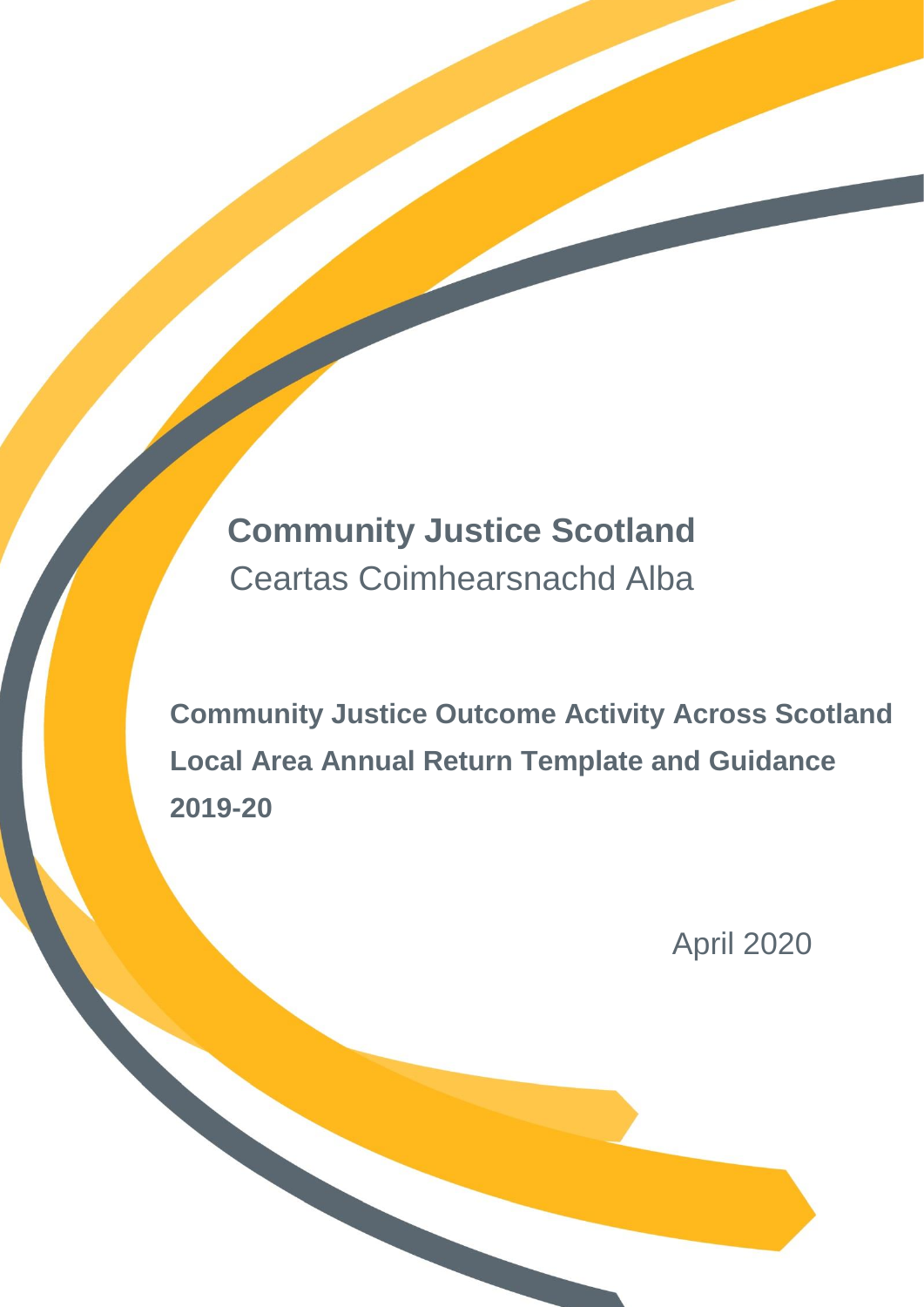# **1. Background**

The introduction of the Community Justice (Scotland) Act 2016 triggered the formal implementation of the new model of Community Justice in Scotland. A number of key documents are associated with the Act including the National Strategy, Justice in Scotland: Vision & Priorities and the Framework for Outcomes, Performance and Improvement.

The 2016 Act places a duty on community justice statutory partners to produce a Community Justice Outcome Improvement Plan (CJOIP) which outlines key local needs and priorities and the plans and actions to address these against a backdrop of the documents noted above. Beyond this, the partners are also tasked with reporting, on an annual basis, the community justice outcomes and improvements in their area, again with reference to the associated strategy and framework documents and, when complete, submit those annual reports to Community Justice Scotland.

Community Justice Scotland is committed to working in partnership with community justice partners and have designed the template and guidance to support local areas in reporting on their annual outcomes and improvements in a meaningful way that captures necessary data in an effective and efficient manner.

# **2. Statement of Assurance**

The information submitted to Community Justice Scotland using this template is for the purpose of fulfilling the requirement under s27 of the Community Justice (Scotland) Act 2016 for Community Justice Scotland to produce a report on performance in relation to community justice outcomes across Scotland.

The data submitted using this template will be used for this reporting purpose only. In the report, local authority areas will only be specifically identified with their consent. However, Community Justice Partnerships should be aware that any information held by Community Justice Scotland is subject to statutory Freedom of Information obligations.

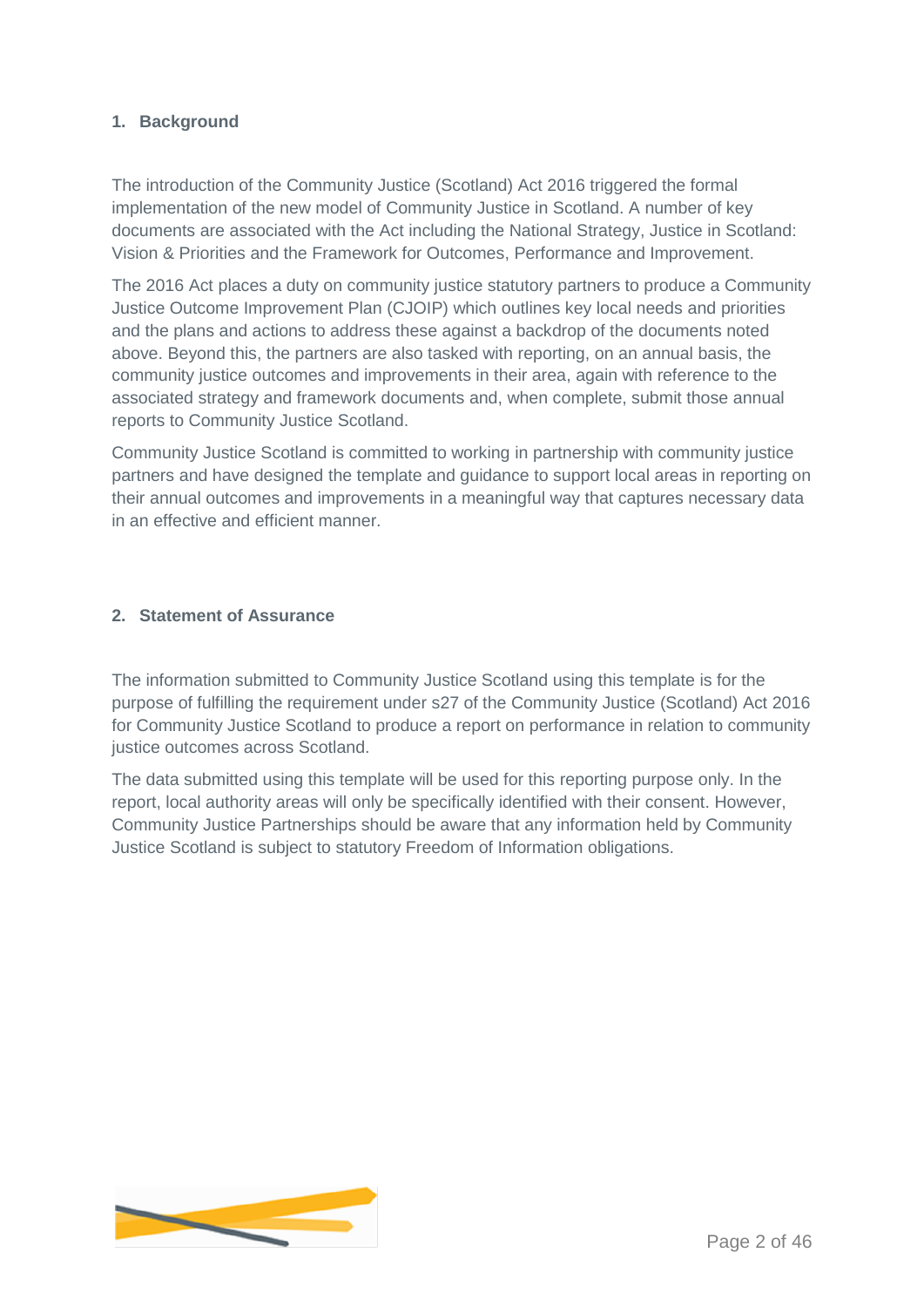# **3. General principles of the template**

The template is designed to capture a range of important data in a way that allows local partners to highlight key aspects of community justice activities, outcomes and improvements over the specified period without it being onerous or time and resource demanding.

Most of the template is self-explanatory and, where this is the case, there is little guidance required. In the sections that require more direction for completion, please refer to the template completion guidance which was issued alongside this reporting template. The text (in blue) will outline what is expected in terms of reporting.

It would be helpful if responses in each of the "evidence and data" boxes within section 4 of the template ("performance reporting") is held to a maximum of 300 words per indicator to ensure the main points are captured. This allows for an efficient analysis by Community Justice Scotland on return. The use of bullet points in your answers is acceptable.

Where the template asks for evidence, a written response will suffice and there is no expectation that you send additional supporting documentation – if there are any aspects Community Justice Scotland is unclear on it will be our responsibility to request clarification where necessary.

If any response or evidence requires details about people with lived experience (e.g. evidence in respect of someone's life story) please **NO NOT** include any personal sensitive information (as outlined in Schedules 2 & 3 of the Data Protection Act 1998) as Community Justice Scotland does not require such information. If this is unavoidable then please ensure that the data is fully anonymised.

This is the third iteration of the template and guidance.

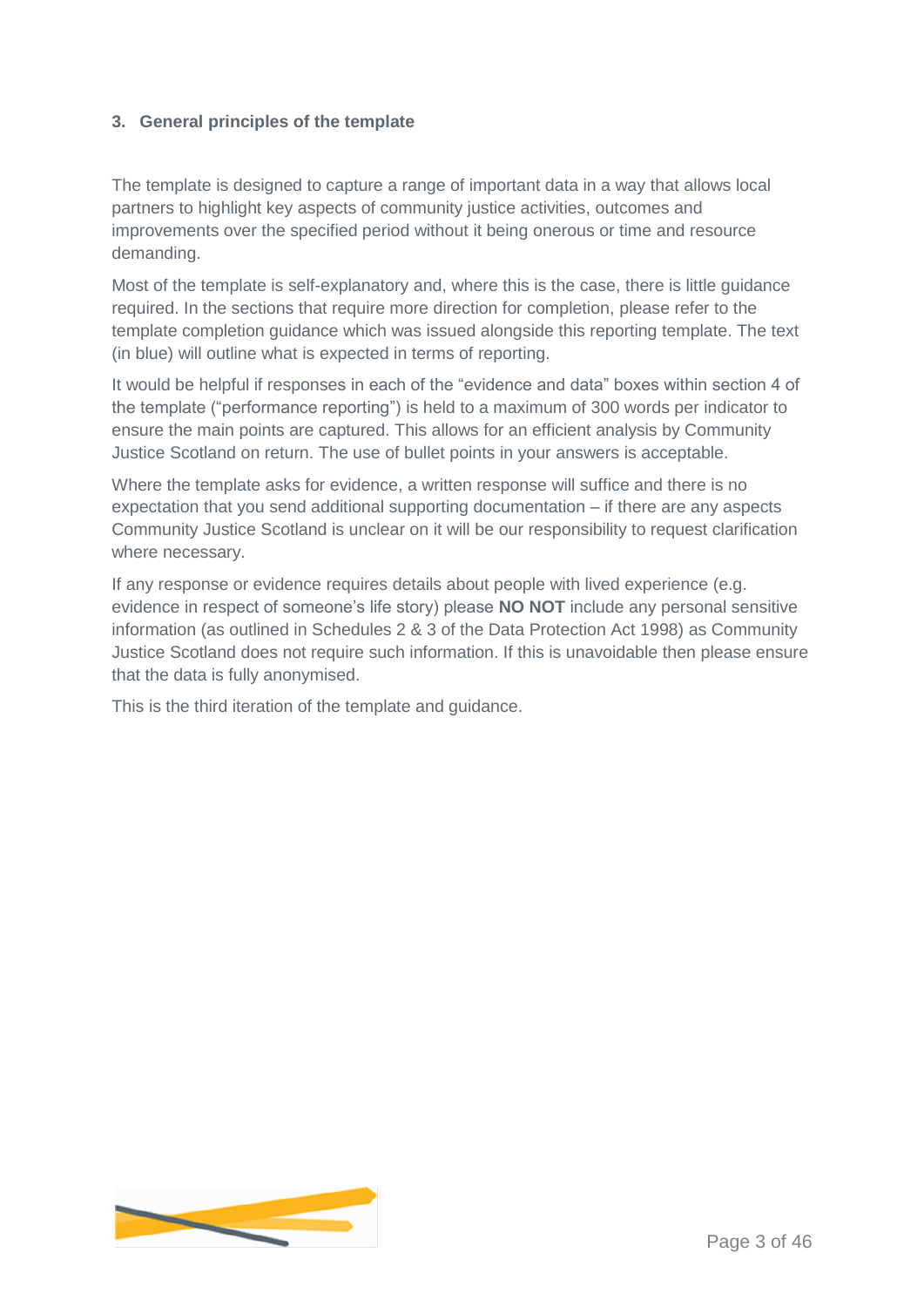# **4. Template Completion**

|                                                                                        | 1. Community Justice Partnership / Group Details |
|----------------------------------------------------------------------------------------|--------------------------------------------------|
| <b>Community Justice</b><br>Partnership / Group                                        | <b>Community Safety Partnership</b>              |
| <b>Community Justice</b><br>Partnership Group Chair                                    | Councillor Amy McNeese-Mechan                    |
| <b>Community Justice</b><br>Partnership / Group Co-<br>ordinator                       | <b>Suzan Ross</b>                                |
| Publication date of<br><b>Community Justice</b><br>Outcome Improvement<br>Plan (CJOIP) | October 2019                                     |

#### **2. Template Sign-off**

The content of this annual report on community justice outcomes and improvements in our area has been agreed as accurate by the Community Justice Partnership / Group and has been shared with our Community Planning Partnership through our local accountability arrangements.

Signature of Community Justice Partnership / Group Chair: Date :

#### **3. Governance Arrangements**

Please outline below your current governance structure for the community justice arrangements in your area:

…………………………………………………………………... …………………………….

Edinburgh's Community Safety Partnership (CSP) incorporating community justice, is a strategic group responsible for co-ordinating a multi-agency response to community safety and community justice, and to reducing reoffending and tackling antisocial behaviour. The CSP is a sub-group of the Edinburgh Partnership; Edinburgh's community planning partnership, responsible for developing and implementing both the Community Justice Outcomes Improvement Plan (CJOIP) and the Community Safety Strategy (CSS). The CSP oversees CJOIP activity through progress reports submitted to its quarterly meetings and in turn, provides an update on community justice to the Edinburgh Partnership annually.

The Edinburgh Partnership's [Community Plan 2018-28](https://www.edinburgh.gov.uk/downloads/file/23664/community-plan-2018-28) (Local Outcome Improvement Plan) sets out community planning partners' collective vision which is *'that Edinburgh is a thriving, connected, inspired and fair city, where all forms of poverty and inequality are reduced'.* 

The [CJOIP 2019-22](https://www.edinburgh.gov.uk/downloads/download/14448/community-justice-outcomes-improvement-plan-2019-22) local priorities directly support the Community Plan's aspiration through focusing on the provision of timely positive interventions for people in the justice system, many of whom are amongst the most marginalised and vulnerable in society. Local community justice activity is working to support those in the justice system who are the most disadvantaged, and to create a fairer, safer and more inclusive society, where individuals realise their full potential.

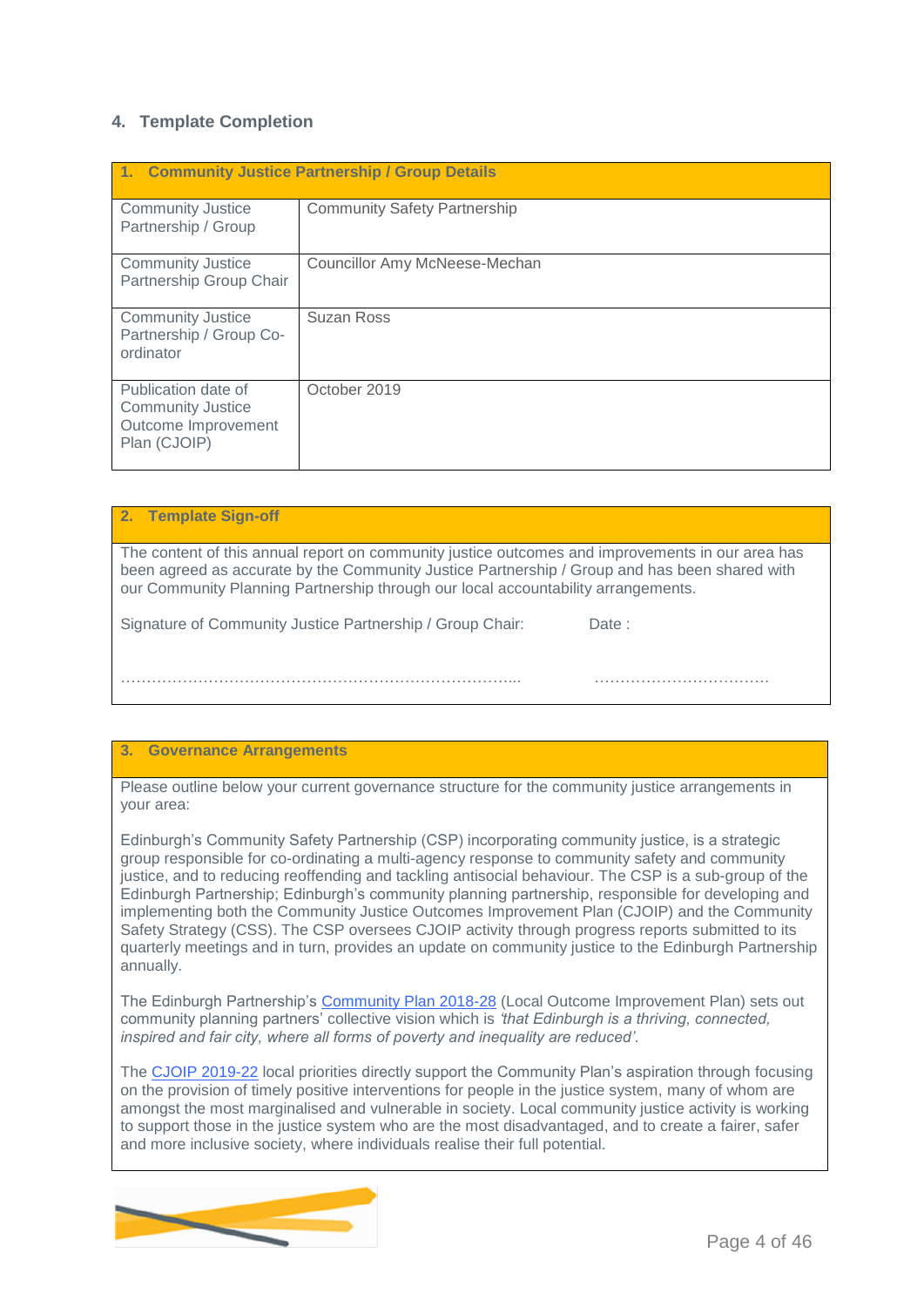The CJOIP is also closely linked to Edinburgh's new **Community Safety Strategy 2020-23**, which is committed to the development of safer communities and reducing the harm caused by antisocial behaviour, including reducing the likelihood of children and young people engaging in harmful or offending behaviour, and safeguarding people from online harm.

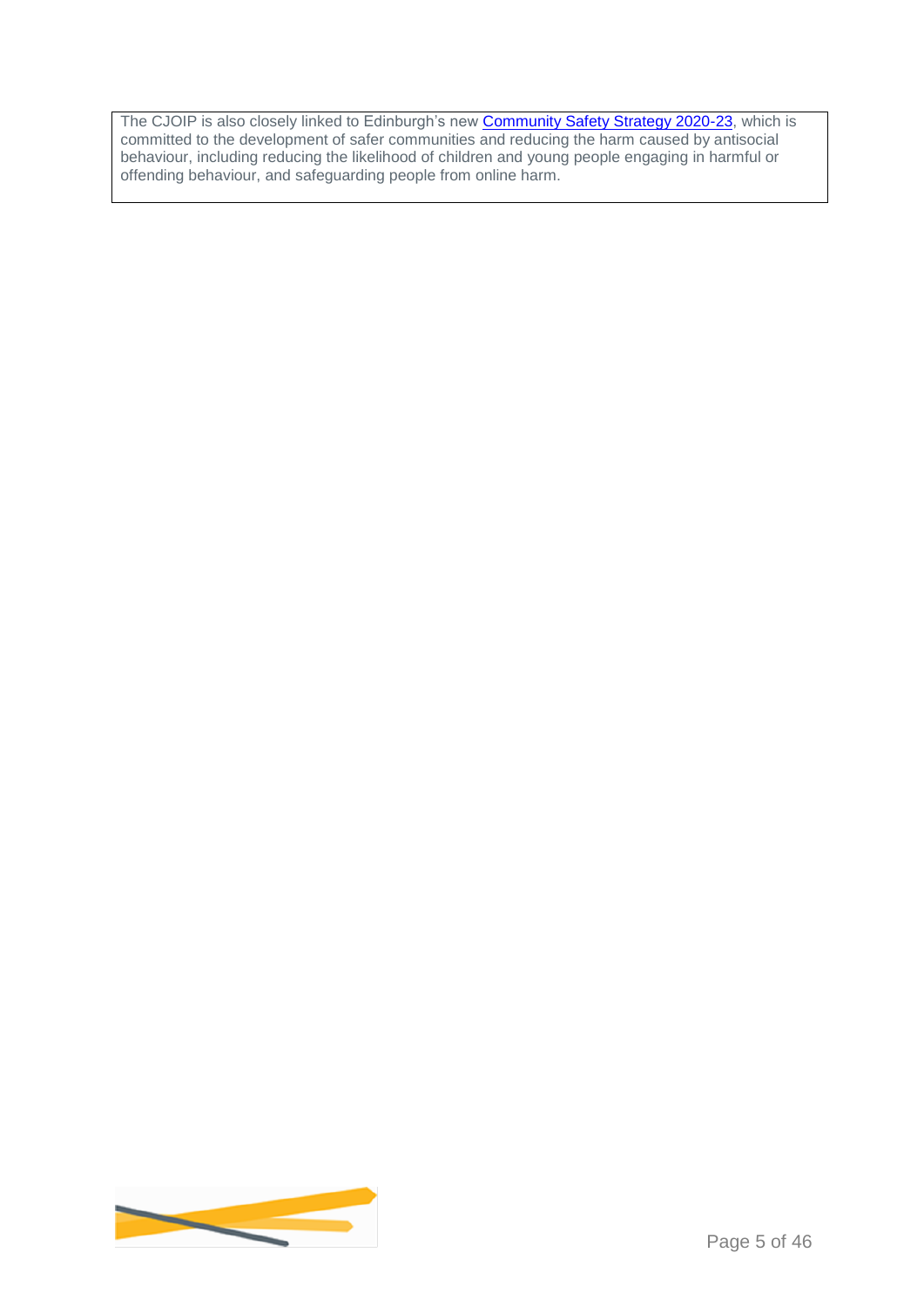# **4. Performance Reporting – National Outcomes**

| <b>NATIONAL OUTCOME ONE</b>                                                                                    | Communities improve their understanding and participation in community justice                                                                                                                                                                                                                                                                                                                                                                                                                                                                                                                                                                                                                                                                                                                                                   |                                                                                                                                                                                                                                                                                                                                                                                                                                                                                                                                                                                                                                                                                                                                                                          |  |  |  |
|----------------------------------------------------------------------------------------------------------------|----------------------------------------------------------------------------------------------------------------------------------------------------------------------------------------------------------------------------------------------------------------------------------------------------------------------------------------------------------------------------------------------------------------------------------------------------------------------------------------------------------------------------------------------------------------------------------------------------------------------------------------------------------------------------------------------------------------------------------------------------------------------------------------------------------------------------------|--------------------------------------------------------------------------------------------------------------------------------------------------------------------------------------------------------------------------------------------------------------------------------------------------------------------------------------------------------------------------------------------------------------------------------------------------------------------------------------------------------------------------------------------------------------------------------------------------------------------------------------------------------------------------------------------------------------------------------------------------------------------------|--|--|--|
| <b>Indicator</b>                                                                                               | <b>Evidence and Data (max 300 words per indicator)</b>                                                                                                                                                                                                                                                                                                                                                                                                                                                                                                                                                                                                                                                                                                                                                                           |                                                                                                                                                                                                                                                                                                                                                                                                                                                                                                                                                                                                                                                                                                                                                                          |  |  |  |
|                                                                                                                | <b>Please describe the activity</b>                                                                                                                                                                                                                                                                                                                                                                                                                                                                                                                                                                                                                                                                                                                                                                                              | Then describe the impact                                                                                                                                                                                                                                                                                                                                                                                                                                                                                                                                                                                                                                                                                                                                                 |  |  |  |
| Activities carried<br>out to engage<br>with<br>'communities' as<br>well as other<br>relevant<br>constituencies | Localities activity<br>South West locality activity<br>The Community Help and Advice Initiative (CHAI) received a grant<br>through the NHS Lothian Health Improvement Fund to employ a<br>part time advice worker to deliver a Family Support and Advice<br>Service in Oxgangs Primary School.<br><b>North East locality activity</b><br>The North East (NE) Action on Alcohol Group (a partnership group<br>set up in response to community members identifying that<br>addressing and preventing alcohol-related harm is a priority), co-<br>designed an event with young people and people in recovery,<br>which was held on 13 November 2019 during Alcohol Awareness<br>Week. Two Licensing Board members, two local Councillors,<br>twelve local people and five supporting practitioners participated in<br>the workshop. | 55 individuals received tailored support and advice. Positive<br>outcomes included reduced risk of homelessness; financial gain for<br>clients totalled £10,459. The initiative helped people access<br>employability support, reduce levels of stress and mental health<br>issues, improve the health and well-being of clients and their<br>families, and helped increase children's attainment at school.<br>Making use of an engagement tool 'the Community Board',<br>developed by the NE Health and Wellbeing Team and with<br>members of the NE Action on Alcohol Group facilitating,<br>participants openly discussed issues relating to alcohol-related<br>harm in the area and came up with potential solutions that could be<br>taken forward in partnership. |  |  |  |
|                                                                                                                | Unpaid work consultation events<br>Community justice held two consultation events; one at the<br>beginning of October and one in mid October 2019, to obtain<br>feedback from unpaid work participants about their experiences of<br>unpaid work and hear their suggestions for how the service could<br>be improved.                                                                                                                                                                                                                                                                                                                                                                                                                                                                                                            | The consultation events were attended by 8 and 6 men<br>respectively. The feedback obtained is informing service<br>development and the resulting recommendations below are being<br>taken forward:<br>Participants to be informed about the availability of food<br>packs with information being included in induction sessions<br>Contact phone number to be available for weekend sessions<br>so that participants can contact staff if they need to<br>Men to be encouraged to use kitchen facilities to make hot<br>drinks before going out on jobs                                                                                                                                                                                                                 |  |  |  |

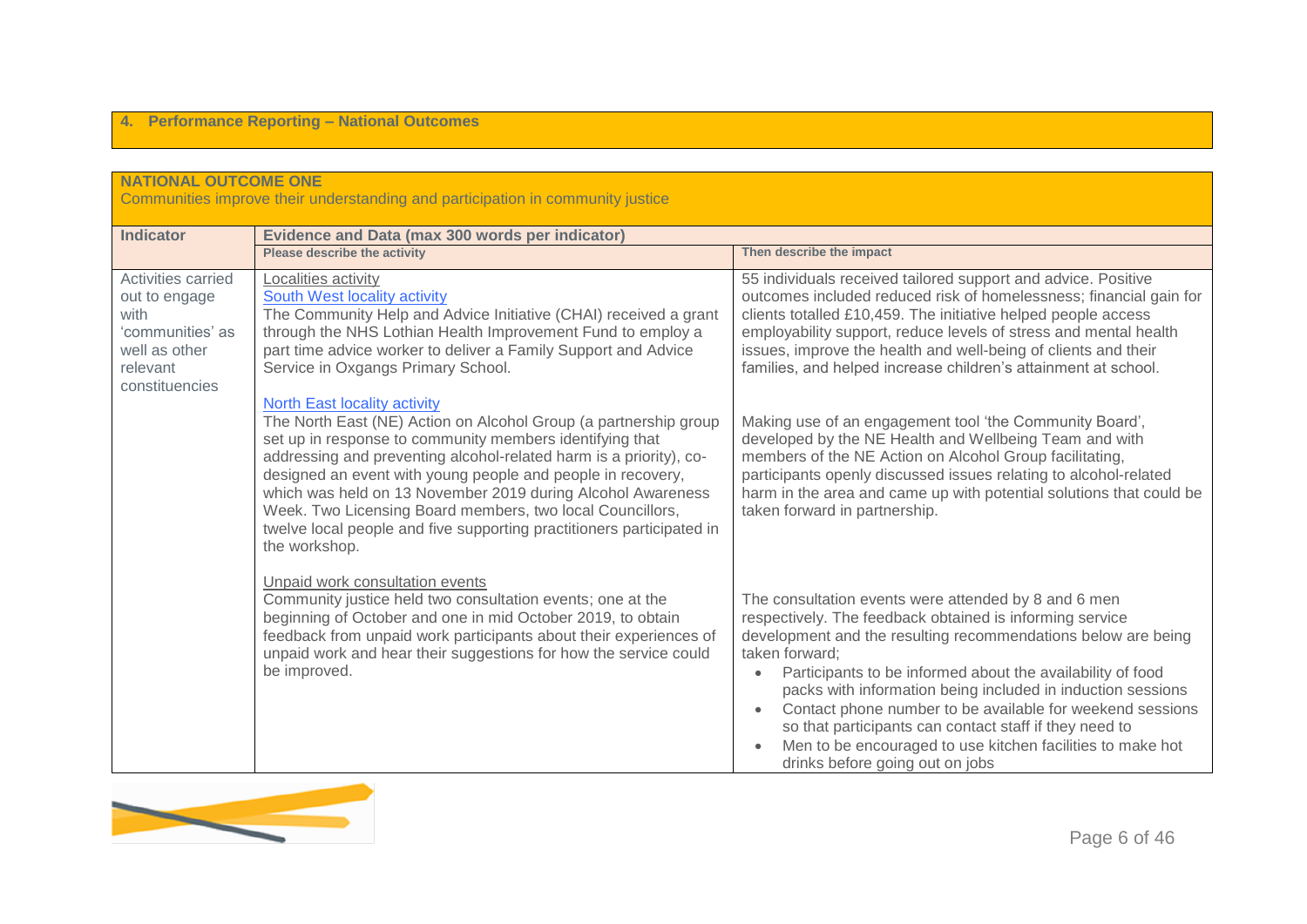|                                                                                                          |                                                                                                                                                                                                                                                                                                                                                                                                                                                                                                                                                                                                                                                                                                                                                                                                                                                                                                                                                                                                                                                 | Availability of toilet facilities at job locations to be considered<br>as part of job planning                                                                                                                                                                                                                                                                                                                                                                                                                                                                                                                                                                                                                                                                                                                                                                                                                                                                                                                                                                                                                                                                                                                                                                    |
|----------------------------------------------------------------------------------------------------------|-------------------------------------------------------------------------------------------------------------------------------------------------------------------------------------------------------------------------------------------------------------------------------------------------------------------------------------------------------------------------------------------------------------------------------------------------------------------------------------------------------------------------------------------------------------------------------------------------------------------------------------------------------------------------------------------------------------------------------------------------------------------------------------------------------------------------------------------------------------------------------------------------------------------------------------------------------------------------------------------------------------------------------------------------|-------------------------------------------------------------------------------------------------------------------------------------------------------------------------------------------------------------------------------------------------------------------------------------------------------------------------------------------------------------------------------------------------------------------------------------------------------------------------------------------------------------------------------------------------------------------------------------------------------------------------------------------------------------------------------------------------------------------------------------------------------------------------------------------------------------------------------------------------------------------------------------------------------------------------------------------------------------------------------------------------------------------------------------------------------------------------------------------------------------------------------------------------------------------------------------------------------------------------------------------------------------------|
| Consultation with<br>communities as<br>part of community<br>justice planning<br>and service<br>provision | People's Stories<br>A consultation project entitled 'People's Stories' was developed<br>and launched in 2019 as part of a framework of consultation<br>activity with people who use social work services. The project has<br>been implemented across all three social work sectors; Health and<br>Social Care, Communities and Families, and Community Justice.<br>The model involves a staff member working in quality assurance<br>and compliance, meeting with service users individually to hear<br>about their life experiences and the impact on their lives of a social<br>work intervention. The quality assurance officer will then produce<br>an anonymised synopsis from the meeting. The collection of<br>reports champion good practice, recognise where progress has<br>been achieved, and highlight areas where improvements are<br>needed. The project set out to achieve a target of meeting with 36<br>individuals during the year across the three sectors; the target of<br>12 was achieved for community justice services. | From a snapshot of People's Stories, it is evident from the<br>background information provided that the individuals using social<br>work services had experienced a range of difficulties in their lives,<br>including various forms of abuse in childhood, and diagnosed<br>health conditions which had directly influenced their behaviours.<br>The positive impact of community justice services on the lives of<br>the individuals interviewed is clear from their comments, examples<br>of which are below:<br>"towards the end of the exercises I had a test I didn't realise how<br>much I had benefitted from these exercises I didn't realise how<br>far I had come"<br>"I'm in a good placeit's been a long time coming"<br>"I'm a law-abiding citizen"<br>"my social worker has really helped me believe in myself"<br>"it's thanks to my social workerI can't give her enough praise"<br>"the supervisor was good and listened to me and was really<br>helpful"<br>"there has been so much good from community justice services"<br>A section has also been added to social work practice evaluation<br>forms asking evaluators and social workers to consider whether<br>people in their cases discussed, would be suitable for People's<br>Stories. |
| Participation in<br>community<br>justice, such as<br>co-production and<br>joint delivery                 | Peer mentoring<br>The Peer Mentoring Service delivered by Sacro, is in its third year<br>of delivery, supporting males and females in the justice system<br>over 16 years of age who are subject to statutory justice social<br>work supervision. The Service is delivered in the community and in<br>custodial settings in preparation for the individual being released<br>from custody on post release supervision licences/orders. The peer<br>mentors are volunteers with an offending history and/or relevant<br>lived experience; providing one to one non-judgemental support<br>and encouragement, they assist the service users (mentees), to                                                                                                                                                                                                                                                                                                                                                                                         | The Peer Mentoring reporting period runs from 1 January 2019 to<br>31 December 2019. Since its inception, the Service has continued<br>to expand, and referrals increased from 30 throughout 2018 to 41<br>in 2019, a 37% increase. In 2019, a total of 2599 hours of support<br>was delivered to service users, which included 877 hours of face to<br>face support.<br>Table 1 below lists the peer mentoring outcomes alongside targets<br>and achievements, showing that targets were met or exceeded in<br>10 of the 15 outcomes.                                                                                                                                                                                                                                                                                                                                                                                                                                                                                                                                                                                                                                                                                                                            |

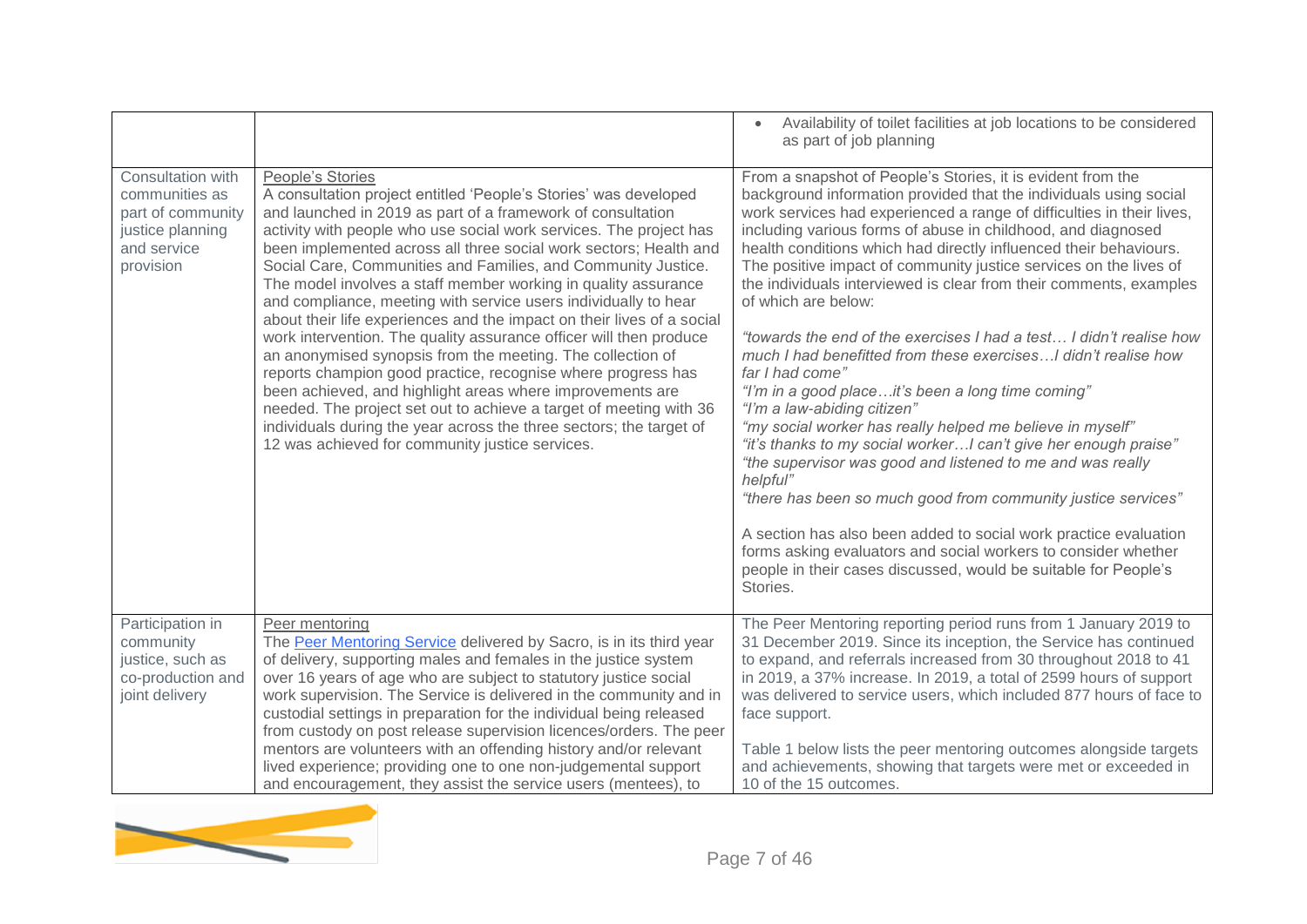|                                                                                                                                    | address their unmet needs, tailoring the interventions to suit the                                                                                                                                                        |                 |                                                                                                                                                                                                |               |                           |
|------------------------------------------------------------------------------------------------------------------------------------|---------------------------------------------------------------------------------------------------------------------------------------------------------------------------------------------------------------------------|-----------------|------------------------------------------------------------------------------------------------------------------------------------------------------------------------------------------------|---------------|---------------------------|
|                                                                                                                                    | individual.                                                                                                                                                                                                               |                 | Table 1 - Peer mentoring outcomes                                                                                                                                                              |               |                           |
|                                                                                                                                    |                                                                                                                                                                                                                           |                 | <b>Outcome</b>                                                                                                                                                                                 | <b>Target</b> | $\frac{0}{0}$<br>achieved |
|                                                                                                                                    | Their holistic person-centred approach helps to channel people<br>away from issues in their lives that increase their likelihood of<br>reoffending, providing robust routes into support services and                     |                 | For those who have substance misuse issues,<br>evidence of abstinence/stable use of illegal<br>drugs/NPS/alcohol                                                                               | 80            | 81                        |
|                                                                                                                                    | networks that are right for them. It includes;<br>Support to improve self-efficacy, motivation and feelings of<br>$\bullet$                                                                                               | $\overline{2}$  | For those on prescribed drugs there is evidence of<br>a reduction in using/prescription                                                                                                        | 80            | 88                        |
|                                                                                                                                    | self-worth                                                                                                                                                                                                                | 3               | Evidence of a reduction in offending behaviour                                                                                                                                                 | 90            | 89                        |
|                                                                                                                                    |                                                                                                                                                                                                                           | $\overline{4}$  | Evidence of a reduction in pro-offending attitudes                                                                                                                                             | 90            | 95                        |
| Support to develop pro-social skills and attitudes<br>$\bullet$<br>Challenging and addressing pro-offending attitudes<br>$\bullet$ | Providing out of hours crisis support to mentees<br>$\bullet$                                                                                                                                                             | 5               | Evidence of increase in ability to withstand<br>pressure from peers who are still offending and/or<br>involved in substance misuse                                                             | 90            | 95                        |
|                                                                                                                                    | Introductions to suitable community resources to address<br>$\bullet$                                                                                                                                                     | 6               | For those who have physical health problems,<br>evidence of improved physical health                                                                                                           | 90            | 93                        |
|                                                                                                                                    | specific issues for example, employment or mental health<br>support                                                                                                                                                       | $\overline{7}$  | Evidence of a reduction in chaotic or risky<br>behaviour                                                                                                                                       | 90            | 88                        |
|                                                                                                                                    | Support to build personal assets and reduce reoffending<br>$\bullet$                                                                                                                                                      | 8               | For those who have mental/emotional health<br>issues, evidence of improved mental health                                                                                                       | 90            | 88                        |
|                                                                                                                                    |                                                                                                                                                                                                                           | $\mathcal{Q}$   | Evidence of improved motivation to change<br>negative behaviour                                                                                                                                | 90            | 93                        |
|                                                                                                                                    |                                                                                                                                                                                                                           | 10              | For those who are unemployed, not in education or<br>employment, there is evidence of improvements in<br>these areas                                                                           | 90            | 83                        |
|                                                                                                                                    |                                                                                                                                                                                                                           | 11              | Evidence of positive relationships with family<br>members who are supportive of recovery                                                                                                       | 90            | 88                        |
|                                                                                                                                    |                                                                                                                                                                                                                           | 12 <sup>°</sup> | Evidence of positive relationships with others who<br>are supportive of recovery                                                                                                               | 90            | 90                        |
|                                                                                                                                    |                                                                                                                                                                                                                           | 13              | Evidence of a better understanding of impact of<br>the individual's offending on others                                                                                                        | 95            | 96                        |
|                                                                                                                                    |                                                                                                                                                                                                                           | 14              | For those who have issues with accommodation.<br>evidence of an improvement in their housing<br>situation                                                                                      | 95            | 100                       |
|                                                                                                                                    |                                                                                                                                                                                                                           | 15              | For those who have issues with budgeting,<br>evidence of improvements in their money<br>management skills/abilities                                                                            | 95            | 95                        |
|                                                                                                                                    |                                                                                                                                                                                                                           |                 |                                                                                                                                                                                                |               |                           |
| Level of<br>community<br>awareness of /<br>satisfaction with<br>work undertaken                                                    | Community payback consultation<br>A public consultation on community payback ran from 1 August<br>2019 to 31 August 2019 asking respondents the following;<br>Do you know what a Community Payback Order is?<br>$\bullet$ | increase.       | Responses to the consultation questions showed that 98% of<br>respondents were either fully aware or partly aware of Community<br>Payback Orders; up from 90% last year and representing an 9% |               |                           |
| as part of a CPO                                                                                                                   | Do you know what we mean by unpaid work?<br>$\bullet$                                                                                                                                                                     |                 | All respondents stated that they knew what was meant by unpaid<br>work, consistent with last year.                                                                                             |               |                           |

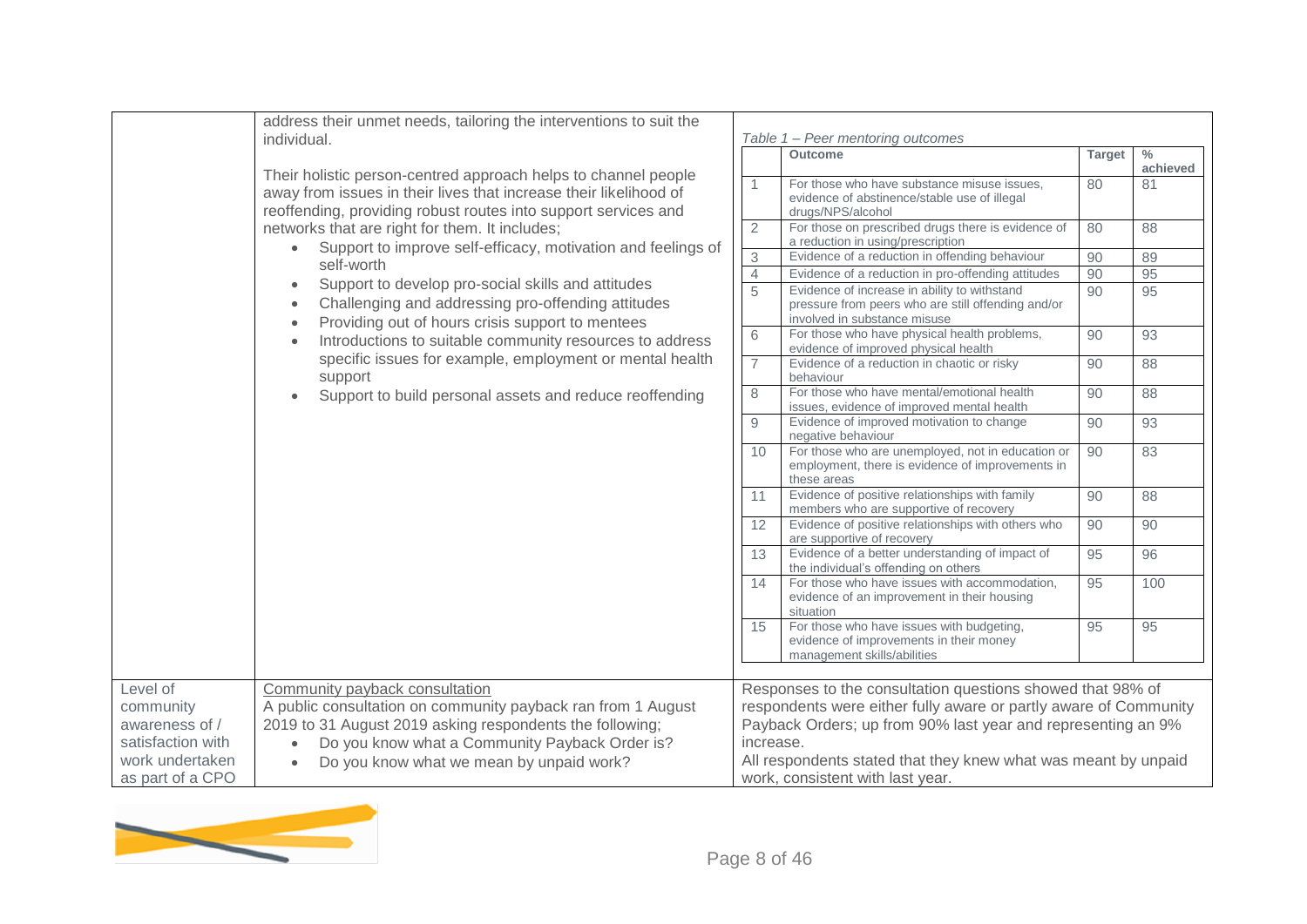|                                                                                              | Do you think that Community Payback helps to reduce<br>$\bullet$<br>offending?                                                                                                                                                                                                       | 76% of respondents believed that community payback either fully<br>or partly helped to reduce offending, with 86% believing either fully<br>or in part, that community payback gives those who have<br>committed offences an opportunity to repay the community for their<br>crimes.                                                                                                                                                                                                                                                                                                                                                                                                                                                                                                                                                                                                                                                 |
|----------------------------------------------------------------------------------------------|--------------------------------------------------------------------------------------------------------------------------------------------------------------------------------------------------------------------------------------------------------------------------------------|--------------------------------------------------------------------------------------------------------------------------------------------------------------------------------------------------------------------------------------------------------------------------------------------------------------------------------------------------------------------------------------------------------------------------------------------------------------------------------------------------------------------------------------------------------------------------------------------------------------------------------------------------------------------------------------------------------------------------------------------------------------------------------------------------------------------------------------------------------------------------------------------------------------------------------------|
|                                                                                              | Beneficiaries of unpaid work were asked to provide feedback on<br>how community payback had impacted their activity/work/business.                                                                                                                                                   | Comments from beneficiaries were positive for example;<br>"we rely heavily on the unpaid workers that you place in our shop,<br>as it can be difficult at times to recruit and retain reliable<br>volunteers"<br>"Customer service duties include being till trained, to answering the<br>phones; providing excellent customer care which helped us gain<br>100% in our last Mystery Shop Report"<br>"It has helped us dramatically as if we are short of volunteers, the<br>help provided by community payback clients makes up the shortfall<br>and allows us to make the money required to contribute towards<br>homelessness, children, modern slavery, as well as people in<br>poverty to name but a fewwith all the help we received last year<br>from volunteers and the community payback team we were able to<br>raise the most, in remuneration, out of all of our Edinburgh stores!"<br>"the help is greatly appreciated" |
| Evidence from<br>questions to be<br>used in local<br>surveys / citizens'<br>panels and so on | Consultations<br>A local community justice consultation conducted in August 2019<br>asked the public for their views on;<br>What communities can do to support people to steer away<br>from crime<br>How communities can help to prevent and reduce<br>offending in their local area | Suggestions from the public which contributed to forming local<br>priorities include;<br>A focus on tacking alcohol and drug issues<br>Ensuring individual and community support is available for<br>young people to provide them with a sense of purpose,<br>social activities, and to divert them away from offending<br>behaviour<br>Tacking poverty<br>Having accessible mental health support services                                                                                                                                                                                                                                                                                                                                                                                                                                                                                                                          |
|                                                                                              | The community payback public consultation asked respondents;<br>Whether they or their organisation or community had<br>$\bullet$<br>experience of unpaid work                                                                                                                        | Responses were mixed with some saying they had no knowledge<br>or experience of the contributions made by unpaid work teams.<br>Amongst those who had experience of activity carried out as<br>unpaid work, most comments were complimentary; praising the<br>team efforts, the visual improvements to gardens, parks and                                                                                                                                                                                                                                                                                                                                                                                                                                                                                                                                                                                                            |

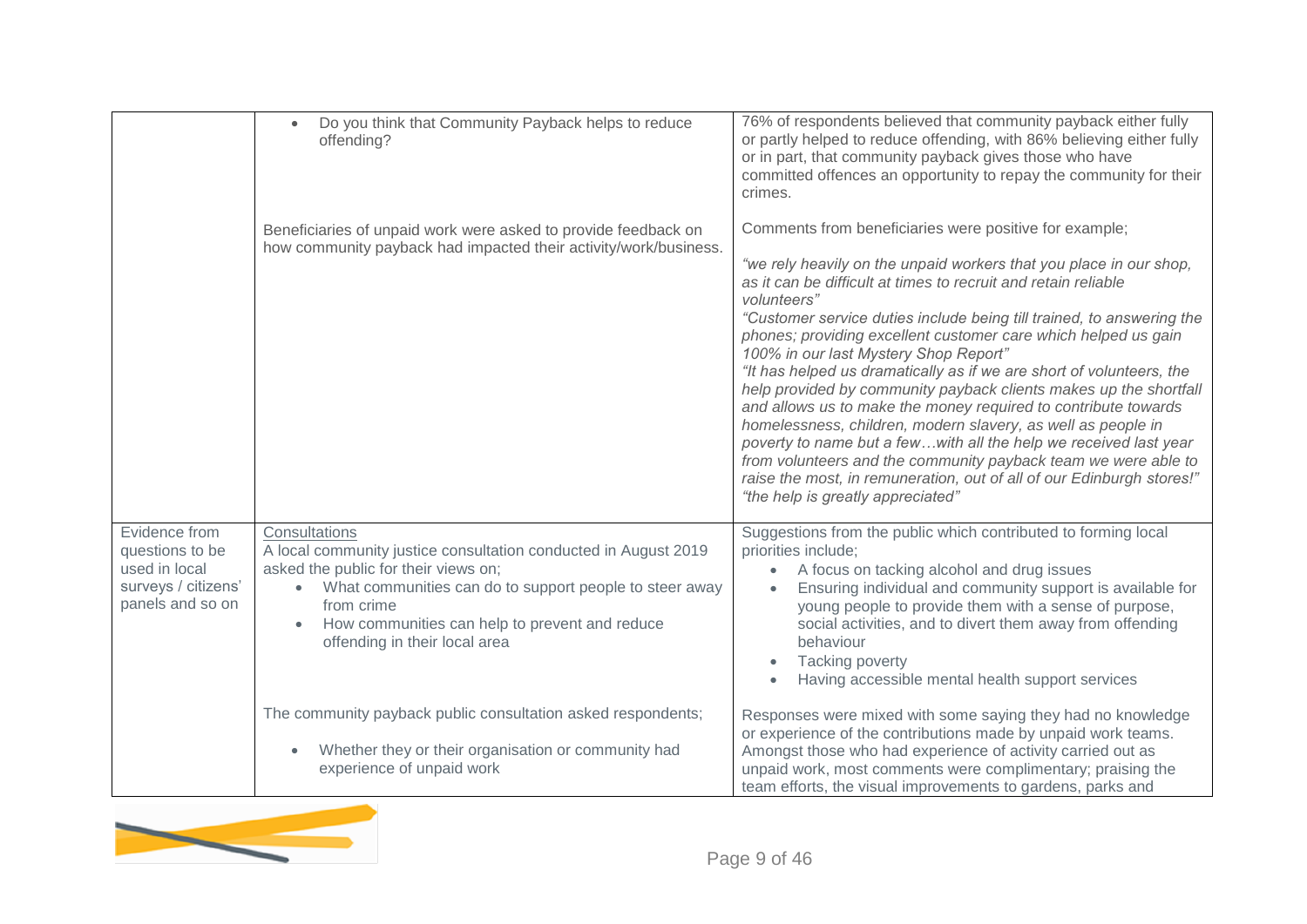|                                        | Whether they felt that they or their organisation could<br>$\bullet$<br>benefit from unpaid work                                                                                                                                                                                                                                                                                                                                                                                 | facilities where work was carried out, and the positive attitude of<br>participants.<br>It was suggested that the work carried out by unpaid work teams<br>should be more widely publicised so that people are aware of their<br>projects and the assistance they provide to communities and<br>individuals.<br>Most respondents agreed that their communities could benefit from<br>unpaid work and many put forward suggestions for future activity<br>and highlighted community projects in need of assistance.                                                                                                                                                                                                                                                                                                                                                                     |  |  |
|----------------------------------------|----------------------------------------------------------------------------------------------------------------------------------------------------------------------------------------------------------------------------------------------------------------------------------------------------------------------------------------------------------------------------------------------------------------------------------------------------------------------------------|----------------------------------------------------------------------------------------------------------------------------------------------------------------------------------------------------------------------------------------------------------------------------------------------------------------------------------------------------------------------------------------------------------------------------------------------------------------------------------------------------------------------------------------------------------------------------------------------------------------------------------------------------------------------------------------------------------------------------------------------------------------------------------------------------------------------------------------------------------------------------------------|--|--|
| Perceptions of the<br>local crime data | Crime perceptions<br>The latest Scottish Crime and Justice Survey results were<br>published in March 2019. This large-scale social survey asks<br>people about their experiences and perceptions of crime; results<br>can be broken down and viewed by police division. The latest<br>survey covering the period 2016/18, is based on around 5,500<br>face-to-face interviews with adults (aged 16 or over) living in<br>private households in Scotland.<br>Additional resources | Scottish Crime and Justice Survey - Edinburgh City (E Division)<br>82% of respondents feel safe walking alone in their local<br>$\bullet$<br>area after dark (above the national average of 77%)<br>97% feel safe when alone in their home at night (similar to<br>the national average of 96%)<br>72% felt that the crime level in their local area over the last<br>two years was either the same or less (compared with the<br>national average of 74%)<br>57% of respondents feel confident that the police in their<br>local area are able to prevent crime (consistent with the<br>national average of 54%)<br>71% are confident that the police in their local area are<br>able to deal with incidents as they occur (compared with<br>the national average of 66%)<br>65% are confident that police in their local area are able to<br>solve crimes (same as national average) |  |  |
|                                        | Recorded crime in Scotland 2018/19<br>Key points from national figures include;                                                                                                                                                                                                                                                                                                                                                                                                  |                                                                                                                                                                                                                                                                                                                                                                                                                                                                                                                                                                                                                                                                                                                                                                                                                                                                                        |  |  |
|                                        | Crimes recorded in Scotland increased by 1% from<br>$\bullet$<br>244,504 to 246,480.<br>Non-sexual crimes of violence increased by 10%, from<br>$\bullet$<br>7,251 to 8,008.<br>Sexual crimes increased by 8% from 12,487 to 13,547.<br>$\bullet$<br>Crimes of dishonesty remained almost unchanged,<br>$\bullet$<br>increasing by less than 1% from 114,474 to 114,506.                                                                                                         |                                                                                                                                                                                                                                                                                                                                                                                                                                                                                                                                                                                                                                                                                                                                                                                                                                                                                        |  |  |

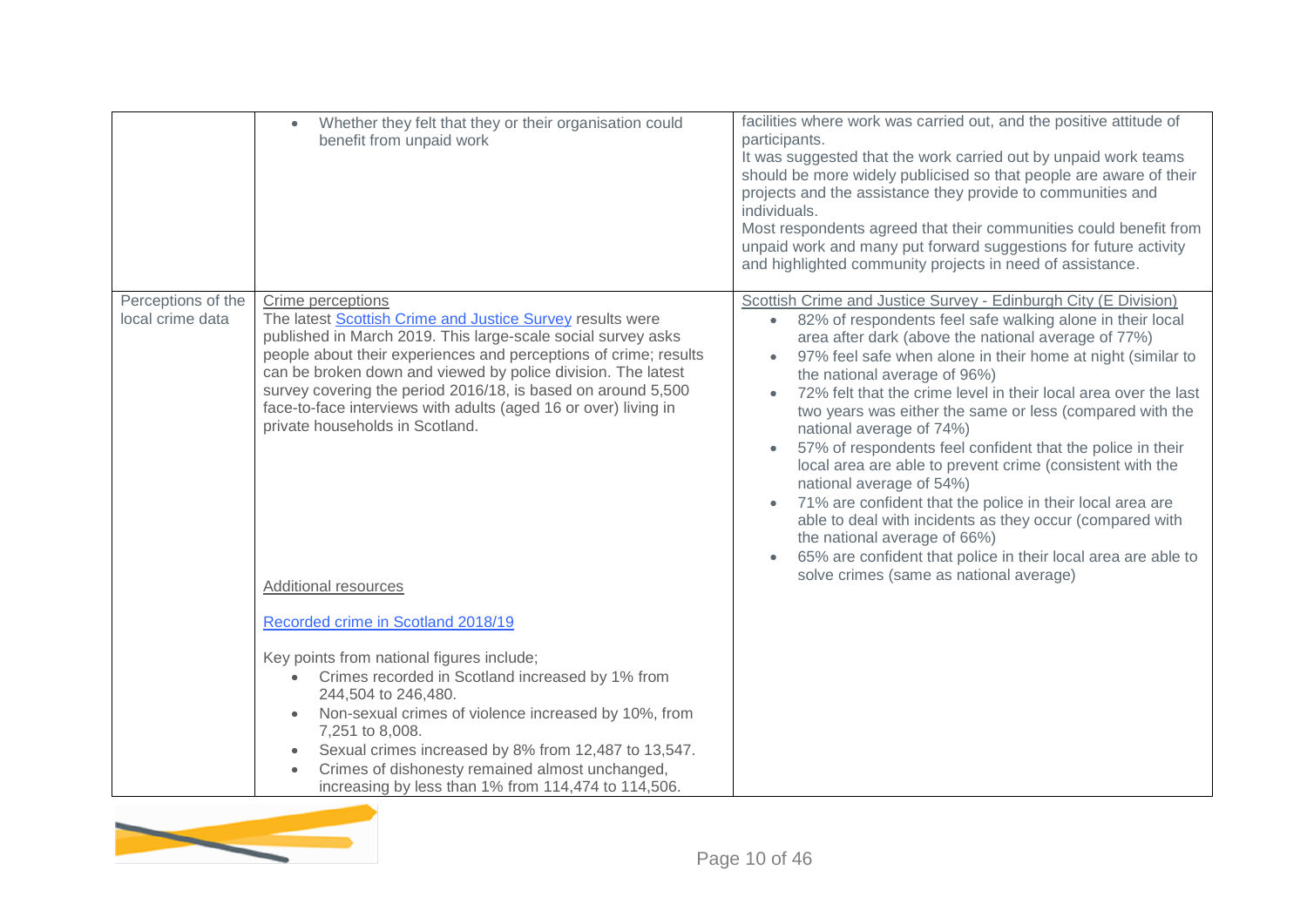| Fire-raising, vandalism etc. decreased by 6% from 51,322<br>$\bullet$<br>to 47,997. |         |         |  |
|-------------------------------------------------------------------------------------|---------|---------|--|
| Local crimes recorded - data for 2018/19 and 2019/20                                |         |         |  |
| Table 2 – local crime data                                                          |         |         |  |
| <b>Crimes</b>                                                                       | 2018/19 | 2019/20 |  |
| Non-sexual crimes of violence                                                       | 875     | 1,057   |  |
| Sexual crimes                                                                       | 1,270   | 1,206   |  |
| Crimes of dishonesty                                                                | 18,738  | 17,313  |  |
| Fire raising, malicious mischief etc                                                | 5,279   | 5,303   |  |
| Other crimes                                                                        | 4,784   | 5,534   |  |
| Total                                                                               | 30,946  | 30,413  |  |

#### **Other information relevant to National Outcome One**

#### Supporting victims of crime

Victim Support [Scotland](https://victimsupport.scot/) provides victims and witnesses of any type of crime with free confidential, emotional and practical support, and information about the justice system. In the year 2019/20, over 3200 support encounters took place within Victim Support Scotland community based services in Edinburgh through support provided by telephone, writing to individuals, and face-to-face appointments in the office of Victim Support, or in people's homes. Additionally, over 3300 supports took place over the same year in the Victim Support Scotland court-based services at Edinburgh Sheriff Court and Edinburgh High Court. These included on-the-day support, telephone support and letter contact with witnesses, as well as over 150 people taking up the option of a Court Familiarisation Visit ahead of a court trial.

Individuals accessing Victim Support Scotland's services in the court and in the community were supported around how they were feeling, any health and wellbeing support they might need, and with any safety concerns they had, either at home, outside, or at court. Support also involved assisting individuals with understanding and accessing information throughout their justice journey.

Over the past year, there has been increased service user involvement at all levels of Victim Support Scotland through the development of new victim and witness Reference Groups. People affected by crime in Edinburgh and across Scotland have given their feedback and views on Victim Support Scotland services and the wider justice system in face-to-face meetings and over the phone. This engagement with victims and witnesses has directly shaped the work of the Scottish Government's Victims [Taskforce,](https://www.gov.scot/groups/victims-taskforce/) which has been established to improve support, advice and information for victims of crime. Quotes from those supported include:

*"Victim Support has always gone above and beyond. The key benefit of it has been the one to one aspect of talking to the Victim Support supporter, they always know everything that has been going on, and I update them further. I don't have to explain it again"*

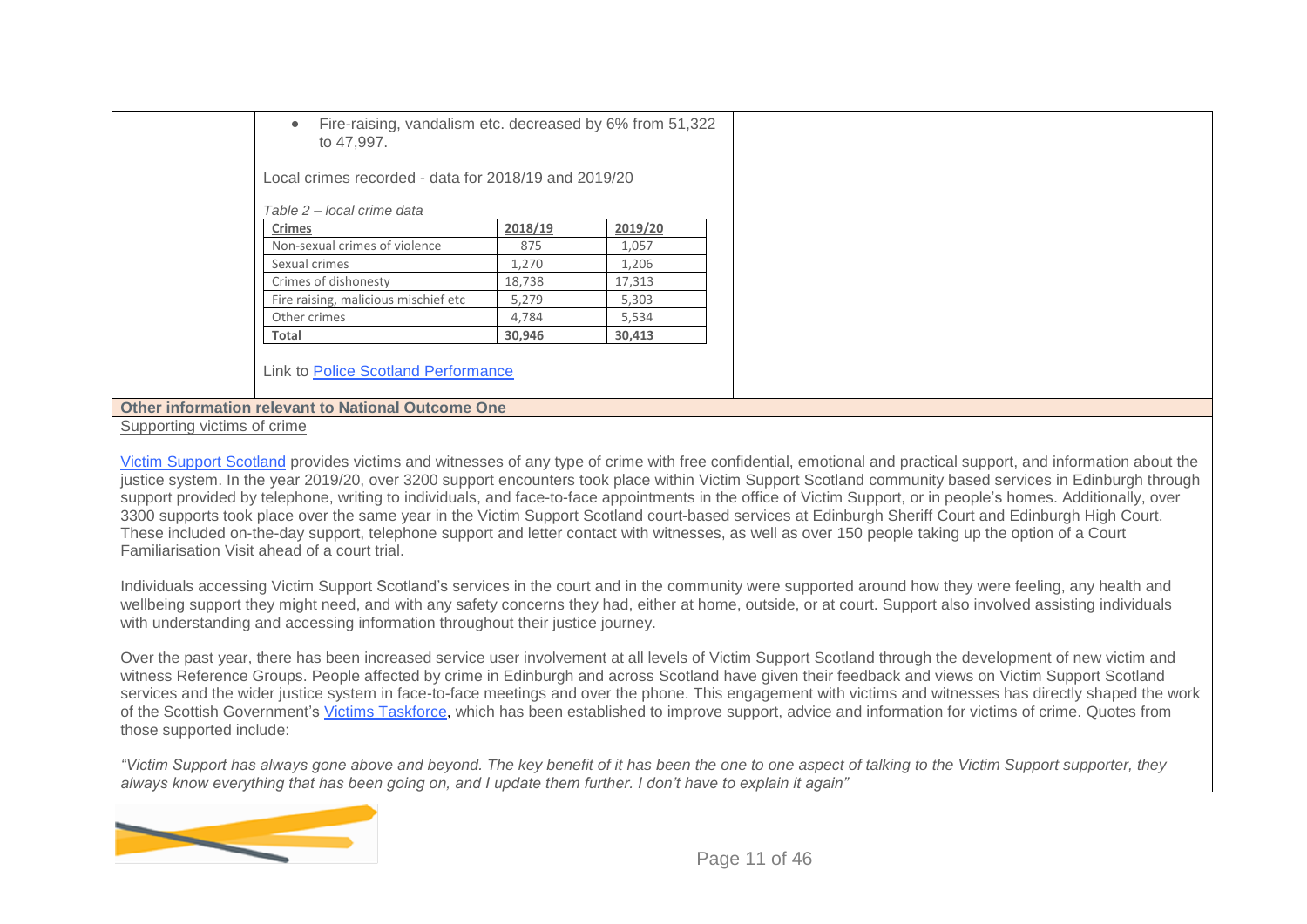*"I appreciate that I can talk to you like a friend. You don't judge me and you treat all my kids as individuals, caring about each one's health and happiness.*  You've been really supportive and kind and showed me that what the kids and I were feeling was completely normal. Thank you for everything you've done *for us"*

The [Victim's Fund](https://victimsupport.scot/victims-fund/#:~:text=The%20Victims) is a newly improved grant fund, designed to directly support victims of crime at last resort with urgent needs, and which also by default builds extremely high quality partnerships with other support organisations. Since its launch, Edinburgh has reviewed and supported two dozen applications, with goods and services paid for directly by the fund when victims are unable to meet the cost. Some examples include; new beds for sexual assault victims, support with groceries and clothes for victims and children who have fled domestic abuse situations, utility support after job loss due to trauma after crime, new phones and laptops after damage or theft, locksmiths to change locks after custodies, and support for council-backed emergency housing. Feedback from all quarters is that this fund is a direct, purposeful way to support victims with their urgent needs and help facilitate recovery and ensure support to prevent revictimization. As the funds are applied for through a worker at a partner agency, the fund has also facilitated an exponential growth and improvement in relationships with local organisations who also provide frontline support, including [Another Way](https://www.sacro.org.uk/services/criminal-justice/another-way-service) delivered by Sacro and [Shakti Edinburgh.](https://shaktiedinburgh.co.uk/)

Victim Support in Edinburgh has also continued to improve its communication and partnership with Police Scotland, including exploring new means of supporting and referring victims from the Edinburgh Division. Referral pathways have been developed with local organisations who provide specialist support, and whose work Victim Support can extend and continue with its resources. These include; [6VT,](https://edspace.org.uk/service/6vt/) [Fear Free,](https://www.sacro.org.uk/services/criminal-justice/fearless) [Aditi,](https://www.sacro.org.uk/aditi) [Saheliya,](http://www.saheliya.co.uk/) [SCORE Scotland,](https://www.scorescotland.org.uk/) and a few LGBT+ organisations with which Victim Support is looking to improve its support for hate crime in conjunction with the Police Scotland.

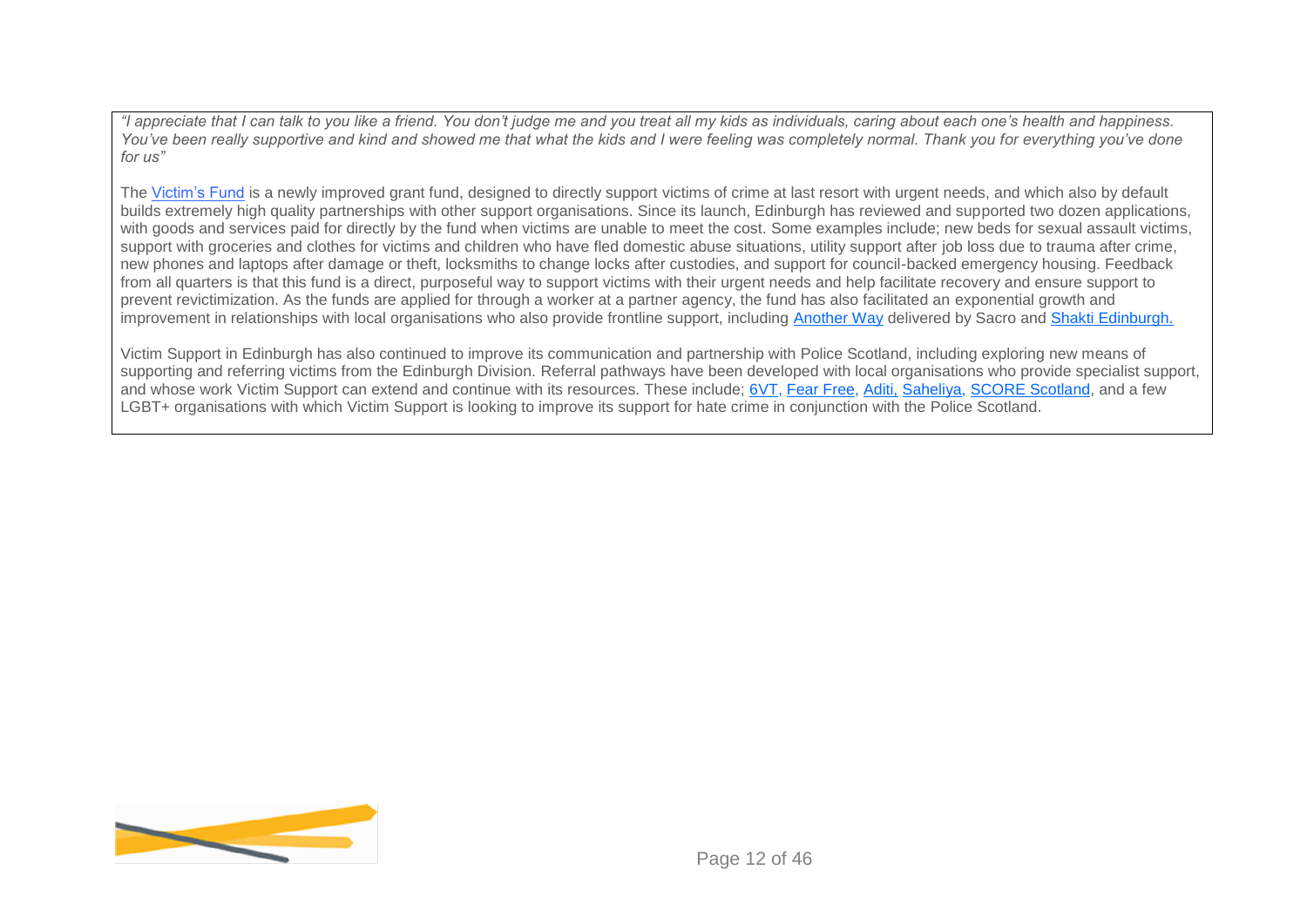| <b>NATIONAL OUTCOME TWO</b>                                                             |                                                                                                                                                                                                                                                                                                                                                                                                                                                                                                                                       |                                                                                                                                                                                                                                                                                                                                                                                                                                                                    |  |  |
|-----------------------------------------------------------------------------------------|---------------------------------------------------------------------------------------------------------------------------------------------------------------------------------------------------------------------------------------------------------------------------------------------------------------------------------------------------------------------------------------------------------------------------------------------------------------------------------------------------------------------------------------|--------------------------------------------------------------------------------------------------------------------------------------------------------------------------------------------------------------------------------------------------------------------------------------------------------------------------------------------------------------------------------------------------------------------------------------------------------------------|--|--|
|                                                                                         | Partners plan and deliver services in a more strategic and collaborative way                                                                                                                                                                                                                                                                                                                                                                                                                                                          |                                                                                                                                                                                                                                                                                                                                                                                                                                                                    |  |  |
| <b>Indicator</b>                                                                        | Evidence and Data (max 300 words per indicator)                                                                                                                                                                                                                                                                                                                                                                                                                                                                                       |                                                                                                                                                                                                                                                                                                                                                                                                                                                                    |  |  |
|                                                                                         | <b>Please describe the activity</b>                                                                                                                                                                                                                                                                                                                                                                                                                                                                                                   | Then describe the impact                                                                                                                                                                                                                                                                                                                                                                                                                                           |  |  |
| Services are<br>planned for and<br>delivered in a<br>strategic and<br>collaborative way | <b>Sustainable Housing on Release for Everyone (SHORE)</b><br>In July 2019, the City of Edinburgh Council (the Council) and the<br>Scottish Prison Service (SPS) signed a Data Sharing Agreement<br>(DSA) to allow for the effective transfer of information on people<br>being admitted to custody, and those being liberated. The DSA<br>has reinforced partners' commitments to embedding the SHORE<br>standards and the Council provides a housing and homelessness<br>service within HMP Edinburgh to further support this work. | A review of both the early intervention and liberation support<br>elements of housing support offered in prison was conducted as<br>part of ongoing service improvement. This has informed a decision<br>to combine both housing support roles into one to ensure a more<br>joined up approach to service provision for prisoners. Recruitment<br>for a new post of prison based housing officer was underway but<br>has been paused due to the COVID-19 pandemic. |  |  |
|                                                                                         | The Council's commissioned service Four Square, concentrated<br>on early intervention and engagement with prisoners on their<br>housing situation when they are admitted to custody. This enabled<br>a focus on tenancy sustainment and managing housing benefit,<br>universal credit, and discretionary housing payments to address<br>accrued housing debt.                                                                                                                                                                         | Over the past year, The Council's Access to Housing and Support<br>Service has focused mainly on providing housing support for<br>prisoners due for release, with 84 people being seen for this<br>purpose; 60 of whom were homeless and 24 had an existing<br>tenancy. 51 people received homeless assessments and were<br>signposted to appropriate services on release.                                                                                         |  |  |
|                                                                                         | To complement the early intervention work at entry to custody, an<br>officer from the Council's Access to Housing and Support Service<br>has dealt with individuals managed under Multi-Agency Public<br>Protection Arrangements (MAPPA), and any prisoners due for<br>release who would be presenting as homeless. The DSA has<br>been key to the development and implementation of this proactive<br>approach to engaging with prisoners regarding their housing;<br>working towards a positive outcome to support desistance.      | A service user who would have been homeless and benefitted from<br>the service setting up his accommodation for release, described the<br>service as "a lifesaver", as it reduced the stress and waiting time<br>involved in making a homeless presentation in the community,<br>leaving more time for other essential activities such as attending<br>medical appointments and organising benefit claims.                                                         |  |  |
| Partners have<br>leveraged<br>resources for<br>community justice                        | Resources and training<br>Justice social work continues to work in close partnership with<br>Community Justice Scotland (CJS), supporting the development<br>of a curriculum of national training. The service contributes staff<br>time to developing and delivering training on domestic abuse and<br>sexual offending. The social work staff group includes national<br>trainers accredited to deliver;<br>the Caledonian programme                                                                                                | Justice social work staff have further improved their knowledge and<br>skills; contributing to the ongoing development of a skilled, informed<br>and effective workforce.<br>The Scottish Fire and Rescue Service (SFRS)<br>The Scottish Fire and Rescue Service Strategic Plan 2019-22 sets<br>out its operating context "To work in partnership with communities                                                                                                 |  |  |

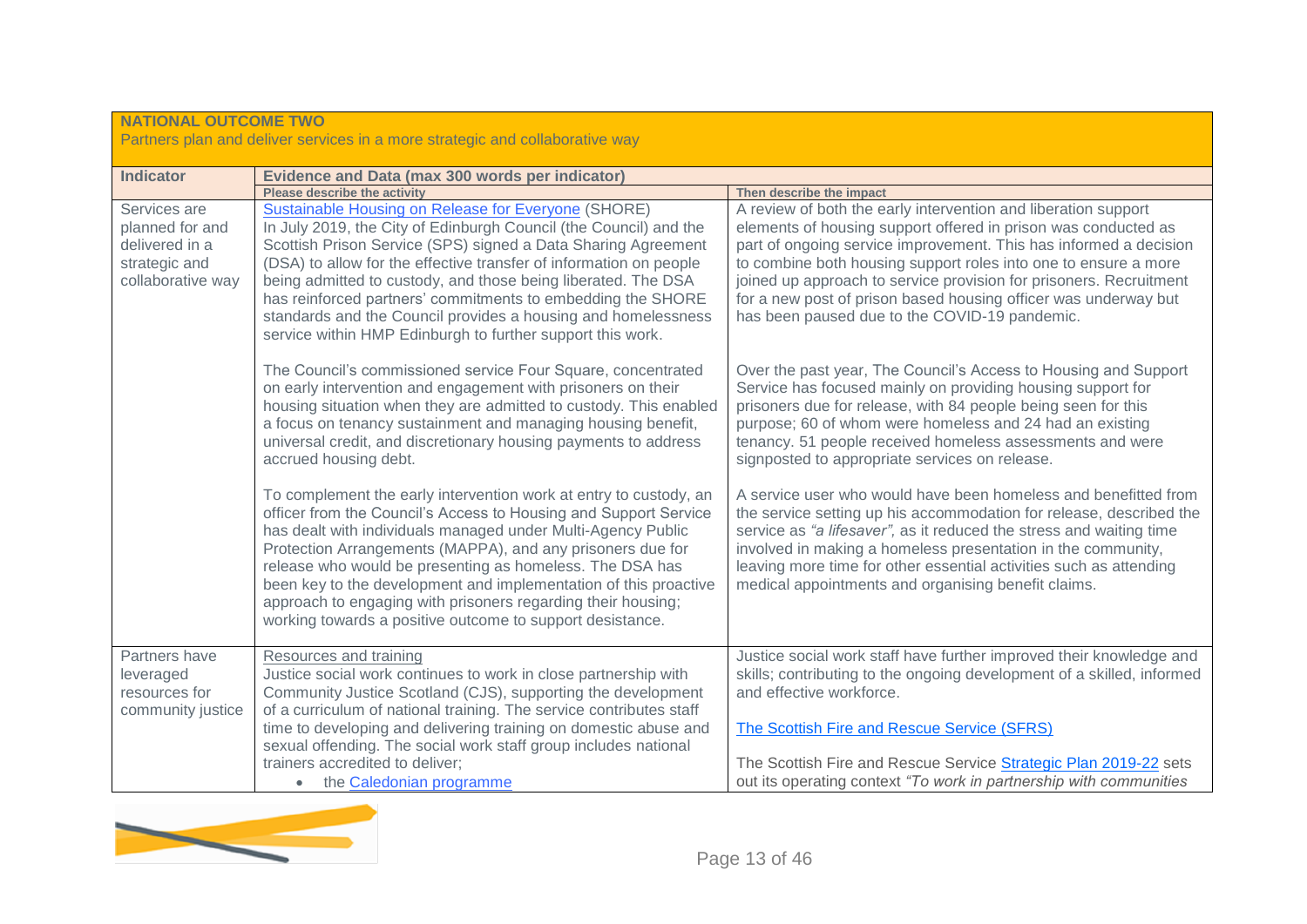|                                                                                                                                                  | <b>Spousal Assault Risk Assessment version 3 (SARAv3)</b><br>$\bullet$<br><b>Stalking Assessment and Management (SAM)</b><br>$\bullet$<br>Risk Matrix 2000/Stable -2007 and Acute-2007<br>$\bullet$<br><b>Moving Forward: Making Changes (MF:MC)</b><br>$\bullet$<br>Social work staff have also helped CJS to develop a new national<br>course for a multi-disciplinary audience 'An Introduction to<br>Sexually Harmful Behaviour' with one of two pilots running in<br>Edinburgh in June 2019 and now being rolled out across<br>Scotland. Additionally, social work staff have attended CJS<br>training around enhancing their training skills. | and others in the public, private and third sectors, on prevention,<br>protection and response, to improve the safety and well-being of<br>people throughout Scotland"<br>The SFRS delivers a range of interventions supporting improved<br>outcomes in community justice including:<br>Fire safety projects - two separate projects which aim to reduce<br>offending in relation to alcohol; one with the NHS and one with<br>North East Action on Alcohol. In addition, SFRS work to reduce<br>unintentional harm and continue to carry out home safety visits<br>jointly with justice social work to people who have recently been<br>released from prison; providing safety advice to help minimise risk<br>in the home.                                                                      |
|--------------------------------------------------------------------------------------------------------------------------------------------------|-----------------------------------------------------------------------------------------------------------------------------------------------------------------------------------------------------------------------------------------------------------------------------------------------------------------------------------------------------------------------------------------------------------------------------------------------------------------------------------------------------------------------------------------------------------------------------------------------------------------------------------------------------|---------------------------------------------------------------------------------------------------------------------------------------------------------------------------------------------------------------------------------------------------------------------------------------------------------------------------------------------------------------------------------------------------------------------------------------------------------------------------------------------------------------------------------------------------------------------------------------------------------------------------------------------------------------------------------------------------------------------------------------------------------------------------------------------------|
| Development of<br>community justice<br>workforce to work<br>effectively across<br>organisational/pro<br>fessional<br>/geographical<br>boundaries | Community justice staff training<br>Workforce development includes large scale roll out of;<br>SARAv3 training for the majority of social work staff<br>$\bullet$<br>Anti-Discriminatory Awareness Practice Training (ADAPT)<br>$\bullet$<br>for working with those convicted of hate crime offences<br>Restorative Justice approaches training<br>$\bullet$<br>Refresher training in Stable-2007 and Acute-2007 (sexual<br>$\bullet$<br>offending risk assessment tools)<br>Staff training in a trauma enhanced practice model piloted<br>$\bullet$<br>in group work services                                                                      | Individual formulation approaches to assessment, management and<br>interventions has been a common theme across much of the<br>training provided which has enabled staff to develop a greater<br>understanding of the developmental factors in an individual's life<br>that may have contributed to their presenting problems, risks and<br>strengths. This has informed staff understanding of the<br>circumstances in which an individual may be more likely to commit<br>harm, as well as guiding how best to intervene to manage and<br>reduce the risks.<br>Having a developmentally informed understanding of service users<br>has also further influenced staff thinking on how services and<br>practices may be adapted to increase the likelihood of successful<br>engagement with them. |
|                                                                                                                                                  | An Edinburgh Community Justice Trainers (ECJT) group was set<br>up in 2019 to assist with co-ordinating local and national training.<br>The group consists of managers from across all community justice<br>teams and meets quarterly, promoting access to and development<br>of specific trainings for staff in justice services.                                                                                                                                                                                                                                                                                                                  | Feedback from the ECJT group's attendees is positive, with the<br>group working well to ensure that teams and staff are aware of<br>training availability and how to access learning events.                                                                                                                                                                                                                                                                                                                                                                                                                                                                                                                                                                                                      |
| Partners illustrate<br>effective                                                                                                                 | <b>MAPPA</b> activity                                                                                                                                                                                                                                                                                                                                                                                                                                                                                                                                                                                                                               | During the reporting year, 891 registered sex offenders were<br>managed under MAPPA, with 810 at Level 1, 78 at Level 2, and 3                                                                                                                                                                                                                                                                                                                                                                                                                                                                                                                                                                                                                                                                    |

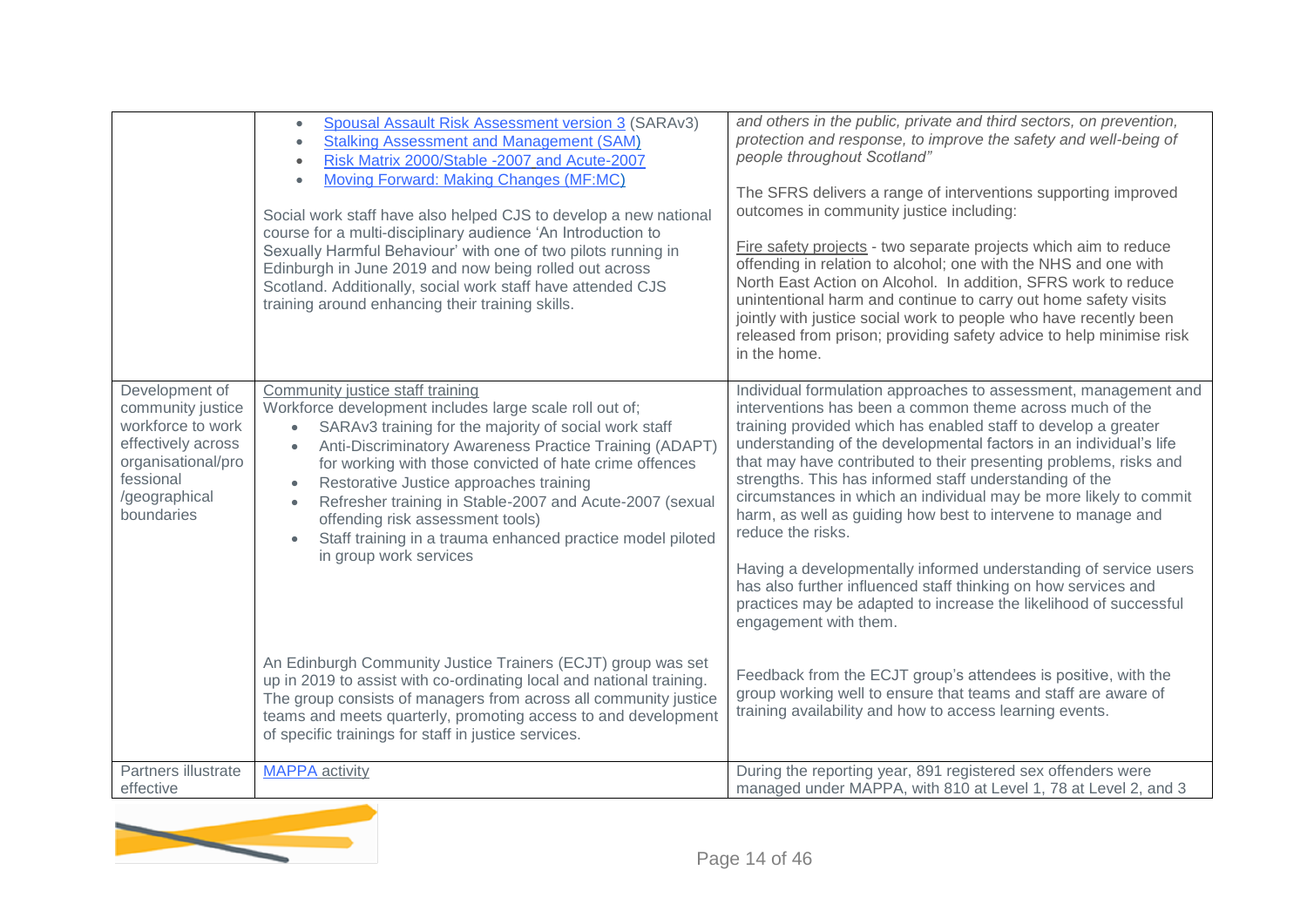| engagement and<br>collaborative<br>partnership<br>working with the<br>authorities | The MAPPA annual report for Edinburgh, the Lothians and<br>Scottish Borders 2019/20 is not published until later in the year<br>therefore feedback relating to MAPPA activity is based on the<br>2018/19 report.                                                                                                                                                                                                                                                                                                                                                                                                             | at Level 3. This was facilitated by MAPPA meetings convened<br>across the Lothians and Scottish Borders of which there were 59<br>Level 2 which considered a number of offenders, and 8 Level 3<br>which considered one offender only.                                                                                                                                                                                                                                                                                                                                                                                                                                                                                                                                                  |
|-----------------------------------------------------------------------------------|------------------------------------------------------------------------------------------------------------------------------------------------------------------------------------------------------------------------------------------------------------------------------------------------------------------------------------------------------------------------------------------------------------------------------------------------------------------------------------------------------------------------------------------------------------------------------------------------------------------------------|-----------------------------------------------------------------------------------------------------------------------------------------------------------------------------------------------------------------------------------------------------------------------------------------------------------------------------------------------------------------------------------------------------------------------------------------------------------------------------------------------------------------------------------------------------------------------------------------------------------------------------------------------------------------------------------------------------------------------------------------------------------------------------------------|
| responsible for<br>the delivery of<br><b>MAPPA</b>                                | During the reporting year, MAPPA partners held a number of<br>multi-agency training events:<br>In November 2018, the MAPPA co-ordinator delivered training to<br>Offender Management Unit (OMU) officers based in Lothian and<br>Borders 'J' Division on MAPPA process, procedures and<br>completion of MAPPA templates.                                                                                                                                                                                                                                                                                                     | The Community Intervention Services for Sex Offenders (CISSO)<br>continue to support the risk management of partner agencies<br>through the delivery of community-based group treatment<br>programmes and individual intervention, addressing the behaviour<br>and attitudes associated with sexual offending. Additionally, staff<br>provide assessments and offer advice and consultation to justice<br>social workers in Edinburgh, the Lothians and Scottish Borders.                                                                                                                                                                                                                                                                                                               |
|                                                                                   | In January 2019, the MAPPA Co-ordinator delivered MAPPA<br>Chairs training to those new to the role.<br>In February 2019, East Lothian Council hosted a multi-agency<br>MAPPA presentation to local chairs of community councils. The<br>aim of this event was to promote understanding in relation to the<br>assessment of risk and management of registered sex offenders<br>living in our communities.                                                                                                                                                                                                                    | The service continued to deliver the group work programme for<br>sexual offending, Moving Forward: Making Changes (MF:MC), and<br>stakeholders have committed to maintaining accreditation<br>standards in this work. The CISSO team provided a range of<br>MF:MC groups which ran weekly and included daytime and evening<br>groups. The programme also has an adapted version for men with<br>enhanced learning needs.                                                                                                                                                                                                                                                                                                                                                                |
|                                                                                   | In March 2019, Police Scotland hosted training delivered by<br>clinicians from the NHS Lothian Serious Offender Liaison Service<br>(SOLS) to officers and justice social workers on the challenge of<br>managing offenders who have been assessed as presenting a<br>long term risk of serious harm.<br>Also in March 2019, Edinburgh, the Lothians and Scottish Borders<br>Strategic Oversight Group hosted a multi-agency half day<br>conference, aimed at staff and managers relative to the increasing<br>challenge of assessing and managing an aging sex offender<br>population within a prison and community setting. | In the past year, 45 men were involved in MF; MC group work. This<br>is a slight reduction in numbers compared with previous years and<br>reflects development within the service of working more intensively<br>with a higher risk and needs group. A significant number of men<br>attending the programme were also seen individually by MF:MC<br>facilitators, and CISSO have seen an increased demand for those<br>individual interventions. This is partly due to service users being<br>released on short term sex offender licenses where there is<br>insufficient time for them to complete MF:MC group work and a<br>more targeted intervention is needed. For others, the service has<br>recognised that group work was not the appropriate learning<br>environment for them. |

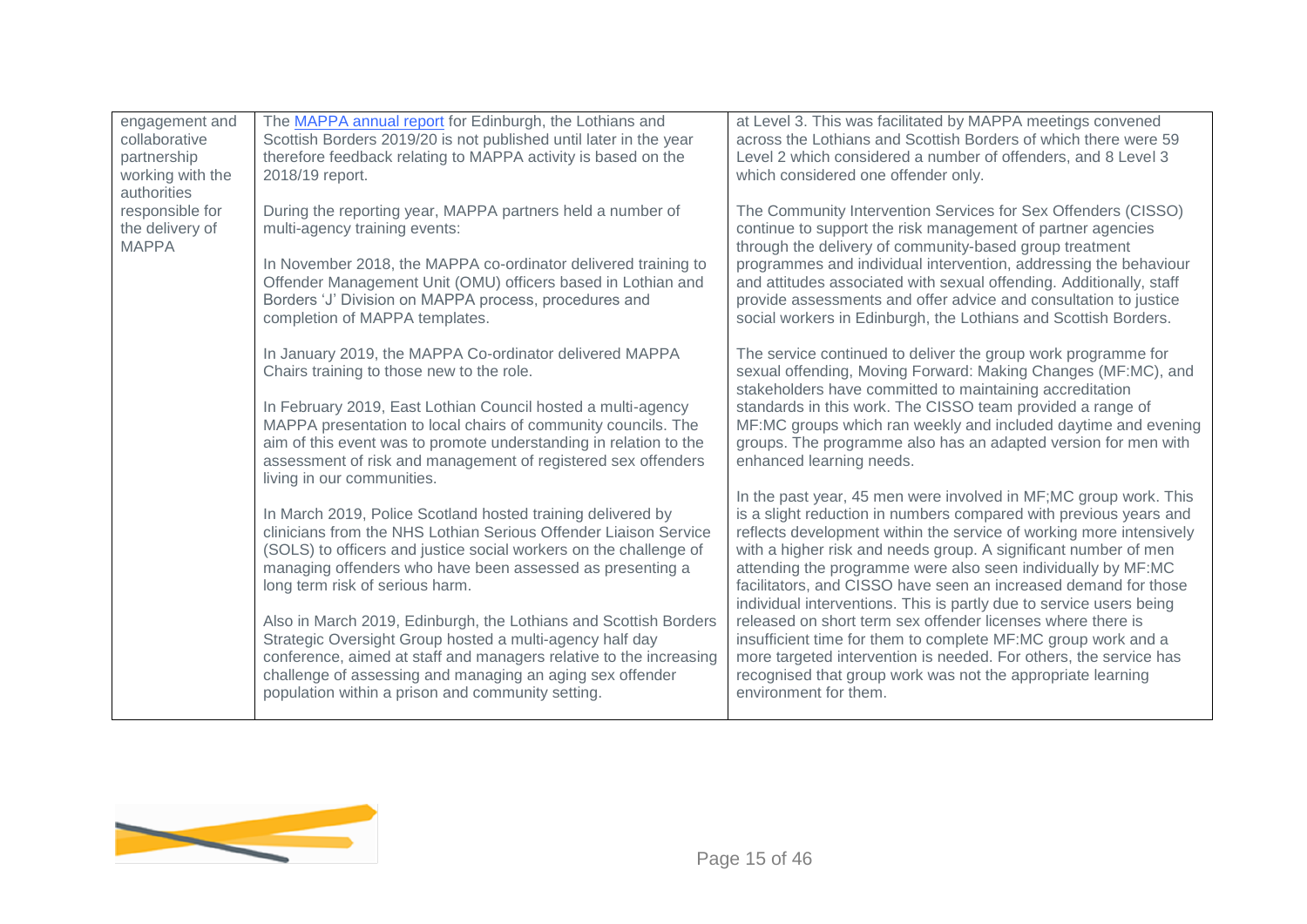#### **Other information relevant to National Outcome Two**

# Developing Trauma Enhanced Community Justice Services

Community justice services sought to build on their experience of developing trauma informed services, through 2019 into 2020. This involved developing, implementing and evaluating a Trauma Informed Care (TIC) model of service delivery across Community Justice Group Work Services (CJGWS). In keeping with the [Scottish Psychological Trauma Training Plan \(NES, 2019\)](https://www.nes.scot.nhs.uk/media/4321706/Scottish%20Psychological%20Trauma%20Training%20Plan%202019.pdf), the services sought to develop justice social work practice, to operate at a 'trauma enhanced practice' level due to their specific remit to provide long term interventions with people known to be affected by trauma. The work was led by a sector manager and a clinical psychologist who was recruited to co-locate within, and work across, a range of teams in justice social work.

Recognising the long term nature of culture and organisational change, three specific areas of activity were agreed, where initial changes could be introduced that would support the service in moving closer to working at a trauma enhanced practice level, while also gathering evidence to evaluate the impact of these service developments which are listed below, along with a brief summary of activity in the first year of the project:

- Leadership Coaching and Development
- Staff Training, Development and Wellbeing Support
- Staff Practice

#### 1. Leadership Coaching and Development

Explicit leadership commitment to the TIC model of care is a key component to service change. In the current project this was supported through the following activities:

- o Regular Leadership Development Programme: practice development sessions held every 3 months, focussing on particular aspects of the TIC model
- o Coaching: sector manager has regular 1:1 sessions with each of the service leads and within these sessions, discussing barriers to change, identifying managers learning needs in relation to leading TIC, and supporting implementation
- $\circ$  Leaders and manager involvement in developing and delivering staff training and support: senior social worker and team leaders were involved in the delivery of the trainings outlined below. This helped ensure the materials were pertinent to the needs of their staff, while also enhancing their knowledge of and commitment to TIC.

# 2. Staff Training and Development

A four and a half day training package was developed and delivered to all CJGWS staff. The components of this training included:

- o Understanding and working with complex trauma
- o Responding to common trauma symptoms and trauma skills practice
- o Trauma Informed Service frameworks
- o Staff self care
- o Understanding mental health in the context of trauma

# Staff Well Being

Another key element of a TIC model of care is the recognition that staff well-being is key to the successful delivery of this model. Group supervision/reflective practice sessions were provided to teams. These groups serve multiple functions, including:

o Modelling TIC at a service level, in relation to staff

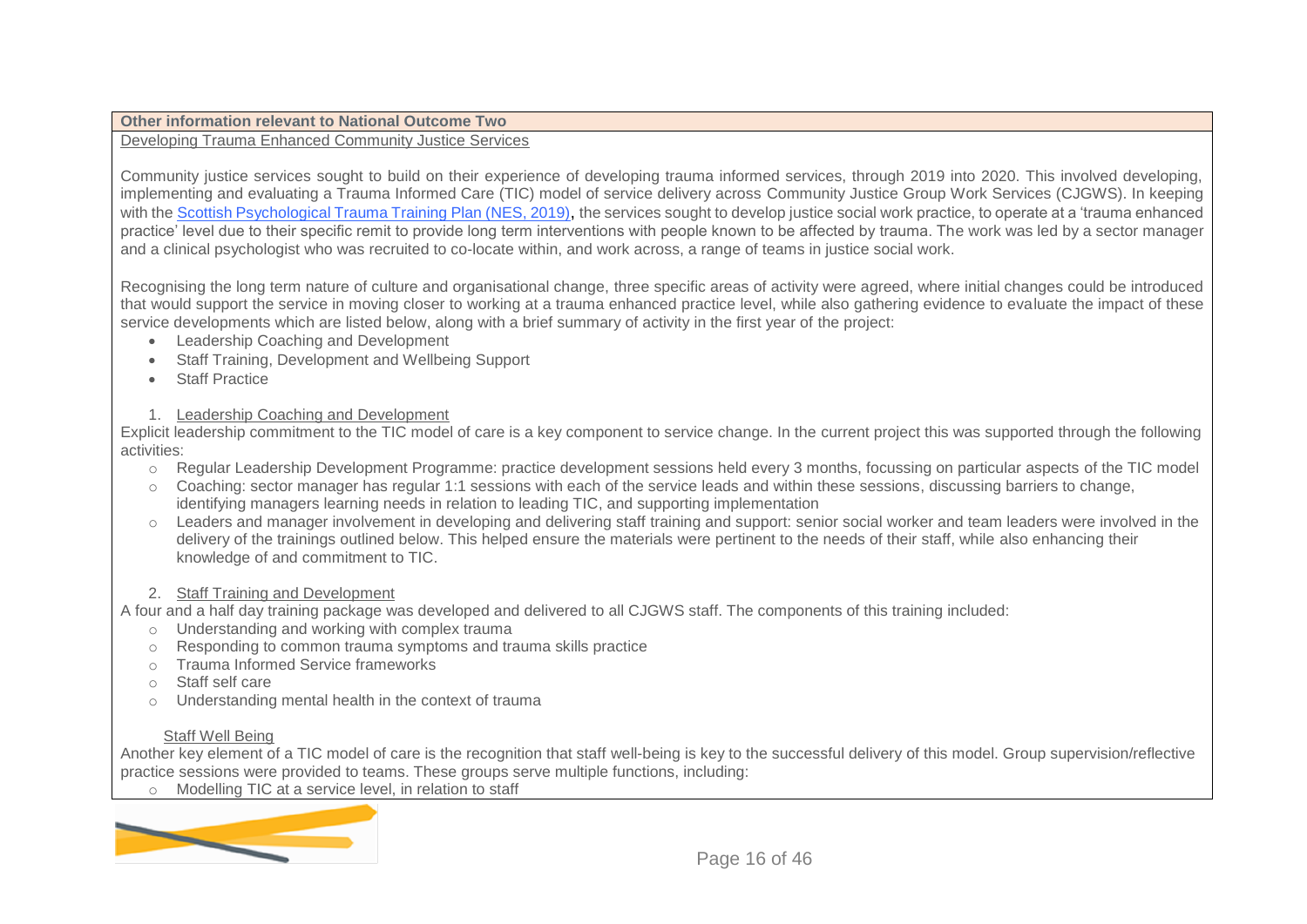- o Supporting staff in attending to their own well being
- o Supporting the implementation of TIC approaches to working with service users

#### 3. Staff Practice

Staff were encouraged to adopt working practices consistent with the TIC model of care. One of the key elements of this within the current project was the introduction of routine screening for trauma and mental health difficulties for all clients of CJGWS. A key element of the current project included gathering data on rates, nature and impact of trauma on service users. This entailed the development of a semi-structured assessment instrument 'Trauma and Mental Health Screening' (TAMHS) to be used with all new and existing clients. The clinical psychologist was available to senior social workers and team leaders to help work through any initial difficulties in incorporating the TAMHS as part of routine assessments. This support also included the clinical psychologist participating in Q&A practice development sessions with the teams.

In addition to and alongside the TAMHS, resources were developed to support staff in the delivery of interventions including:

- o Survive & Thrive Group (forensic version)
- o Toolkit (Men's version and Women's version): incorporating a range of interventions to support service users in managing common mental health difficulties; safety and stabilisation materials

#### Evaluation:

Formal evaluation of the project is ongoing and includes the following:

- o Anecdotal feedback from team leaders and seniors
- o Formal feedback on each training session
- o Survey feedback from all staff involved
- o Focus groups for managers
- o Focus groups for workers

To date, this feedback has been overwhelmingly positive. Examples of findings from the staff surveys include:

- o 87% feel more confident asking about trauma
- o 73% are confident asking about common mental health difficulties
- o 83% report using a TIC approach in their work with service users
- $\circ$  93% report finding working in a TIC way helps them work more effectively with service users
- $\circ$  93% of staff believe having a clinical psychologist embedded in the service is valuable
- o 80% of staff report finding group supervision sessions helpful

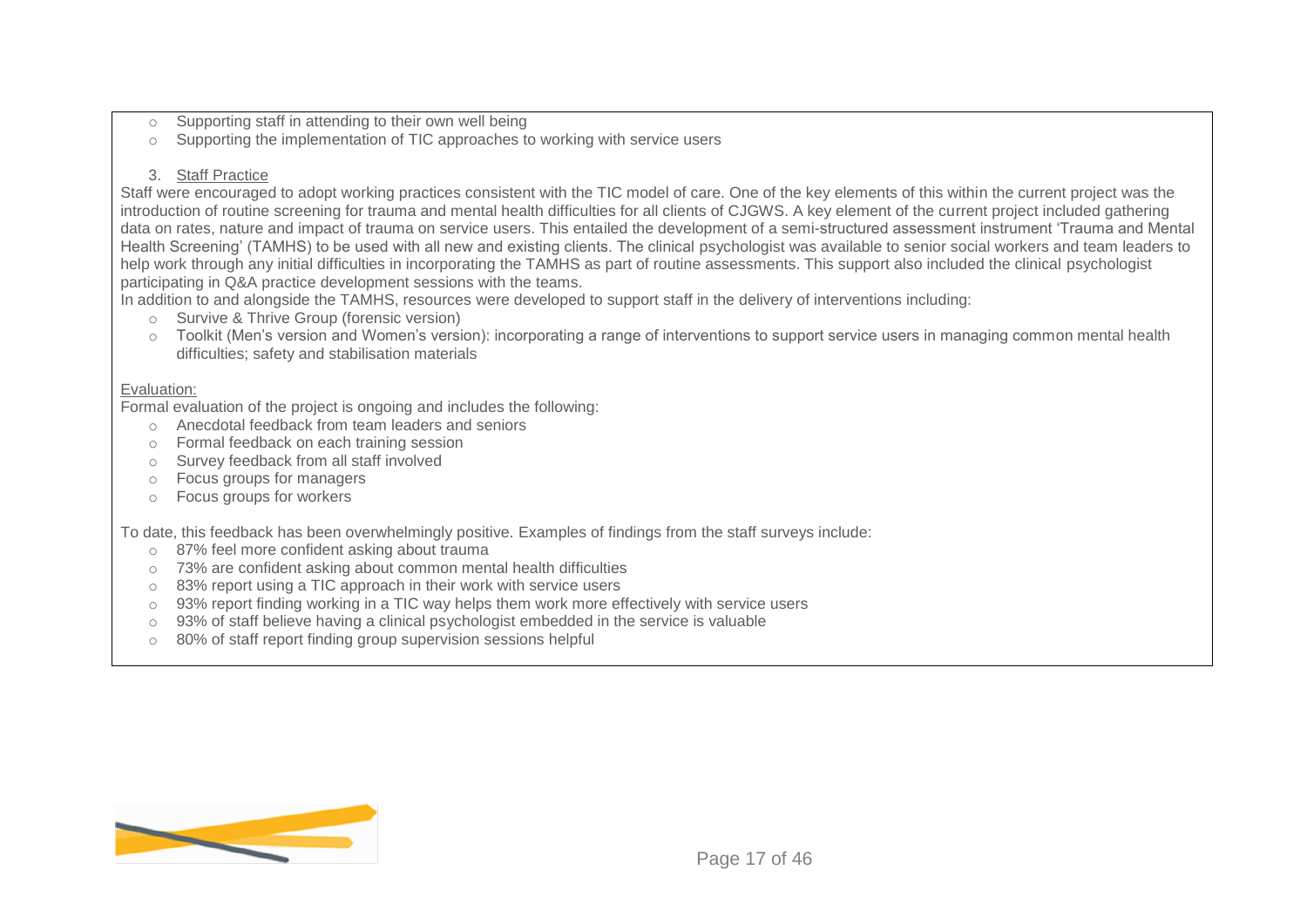| <b>NATIONAL OUTCOME THREE</b>                                                                                | People have better access to the services that they require, including welfare, health and wellbeing, housing and employability                                                                                                                                                                                                                                                                                                                                                                                                                                                                                                                                                                                                                                                                                                                                                                                                                                                                                                                                                                                                                                                                                                                                                                                                                                                                                                                                    |                                                                                                                                                                                                                                                                                                                                                                                                                                                                                                                                                                                                                                                                                                                                                                                                                                                                                                                                                                                                                                                                                                                                                                                                                                                                                                                                                                                                                                                                                                                                                                                                                                                                                                                      |  |  |
|--------------------------------------------------------------------------------------------------------------|--------------------------------------------------------------------------------------------------------------------------------------------------------------------------------------------------------------------------------------------------------------------------------------------------------------------------------------------------------------------------------------------------------------------------------------------------------------------------------------------------------------------------------------------------------------------------------------------------------------------------------------------------------------------------------------------------------------------------------------------------------------------------------------------------------------------------------------------------------------------------------------------------------------------------------------------------------------------------------------------------------------------------------------------------------------------------------------------------------------------------------------------------------------------------------------------------------------------------------------------------------------------------------------------------------------------------------------------------------------------------------------------------------------------------------------------------------------------|----------------------------------------------------------------------------------------------------------------------------------------------------------------------------------------------------------------------------------------------------------------------------------------------------------------------------------------------------------------------------------------------------------------------------------------------------------------------------------------------------------------------------------------------------------------------------------------------------------------------------------------------------------------------------------------------------------------------------------------------------------------------------------------------------------------------------------------------------------------------------------------------------------------------------------------------------------------------------------------------------------------------------------------------------------------------------------------------------------------------------------------------------------------------------------------------------------------------------------------------------------------------------------------------------------------------------------------------------------------------------------------------------------------------------------------------------------------------------------------------------------------------------------------------------------------------------------------------------------------------------------------------------------------------------------------------------------------------|--|--|
| <b>Indicator</b>                                                                                             | <b>Evidence and Data (max 300 words per indicator)</b>                                                                                                                                                                                                                                                                                                                                                                                                                                                                                                                                                                                                                                                                                                                                                                                                                                                                                                                                                                                                                                                                                                                                                                                                                                                                                                                                                                                                             |                                                                                                                                                                                                                                                                                                                                                                                                                                                                                                                                                                                                                                                                                                                                                                                                                                                                                                                                                                                                                                                                                                                                                                                                                                                                                                                                                                                                                                                                                                                                                                                                                                                                                                                      |  |  |
|                                                                                                              | <b>Please describe the activity</b>                                                                                                                                                                                                                                                                                                                                                                                                                                                                                                                                                                                                                                                                                                                                                                                                                                                                                                                                                                                                                                                                                                                                                                                                                                                                                                                                                                                                                                | Then describe the impact                                                                                                                                                                                                                                                                                                                                                                                                                                                                                                                                                                                                                                                                                                                                                                                                                                                                                                                                                                                                                                                                                                                                                                                                                                                                                                                                                                                                                                                                                                                                                                                                                                                                                             |  |  |
| Partners have<br>identified and are<br>overcoming<br>structural barriers<br>for people<br>accessing services | EnCompass employability programme<br>The <b>EnCompass</b> project delivered by Access to Industry (AI) is<br>an education, training and employability service for people<br>moving on from past offending behaviours, people in recovery<br>from substance misuse, and those affected by homelessness.<br>The project is delivered through Al's in-house community college<br>and its focus is on assisting those who are furthest removed<br>from the labour market to build their skills, gain access to<br>training opportunities and where appropriate, move into<br>employment.<br>A range of employability opportunities are offered, including<br>supportive work placements, and volunteering. The programme<br>of activity included Edinburgh College courses covering digital<br>media, photography and computer game design, IT courses,<br>creative writing and communication skills, and a weekly Spanish<br>language and culture class delivered voluntarily by a local NHS<br>occupational therapist.<br>EnCompass continues to work with Disclosure<br>Scotland/Scotland Works for You, to support more employers to<br>make fair recruitment decisions on people with convictions. The<br>project pro-actively builds relationships with employers in<br>construction, retail, hospitality, catering and leisure, the care<br>sector, cleaning and facilities management, and is looking to<br>include agriculture and hairdressing to this list. | During the year, 286 people were supported, 60 of whom had been<br>engaging with the service the previous year and continued their<br>attendance into 2019/20. The majority of referrals came from justice<br>social work followed by substance misuse services. Self referrals<br>were also accepted. The number of referrals from homelessness<br>organisations was low at 3%, despite the proportion of service<br>users describing themselves as having accommodation issues<br>being 36%. In recognition of the challenges faced in supporting this<br>group, the service is working in partnership with a Salvation Army<br>hostel in central Edinburgh to improve outreach work with the<br>homeless community.<br>In the reporting period, Encompass achieved the following:<br>22 people secured employment (sustained at 4 weeks)<br>$\bullet$<br>15 people has sustained employment at 13 weeks<br>$\bullet$<br>122 trainings* were delivered<br>$\bullet$<br>49 people sustained further education** beyond 13 weeks<br>$\bullet$<br>122 qualifications were awarded to service users in core<br>$\bullet$<br>subjects, as well as The Royal Environmental Health<br>Institute of Scotland (REHIS) first aid and construction<br><b>Health and Safety</b><br>In total, 257 Encompass service users attended 3172<br>sessions. Classes included core subjects in partnership<br>with Edinburgh College, gardening, mindfulness, the<br>Summer Programme (6 different programmes), careers<br>education, and Construction Skills Certificate Scheme<br>(CSCS).<br>*training included beauty basics, gardening, cooking and CSCS<br>classes<br>**included Counselling, HNC Working with Communities, Social |  |  |
|                                                                                                              |                                                                                                                                                                                                                                                                                                                                                                                                                                                                                                                                                                                                                                                                                                                                                                                                                                                                                                                                                                                                                                                                                                                                                                                                                                                                                                                                                                                                                                                                    | Sciences, NC Beauty Care, NC Photography, NPA Creative<br>Industries, Digital Passport and Computing, and Psychology                                                                                                                                                                                                                                                                                                                                                                                                                                                                                                                                                                                                                                                                                                                                                                                                                                                                                                                                                                                                                                                                                                                                                                                                                                                                                                                                                                                                                                                                                                                                                                                                 |  |  |

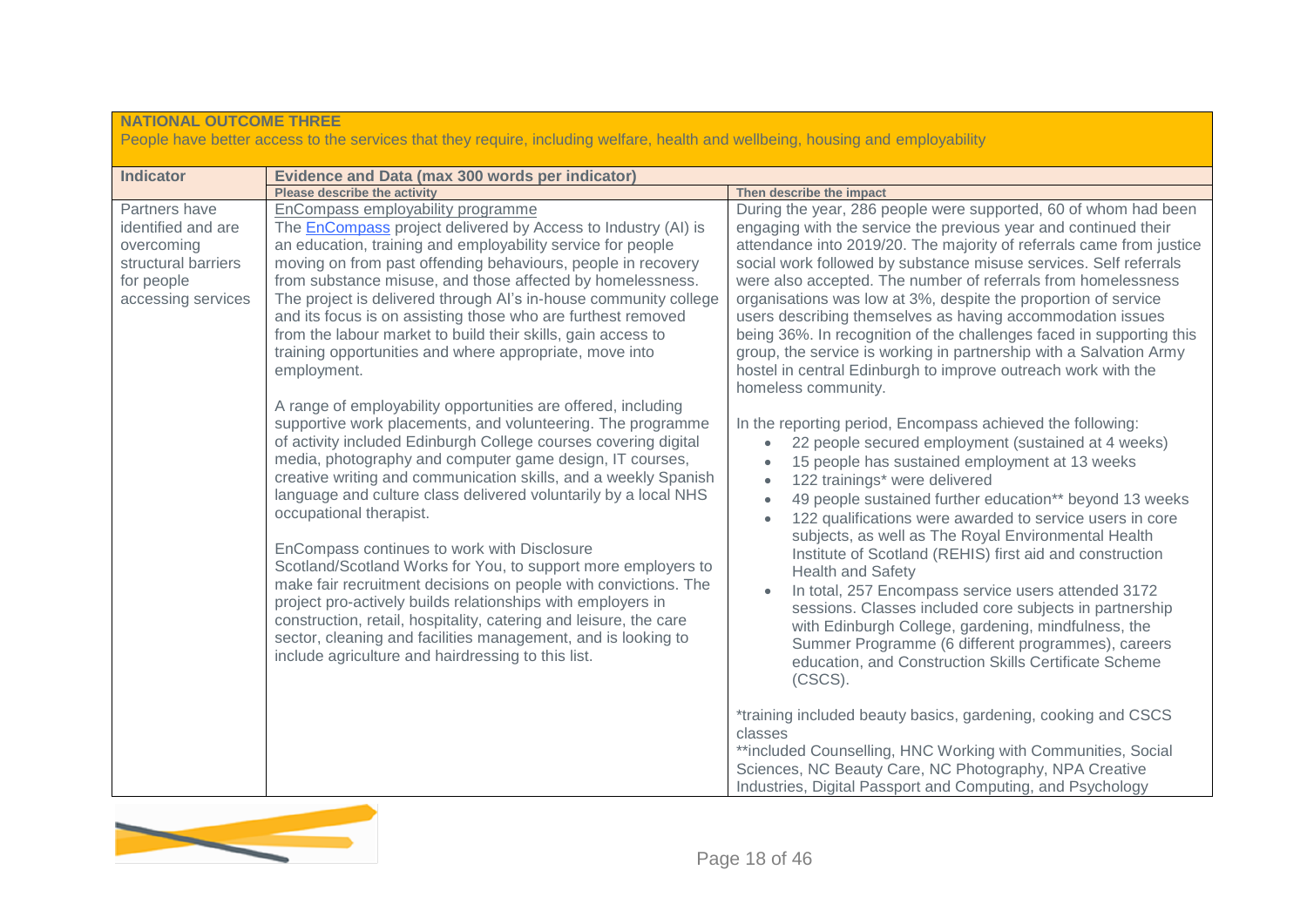| Existence of joint- | Partnership working                                                   | Arrest referral                                                    |                                                                     |               |               |
|---------------------|-----------------------------------------------------------------------|--------------------------------------------------------------------|---------------------------------------------------------------------|---------------|---------------|
| working             | The Edinburgh and Midlothian Offender Recovery Service                | EMORS has developed a good working relationship with Police        |                                                                     |               |               |
| arrangements such   | (EMORS) delivered by Change Grow Live (CGL), is a                     | Scotland's custody staff in St Leonard's Police Station where they |                                                                     |               |               |
| as processes /      | partnership between the City of Edinburgh Council justice             | provide an arrest referral service 3 afternoons a week on Sundays, |                                                                     |               |               |
| protocols to ensure | services, Midlothian Council justice services and the NHS. The        | Wednesdays and Thursdays. Following regular communications         |                                                                     |               |               |
| access to services  | service supports individuals at all stages of the justice system to   | and meetings, police staff began to refer cases directly to the    |                                                                     |               |               |
| to address          | address their unmet needs, particularly those that may have           | service from July 2019. In addition, EMORS staff have now been     |                                                                     |               |               |
| underlying needs    | channelled them towards offending, including addictions, poor         |                                                                    | vetted by Police Scotland allowing them easier access to the        |               |               |
|                     | mental health, homelessness and financial difficulties. The           |                                                                    | custody suite to offer support to those being held. In 2019/20, 89  |               |               |
|                     | service provides complete continuity of care throughout an            |                                                                    | people received an assessment to begin their support.               |               |               |
|                     | individual's justice journey, from point of arrest (arrest referral), |                                                                    |                                                                     |               |               |
|                     | into prison (providing NHS treatment for substance misuse and         | Prison treatment                                                   |                                                                     |               |               |
|                     | psychosocial supports), and back into the community (voluntary        |                                                                    | The prison treatment element of the service which provides          |               |               |
|                     | throughcare), including prison gate pickups. The service has          |                                                                    | psychosocial support to prisoners with addictions and is funded by  |               |               |
|                     | close links with community-based recovery hubs where the              |                                                                    | the NHS, is available to all prisoners regardless of their home     |               |               |
|                     | presence of peer volunteers ensures that recovery is visible and      |                                                                    | address, as many prisoners from out with Edinburgh and Midlothian   |               |               |
|                     | evident within the service.                                           |                                                                    | serve their sentences in HMP Edinburgh. The prison treatment        |               |               |
|                     |                                                                       |                                                                    | service received 355 referrals, 152 of whom were assessed to        |               |               |
|                     | EMORS staff participated in a Doors Open Day at Edinburgh             | begin support.                                                     |                                                                     |               |               |
|                     | Sheriff Court in September 2019 which also attracted members          |                                                                    |                                                                     |               |               |
|                     | of the public and provided an opportunity to promote and share        | Voluntary throughcare                                              |                                                                     |               |               |
|                     | with them, the services being delivered to those in the justice       |                                                                    | The service received 262 referrals, with 252 of those receiving an  |               |               |
|                     | system.                                                               |                                                                    | assessment to begin their support in the community.                 |               |               |
|                     |                                                                       |                                                                    |                                                                     |               |               |
|                     | EMORS continues to work in partnership with the Alcohol               |                                                                    | Of the referrals across the prison and voluntary throughcare        |               |               |
|                     | Problem Solving Court (APSC) and there were 8 referrals made          |                                                                    | elements, the service actively supported 379 individuals from       |               |               |
|                     | to the service during the reporting period, 4 of whom completed       |                                                                    | Edinburgh and Midlothian who were initially seen in prison and then |               |               |
|                     | their CPO with alcohol treatment requirement and continued to         | supported following their release.                                 |                                                                     |               |               |
|                     | engage voluntarily.                                                   |                                                                    |                                                                     |               |               |
|                     |                                                                       |                                                                    | EMORS used the Recovery Outcome Web tool to measure both            |               |               |
|                     |                                                                       |                                                                    | progress and deterioration in the lives of service users accessing  |               |               |
|                     |                                                                       |                                                                    | support. Data for those receiving voluntary throughcare is shown    |               |               |
|                     |                                                                       | below:                                                             |                                                                     |               |               |
|                     |                                                                       |                                                                    |                                                                     |               |               |
|                     |                                                                       |                                                                    | Table 3- Voluntary throughcare 2019/20                              |               |               |
|                     |                                                                       | <b>Issue</b>                                                       | Outcome                                                             | Number of     | $%$ of        |
|                     |                                                                       |                                                                    |                                                                     | service users | service users |
|                     |                                                                       | Drug/Alcohol Use                                                   | Improved                                                            | 65            | 39            |

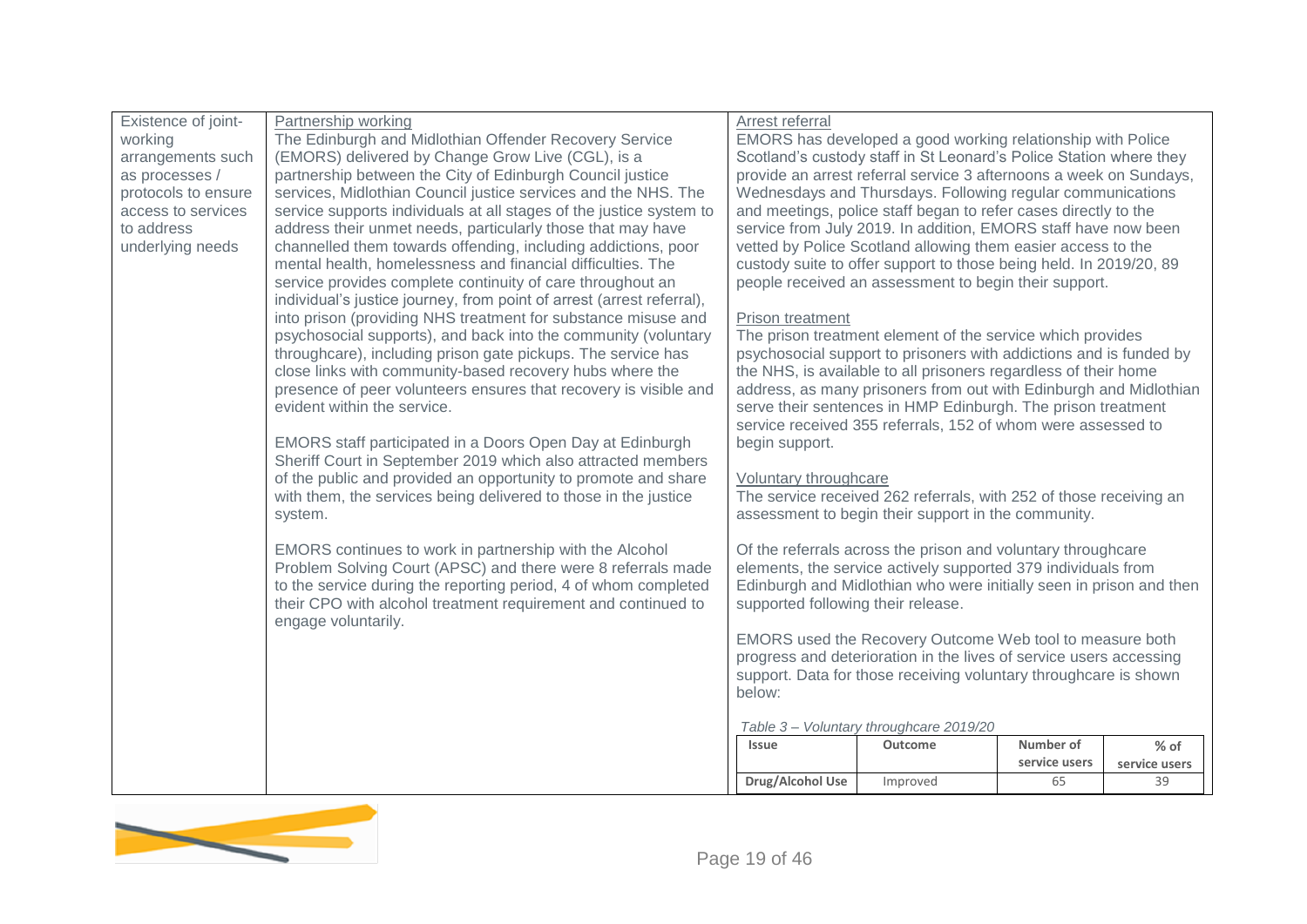|                                                    |                                                                                                                                                                                                                                                                                                                                                                                                                                                                                                                                                                                                                                                                                                                                                                                                                                                                                                                                     |                  | Same                                                                                                                                                                                                                                                                                                                                                                                                                                                                                                                                                                                                                                                                                                                                                                                                                              | 87  | 52 |
|----------------------------------------------------|-------------------------------------------------------------------------------------------------------------------------------------------------------------------------------------------------------------------------------------------------------------------------------------------------------------------------------------------------------------------------------------------------------------------------------------------------------------------------------------------------------------------------------------------------------------------------------------------------------------------------------------------------------------------------------------------------------------------------------------------------------------------------------------------------------------------------------------------------------------------------------------------------------------------------------------|------------------|-----------------------------------------------------------------------------------------------------------------------------------------------------------------------------------------------------------------------------------------------------------------------------------------------------------------------------------------------------------------------------------------------------------------------------------------------------------------------------------------------------------------------------------------------------------------------------------------------------------------------------------------------------------------------------------------------------------------------------------------------------------------------------------------------------------------------------------|-----|----|
|                                                    |                                                                                                                                                                                                                                                                                                                                                                                                                                                                                                                                                                                                                                                                                                                                                                                                                                                                                                                                     |                  | Worse                                                                                                                                                                                                                                                                                                                                                                                                                                                                                                                                                                                                                                                                                                                                                                                                                             | 14  | 9  |
|                                                    |                                                                                                                                                                                                                                                                                                                                                                                                                                                                                                                                                                                                                                                                                                                                                                                                                                                                                                                                     | <b>Offending</b> | Improved                                                                                                                                                                                                                                                                                                                                                                                                                                                                                                                                                                                                                                                                                                                                                                                                                          | 43  | 26 |
|                                                    |                                                                                                                                                                                                                                                                                                                                                                                                                                                                                                                                                                                                                                                                                                                                                                                                                                                                                                                                     | <b>Behaviour</b> | Same                                                                                                                                                                                                                                                                                                                                                                                                                                                                                                                                                                                                                                                                                                                                                                                                                              | 107 | 64 |
|                                                    |                                                                                                                                                                                                                                                                                                                                                                                                                                                                                                                                                                                                                                                                                                                                                                                                                                                                                                                                     |                  | Worse                                                                                                                                                                                                                                                                                                                                                                                                                                                                                                                                                                                                                                                                                                                                                                                                                             | 16  | 10 |
|                                                    |                                                                                                                                                                                                                                                                                                                                                                                                                                                                                                                                                                                                                                                                                                                                                                                                                                                                                                                                     | Physical/mental  | Improved                                                                                                                                                                                                                                                                                                                                                                                                                                                                                                                                                                                                                                                                                                                                                                                                                          | 54  | 32 |
|                                                    |                                                                                                                                                                                                                                                                                                                                                                                                                                                                                                                                                                                                                                                                                                                                                                                                                                                                                                                                     | health           | Same                                                                                                                                                                                                                                                                                                                                                                                                                                                                                                                                                                                                                                                                                                                                                                                                                              | 92  | 55 |
|                                                    |                                                                                                                                                                                                                                                                                                                                                                                                                                                                                                                                                                                                                                                                                                                                                                                                                                                                                                                                     |                  | Worse                                                                                                                                                                                                                                                                                                                                                                                                                                                                                                                                                                                                                                                                                                                                                                                                                             | 22  | 13 |
|                                                    |                                                                                                                                                                                                                                                                                                                                                                                                                                                                                                                                                                                                                                                                                                                                                                                                                                                                                                                                     | Family/          | Improved                                                                                                                                                                                                                                                                                                                                                                                                                                                                                                                                                                                                                                                                                                                                                                                                                          | 50  | 30 |
|                                                    |                                                                                                                                                                                                                                                                                                                                                                                                                                                                                                                                                                                                                                                                                                                                                                                                                                                                                                                                     | relationships    | Same                                                                                                                                                                                                                                                                                                                                                                                                                                                                                                                                                                                                                                                                                                                                                                                                                              | 103 | 61 |
|                                                    |                                                                                                                                                                                                                                                                                                                                                                                                                                                                                                                                                                                                                                                                                                                                                                                                                                                                                                                                     |                  | Worse                                                                                                                                                                                                                                                                                                                                                                                                                                                                                                                                                                                                                                                                                                                                                                                                                             | 15  | 9  |
|                                                    |                                                                                                                                                                                                                                                                                                                                                                                                                                                                                                                                                                                                                                                                                                                                                                                                                                                                                                                                     | Housing          | Improved                                                                                                                                                                                                                                                                                                                                                                                                                                                                                                                                                                                                                                                                                                                                                                                                                          | 55  | 31 |
|                                                    |                                                                                                                                                                                                                                                                                                                                                                                                                                                                                                                                                                                                                                                                                                                                                                                                                                                                                                                                     |                  | Same                                                                                                                                                                                                                                                                                                                                                                                                                                                                                                                                                                                                                                                                                                                                                                                                                              | 98  | 55 |
|                                                    |                                                                                                                                                                                                                                                                                                                                                                                                                                                                                                                                                                                                                                                                                                                                                                                                                                                                                                                                     |                  | Worse                                                                                                                                                                                                                                                                                                                                                                                                                                                                                                                                                                                                                                                                                                                                                                                                                             | 15  | 14 |
| Initiatives to<br>facilitate access to<br>services | Shine<br>Shine women's mentoring service delivered by Sacro works with<br>adult women who are:<br>Serving a custodial sentence of less than four years and<br>$\bullet$<br>not subject to a statutory order or;<br>On remand or;<br>$\bullet$<br>Subject to a CPO<br>Mentors provide one to one support to the women to assist them<br>with the many issues they may face in the community and to<br>achieve their goals. Engagement with the service is voluntary<br>and women are supported with a range of issues including their<br>mental health and wellbeing, addictions, positive use of time,<br>parenting, relationships, accommodation, living skills, self-care<br>and to live a crime free life.<br><b>New Routes</b><br>New Routes offers short term male prisoners who are not<br>eligible for statutory throughcare, 'through the gate' support.<br>Men are matched with a mentor while in prison and practical and | crime free life. | In 2019/20, Shine in Edinburgh received 47 referrals and at the end<br>of the reporting period, continued to work with 12 of those referred.<br>Shine's target is for 60% of women who engage with the service in<br>the community, to progress to a planned exit from the service. In<br>the reporting period, 30 women achieved a planned exit<br>representing 86% of cases closed, while 5 were unplanned.<br>Areas where Shine mentees needed the most support were in<br>relation to accommodation, mental health and wellbeing, living skills<br>and self-care. The least support was required in dealing with<br>relationships and family, managing strong feelings, and living a<br>In 2019/20, 30 men returning to Edinburgh signed up to the New<br>Routes service with 25 engaging post liberation. Of those engaging, |     |    |

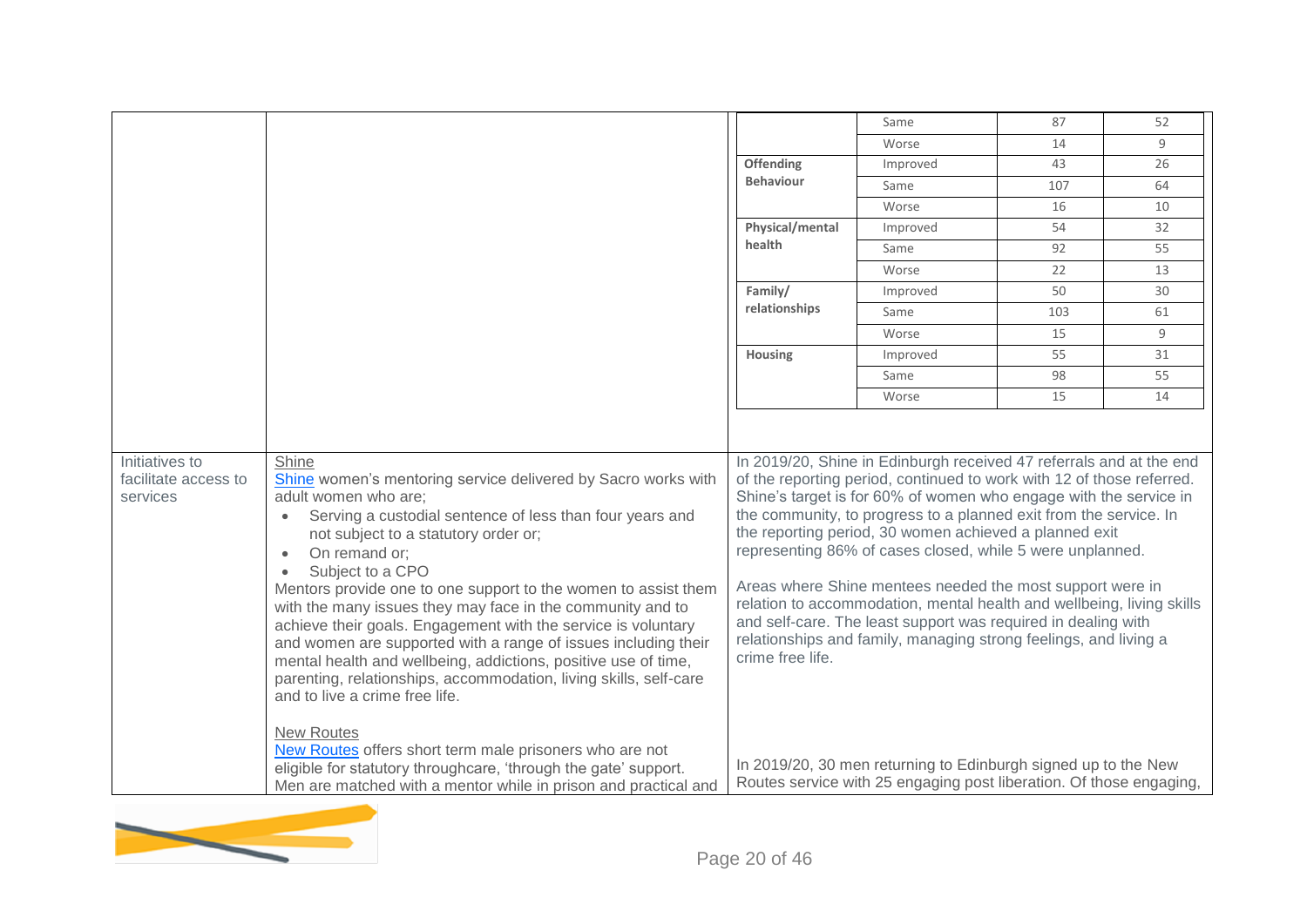|                                                 | emotional support is provided to assist them reintegrate into the<br>community and build a life free of offending. This includes<br>assisting with access to longer term support services in the<br>community.                                                                                                                                                                  | 20 reported an improvement in their employment skills, 15 in their<br>accommodation situation, and 15 reported improvements in their<br>relationships.                                                                                                                                                                           |                         |                                 |                                                   |                                 |                                                                                                                                                                                                                                                                                                                      |                                 |
|-------------------------------------------------|---------------------------------------------------------------------------------------------------------------------------------------------------------------------------------------------------------------------------------------------------------------------------------------------------------------------------------------------------------------------------------|----------------------------------------------------------------------------------------------------------------------------------------------------------------------------------------------------------------------------------------------------------------------------------------------------------------------------------|-------------------------|---------------------------------|---------------------------------------------------|---------------------------------|----------------------------------------------------------------------------------------------------------------------------------------------------------------------------------------------------------------------------------------------------------------------------------------------------------------------|---------------------------------|
|                                                 | <b>Another Way</b><br>Another Way delivered by Sacro, offers non-judgemental one to<br>one support to women involved in selling or exchanging sex.<br>Women are supported in areas including addictions, domestic<br>abuse, healthcare, housing, parenting, benefits, employment,<br>exiting sex work if they wish to do so, and attending other<br>services relevant for them. | Outcomes for Another Way are;<br>$\bullet$<br>them<br>Throughout Another Way's reporting period from June 2019 to June<br>2020, 314 women were supported via outreach across Edinburgh,<br>the Lothians, and the Scottish Borders, although physical outreach<br>was suspended from mid March 2020 due to COVID-19 restrictions. |                         | providing opportunities to exit | through greater access to information and support |                                 | Women involved in prostitution have increased access to co-<br>ordinated support and healthcare, minimising the risks and<br>Less women are at risk of commercial sexual exploitation<br>Increased support is provided to 'hard to reach' women who<br>advertise sex online, by developing a model for engaging with |                                 |
| Speed of access to<br>mental health<br>services | <b>Psychological Therapies Waiting Times</b><br>The Scottish Government is committed to delivering faster<br>access to Psychological Therapies for those with mental illness<br>or disorder. Patients and clinicians have identified access to                                                                                                                                  | The latest data available for psychological therapies is shown<br>below:<br>September 2019 (per quarter)                                                                                                                                                                                                                         |                         |                                 |                                                   |                                 | Table 4 - People seen who started treatment between January to                                                                                                                                                                                                                                                       |                                 |
|                                                 | therapies as a key service improvement to better meet their<br>needs and expectations. Psychological Therapies have an<br>important role in helping people with mental health problems,<br>who should have access to effective treatment, both physical<br>and psychological. It is generally accepted that these therapies                                                     |                                                                                                                                                                                                                                                                                                                                  | Jan to<br><b>Mar 19</b> | % seen<br>within<br>18<br>weeks | April to<br>June 19                               | % seen<br>within<br>18<br>weeks | July to<br>Sept 19                                                                                                                                                                                                                                                                                                   | % seen<br>within<br>18<br>weeks |
|                                                 | can have demonstrable benefit in reducing distress, symptoms,<br>risk of harm to self or others, health related quality of life and                                                                                                                                                                                                                                             | <b>NHS</b><br>Lothian                                                                                                                                                                                                                                                                                                            | 3,181                   | 75.1                            | 3.369                                             | 78.9                            | 3,071                                                                                                                                                                                                                                                                                                                | 80                              |
|                                                 | return to work. It is recognised that delivering faster access is a<br>significant and complex challenge, and the standard is seen as<br>an opportunity to drive local service redesign informed by<br>evidence.                                                                                                                                                                | <b>Nationally</b><br>quarter)                                                                                                                                                                                                                                                                                                    | 17,951                  | 77.4<br>Jan to Mar 19           | 17,679<br>April to June 19                        | 78.7                            | 17,697<br>Table 5 - Referral numbers between January to September 2019 (per<br>July to Sept 19                                                                                                                                                                                                                       | 79.4                            |
|                                                 | Mental Health Policy and Standards - the Mental Health Strategy<br>is set within the context of the NHS Scotland Quality Strategy                                                                                                                                                                                                                                               | <b>NHS Lothian</b>                                                                                                                                                                                                                                                                                                               | 4,935                   |                                 | 5,042                                             |                                 | 4,712                                                                                                                                                                                                                                                                                                                |                                 |
|                                                 |                                                                                                                                                                                                                                                                                                                                                                                 | <b>Nationally</b>                                                                                                                                                                                                                                                                                                                | 43,443                  |                                 | 38,336                                            |                                 | 39,483                                                                                                                                                                                                                                                                                                               |                                 |

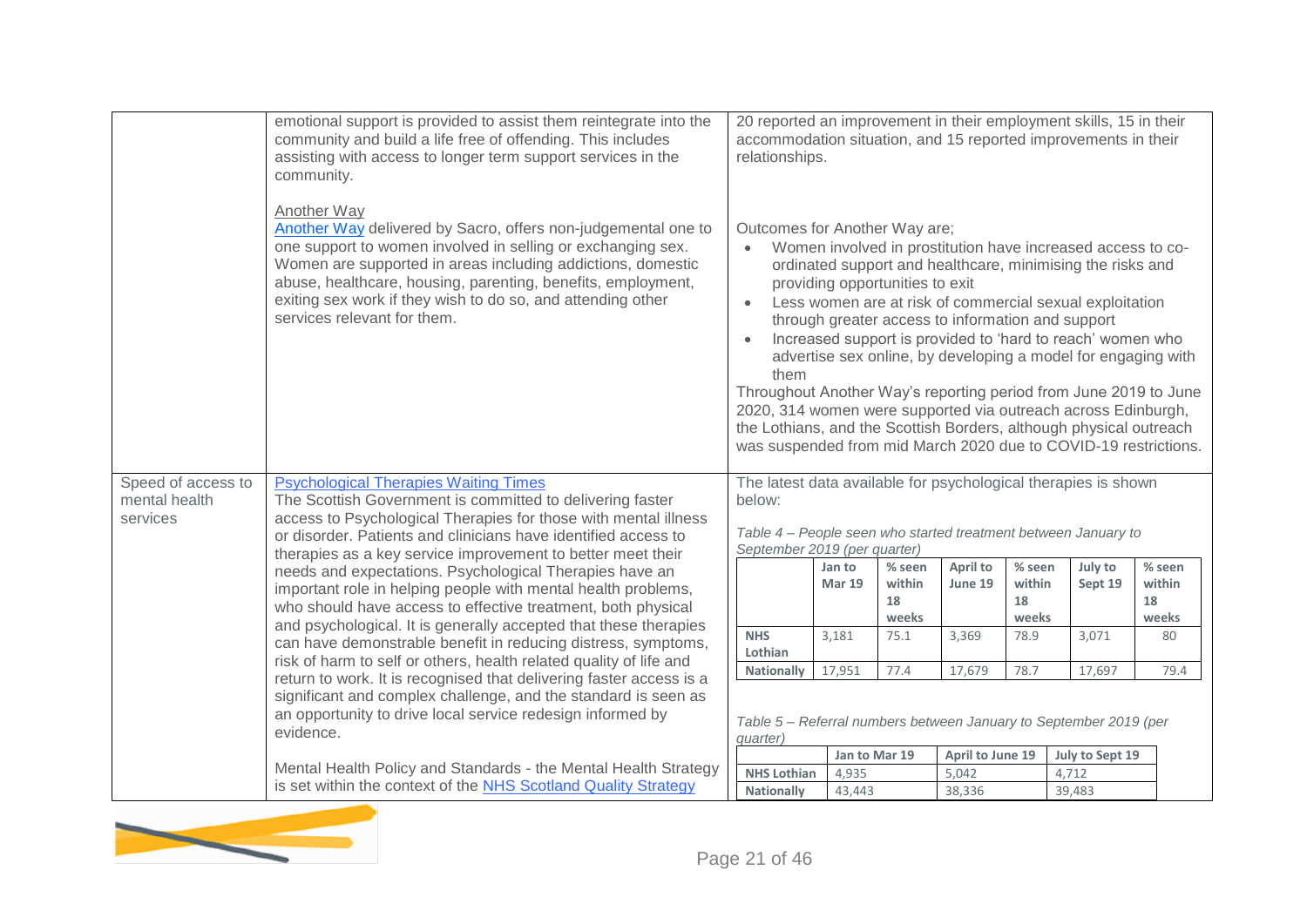|                                                                                                                                                                             | which sets out three quality ambitions that care must be person-<br>centred, safe and effective.<br>Developments in mental health care have been driven by a<br>series of reports and policy recommendations: In April 2011, a<br><b>HEAT Target for Psychological Therapies was introduced. This</b><br>target (now a standard) is that no person will wait longer than 18<br>weeks from referral to treatment for Psychological Therapies<br>from December 2014. Following the conclusion of previously<br>planned work on a tolerance level for Psychological Therapies<br>waiting times and engagement with NHS Boards and other<br>stakeholders, the Scottish Government has determined that the<br>Psychological Therapies standard should be delivered for at<br>least 90% of patients.<br>In August 2012, the Mental Health Strategy for Scotland: 2012-<br>2015 was produced which set the policy direction for the next<br>four years and included a commitment to achieving and<br>maintaining waiting times standards. In March 2017, this was<br>updated and reissued as the Mental Health Strategy 2017-2027.<br><b>Child &amp; Adolescent Mental Health (CAMH) Services</b><br>Waiting times for CAMH Services are also published. |                                                                                                                                                                                                                                                                                                                                                                                                                                                                                                                                                                             |
|-----------------------------------------------------------------------------------------------------------------------------------------------------------------------------|---------------------------------------------------------------------------------------------------------------------------------------------------------------------------------------------------------------------------------------------------------------------------------------------------------------------------------------------------------------------------------------------------------------------------------------------------------------------------------------------------------------------------------------------------------------------------------------------------------------------------------------------------------------------------------------------------------------------------------------------------------------------------------------------------------------------------------------------------------------------------------------------------------------------------------------------------------------------------------------------------------------------------------------------------------------------------------------------------------------------------------------------------------------------------------------------------------------------------------------------------|-----------------------------------------------------------------------------------------------------------------------------------------------------------------------------------------------------------------------------------------------------------------------------------------------------------------------------------------------------------------------------------------------------------------------------------------------------------------------------------------------------------------------------------------------------------------------------|
| % of people<br>released from a<br>custodial sentence :<br>a) registered with<br>a GP<br>b) have suitable<br>accommodation<br>c) have had a<br>benefits<br>eligibility check | Voluntary throughcare<br>EMORS mentioned above, provides voluntary throughcare to<br>those leaving custody to support their successful rehabilitation<br>into the community. The service includes support for prisoners to<br>access benefits, and to register with a GP to ensure that they<br>can access prescription medication and medical treatment as<br>required.<br>Accommodation<br>As part of the SHORE standards Four Square assisted prisoners<br>with:<br>Addressing housing related debt                                                                                                                                                                                                                                                                                                                                                                                                                                                                                                                                                                                                                                                                                                                                            | In 2019/20, the average number of people being supported by<br>EMORS with voluntary throughcare at any one time during the year<br>was 102, while the total number of individuals being supported<br>throughout the year was 379.<br>Data on the percentage of households presenting as homeless in<br>Edinburgh due to being discharged from prison had remained static<br>for six years between 2013/14 and 2018/20 at 3.3% of homeless<br>presentations, averaging 120 per annum. The impact of embedding<br>the SHORE standards is evident in 2019/20, as the number of |

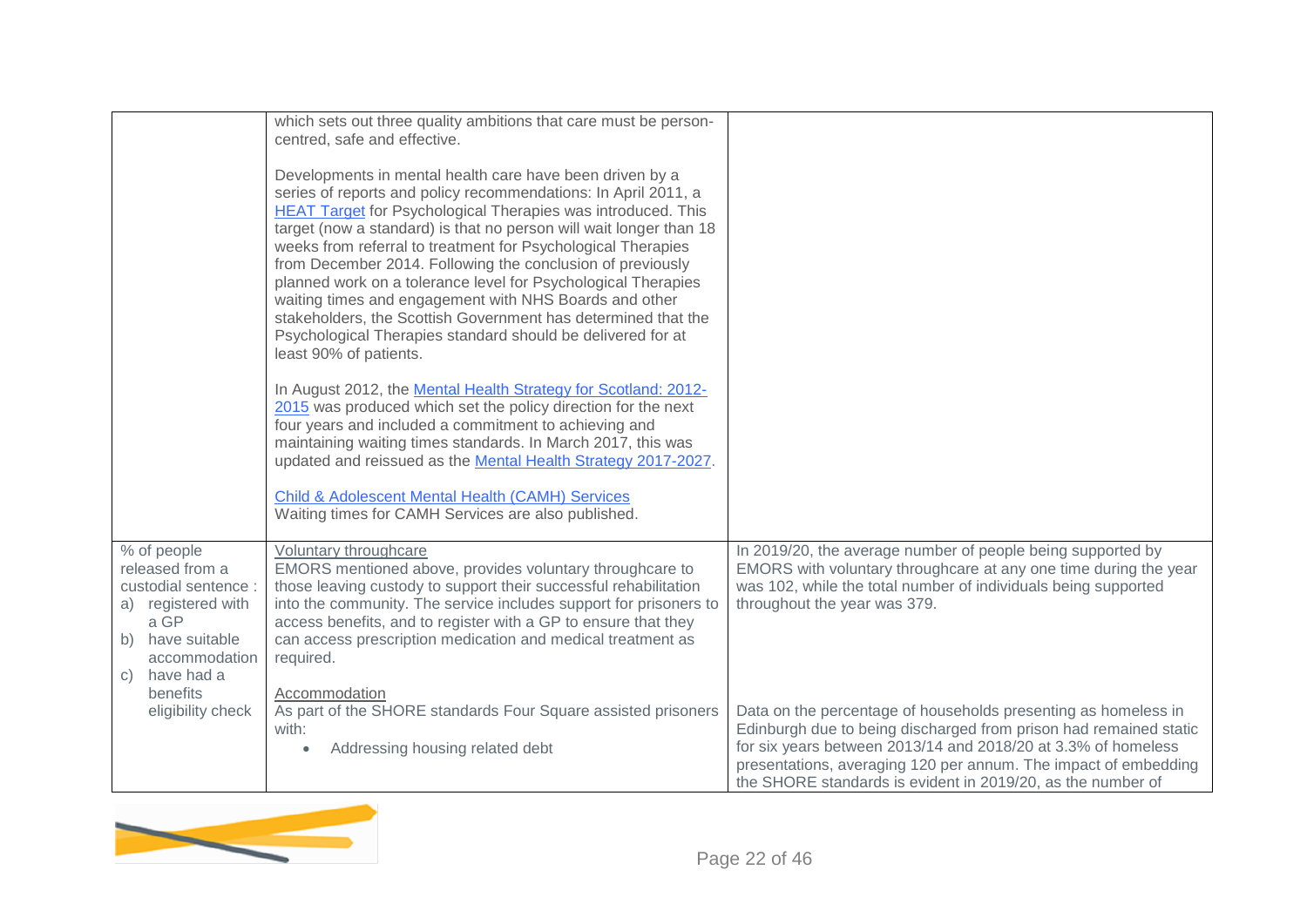|                                                                                                                                                          | Ensuring rent continued to be paid wherever it was<br>$\bullet$<br>assessed that the prisoner's tenancy could remain<br>available for them on release<br>Notifying the landlord in a timely manner when a<br>tenancy needed to be terminated<br>Arranging for belongings that remained in the tenancy to<br>$\bullet$<br>be collected/stored<br>Access to Housing and Support Services activity included:<br>Providing housing options and advice up to eight weeks<br>$\bullet$<br>ahead of liberation<br>Undertaking a homeless assessment where required<br>Requesting accommodation be reserved for prisoners<br>on their release date where appropriate<br>Assisting prisoners to complete an EdIndex form in<br>order to access social housing<br>Supporting prisoners to bid for appropriate housing<br>through Key to Choice<br>Liaising with the Access to Housing and Support<br>Services Lead Officers regarding individuals managed<br>under MAPPA, where relevant information has been<br>gathered that could inform Risk Management Plans<br>Review of people entering prison and those due for<br>release through weekly reports received from SPS | people presenting as homeless who reported being discharged<br>from prison fell from 123 (3.7% of homeless presentations) in<br>2018/19 to 101 (2.8% of homeless presentations) in 2019/20; a<br>reduction of 18%                                                                                                                                                                                                                                                                                                                                                                                                                 |
|----------------------------------------------------------------------------------------------------------------------------------------------------------|-------------------------------------------------------------------------------------------------------------------------------------------------------------------------------------------------------------------------------------------------------------------------------------------------------------------------------------------------------------------------------------------------------------------------------------------------------------------------------------------------------------------------------------------------------------------------------------------------------------------------------------------------------------------------------------------------------------------------------------------------------------------------------------------------------------------------------------------------------------------------------------------------------------------------------------------------------------------------------------------------------------------------------------------------------------------------------------------------------------------------------------------------------------------|-----------------------------------------------------------------------------------------------------------------------------------------------------------------------------------------------------------------------------------------------------------------------------------------------------------------------------------------------------------------------------------------------------------------------------------------------------------------------------------------------------------------------------------------------------------------------------------------------------------------------------------|
| Targeted<br>interventions have<br>been tailored for<br>and with an<br>individual and had<br>a successful impact<br>on their risk of<br>further offending | Edinburgh Alcohol Problem Solving Court (APSC)<br>The APSC which is overseen by a named Sheriff, was<br>established in February 2016 and uses community payback***<br>legislation with frequent court reviews. The APSC operates in<br>partnership with CGL, and supports males over 18 years of age<br>who have a pattern of alcohol related offending resulting in<br>frequent appearances in court, or who have developed a<br>significant alcohol dependency, to engage and maintain<br>engagement with services aimed at addressing problematic<br>alcohol use. Justice social work provides the court with speedy<br>assessments with an alcohol focus and ensures streamlined<br>access to alcohol misuse services.                                                                                                                                                                                                                                                                                                                                                                                                                                        | Examples of service user feedback from those who received<br>support for alcohol issues:<br>"Reduced alcohol use. More of a social drink now and again now"<br>"Alcohol use now much more under my control - no longer a<br>problem"<br>"K helped with alcohol counselling and anger management, kept me<br>on track"<br>"I have cut down drinking a lot in the 2 years and have had periods<br>on Antabuse to help no drinking for a few weeks at a time"<br>"Feel can't make rational decisions when very intoxicated but cut<br>down on drinking and realised the seriousness, don't want to be<br>involved in more offending" |

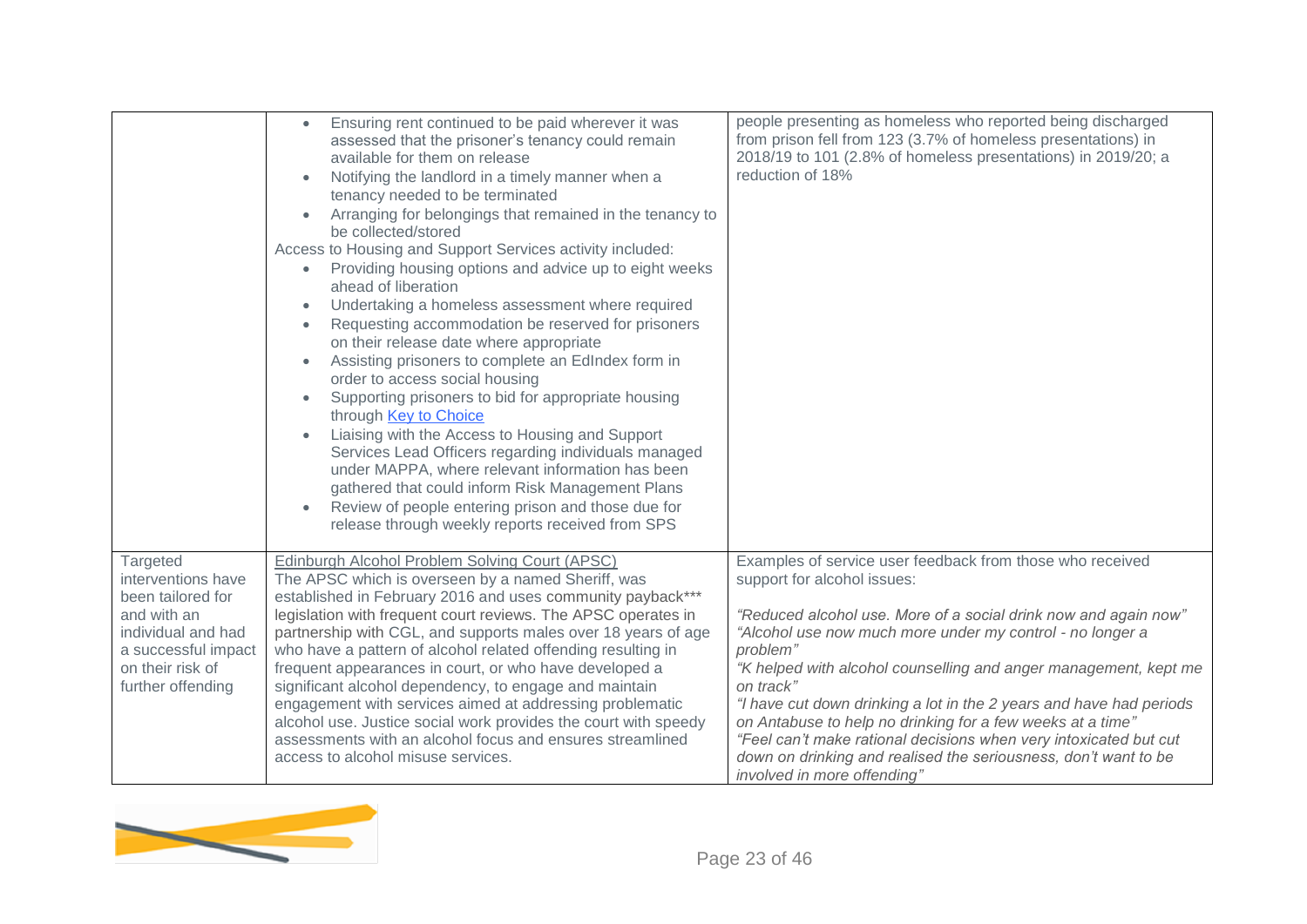|                     | Following a comprehensive review of the APSC,<br>recommendations have been taken forward including the<br>development of a community detox which aims to offer another<br>intervention for service users whose offending is directly related<br>to their alcohol use. Table 6 below shows the numbers of<br>people supported by the APSC; although numbers are relatively<br>low and do not reflect the scale of the problems for those subject<br>to community payback, many other service users are supported<br>through their supervision plans to access alcohol misuse<br>services.<br>Table 6 - APSC cases<br><b>Alcohol treatment</b><br>(APSC)<br>*** As the CPO annual report for 2019/20 is not published until<br>February 2021, feedback in relation to CPO activity is taken from | 2018/19<br>6 | 2017/18 | 2016/17<br>2 | "Stopping drinking, taking a different attitude towards my<br>neighbours"<br>"The supervision process in general has helped me to realise about<br>drinking/offending"<br>"I have changed a lot. Stopped using drugs and alcohol"<br>"Helpful in reducing or stopping offending"                                                                                                                                                                                                                                                                                                                                |
|---------------------|------------------------------------------------------------------------------------------------------------------------------------------------------------------------------------------------------------------------------------------------------------------------------------------------------------------------------------------------------------------------------------------------------------------------------------------------------------------------------------------------------------------------------------------------------------------------------------------------------------------------------------------------------------------------------------------------------------------------------------------------------------------------------------------------|--------------|---------|--------------|-----------------------------------------------------------------------------------------------------------------------------------------------------------------------------------------------------------------------------------------------------------------------------------------------------------------------------------------------------------------------------------------------------------------------------------------------------------------------------------------------------------------------------------------------------------------------------------------------------------------|
|                     | 2018/19 findings.<br><b>Other information relevant to National Outcome Three</b>                                                                                                                                                                                                                                                                                                                                                                                                                                                                                                                                                                                                                                                                                                               |              |         |              |                                                                                                                                                                                                                                                                                                                                                                                                                                                                                                                                                                                                                 |
| Partnership working |                                                                                                                                                                                                                                                                                                                                                                                                                                                                                                                                                                                                                                                                                                                                                                                                |              |         |              |                                                                                                                                                                                                                                                                                                                                                                                                                                                                                                                                                                                                                 |
|                     |                                                                                                                                                                                                                                                                                                                                                                                                                                                                                                                                                                                                                                                                                                                                                                                                |              |         |              |                                                                                                                                                                                                                                                                                                                                                                                                                                                                                                                                                                                                                 |
|                     |                                                                                                                                                                                                                                                                                                                                                                                                                                                                                                                                                                                                                                                                                                                                                                                                |              |         |              | Encompass has developed close links with HMP Edinburgh to ensure that prisoners can access opportunities to improve their skills. Encompass has also<br>engaged with housing association Castle Rock Edinvar to contribute to a planned accommodation and support package being offered to a pilot group of male<br>and female prisoners. Encompass also developed a partnership with CGL addiction services which led to AI and CGL combining their outreach approach to<br>the homeless community; this has encouraged service users to access where appropriate, both addictions and employability services. |

In January 2020, a CSCS training course was delivered in HMP Edinburgh. All 18 participants fully engaged with the course and achieved the REHIS qualification, bringing the total number of prisoners passing CSCS in HMP Edinburgh to 125.

Following the development of successful working links between Balfour Beattie and SPS, construction, engineering and concrete specialist company CIDON visited HMP Edinburgh in February 2020 to explore how they could offer prisoners employment opportunities on liberation. CIDON has agreed to provide notice of upcoming vacancies, with SPS and AI identifying 2 to 4 suitable candidates per vacancy. AI would then complete preparatory employability work such as their CV and assist the individual with interview preparation. 2 vacancies had been identified before COVID-19 restrictions were implemented.

[The Edinburgh Integration Joint Board \(EIJB\)](https://www.edinburghhsc.scot/the-ijb/)

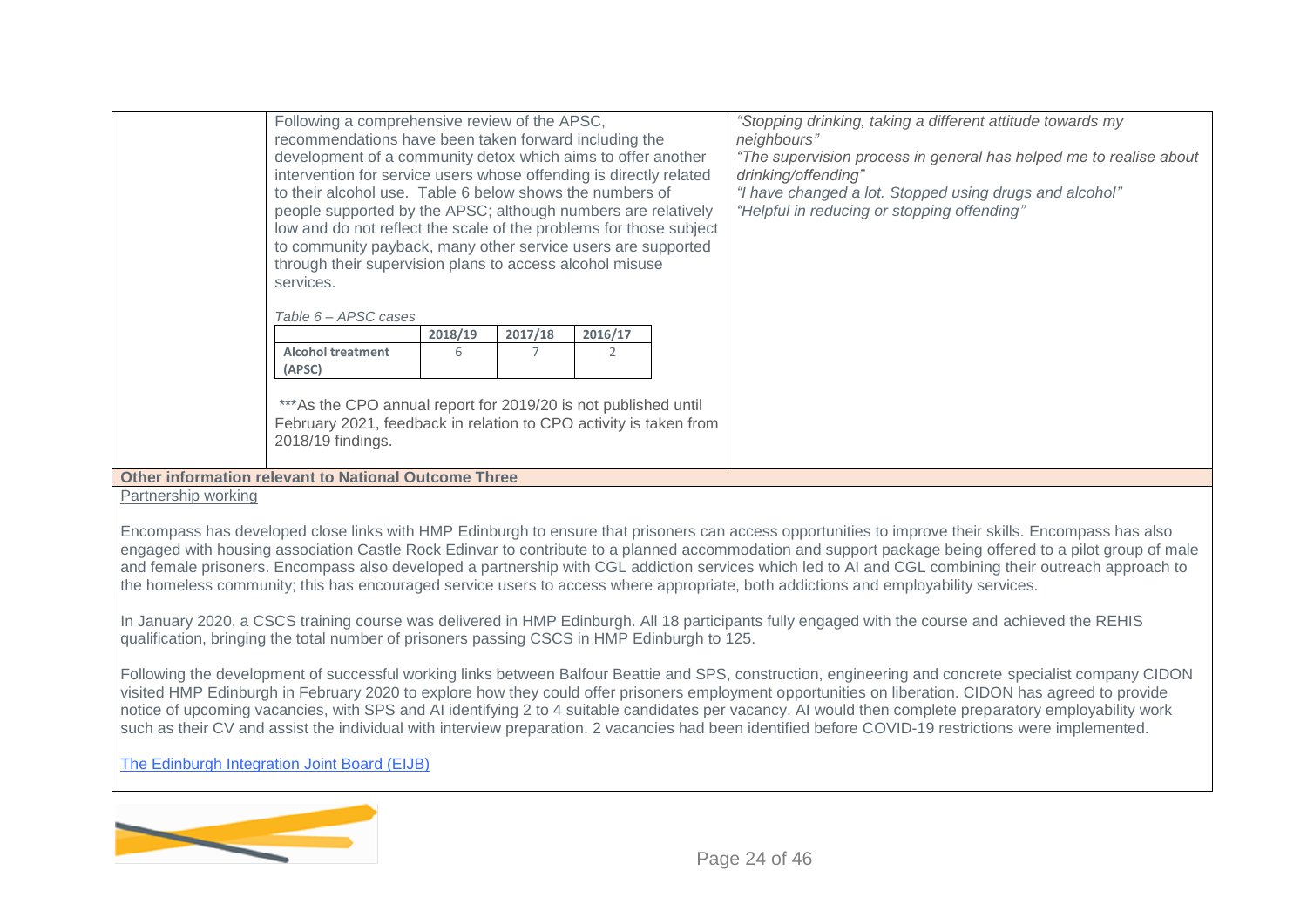The EIJB for the [Edinburgh Health and Social Care Partnership](https://www.edinburghhsc.scot/) (EHSCP) is made up of representatives from the Council and NHS Lothian, Third Sector representatives, service users and carers. Through its Chief Officer, it has responsibility for the planning, resourcing and the operational oversight of a wide range of health and social care services. The latest [annual performance report 2018/19](http://www.edinburghhsc.scot/wp-content/uploads/2019/11/EIJB-Annual-Performance-Report-18-19-1.pdf) captures areas of progress that the EIJB and the EHSCP have made against the six strategic priorities set out in the previous Strategic Plan 2016-19 and the national health and wellbeing outcomes. The EIJB's latest [Strategic](http://www.edinburghhsc.scot/wp-content/uploads/2020/01/Strategic-Plan-2019-2022-1.pdf)  [Plan 2019-22](http://www.edinburghhsc.scot/wp-content/uploads/2020/01/Strategic-Plan-2019-2022-1.pdf) is underpinned by extensive engagement with health and social care professionals, the housing, third and independent sectors, academics, carers and broad representation from Edinburgh residents. It seeks to build on its strengths, identify areas in need of improvement, and work together with partners to provide the best possible health and social care outcomes for the citizens of Edinburgh.

#### Thrive Edinburgh

[Thrive Edinburgh](https://www.edinburghthrive.com/) is the innovative new strategy for improving the mental health and wellbeing of all citizens in Edinburgh. The [Thrive Collaboration](https://www.edinburghthrive.com/about-us) offers a fresh public health approach to urban mental health, aligning with the priorities of the Edinburgh Partnership's [Community Plan 2018-28](https://www.edinburgh.gov.uk/downloads/file/23664/community-plan-2018-28) and the [Edinburgh](https://edinburghpovertycommission.org.uk/)  [Poverty Commission,](https://edinburghpovertycommission.org.uk/) offering an opportunity for Edinburgh to reduce the toll of mental illness and promote and protect mental health, resilience, self-esteem, family strength and joy.

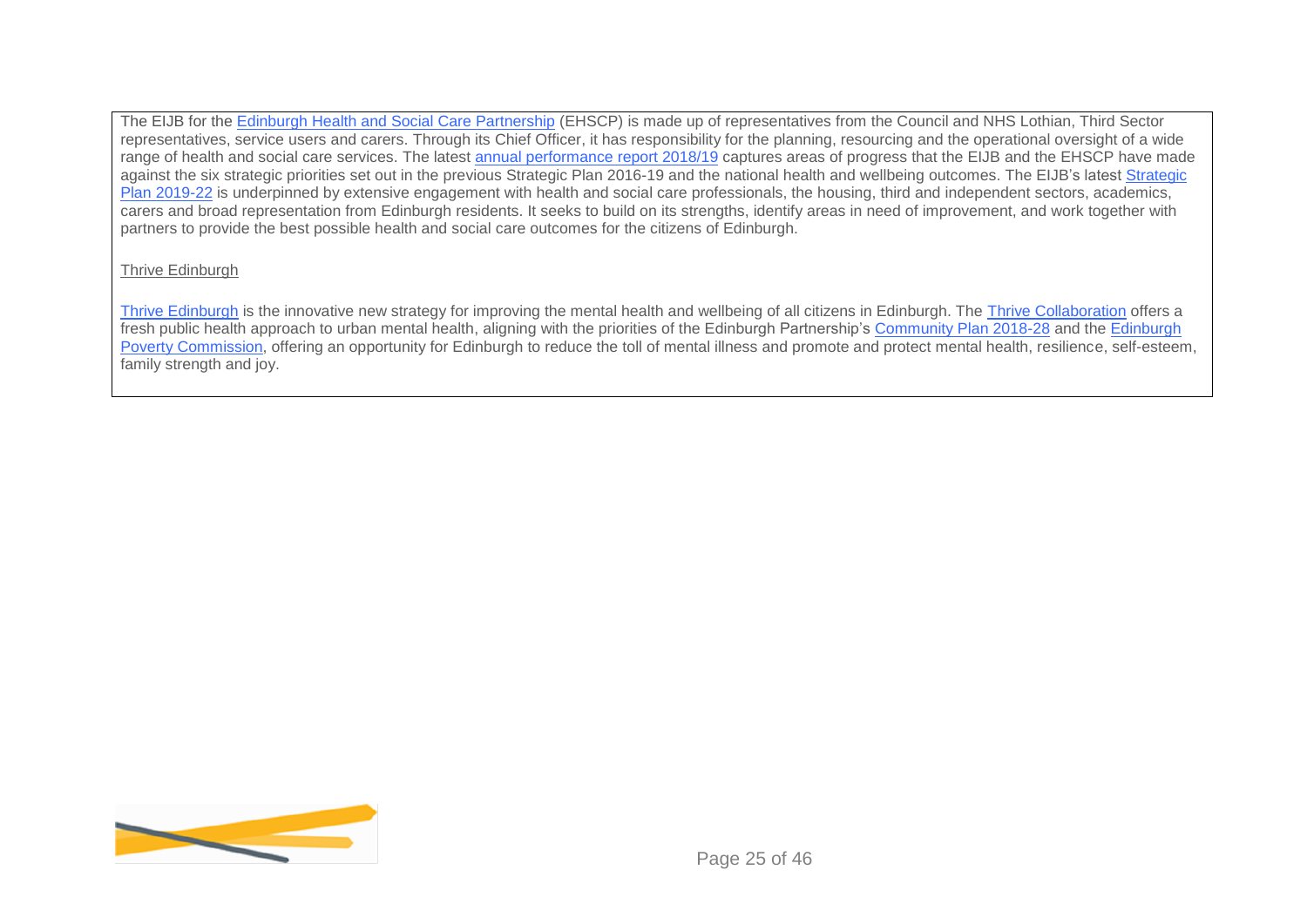| <b>NATIONAL OUTCOME FOUR</b>                             |                                                                                                                                                                                                                                                                                                                                                                                                                                                                                        |                                                                                                                                                              |
|----------------------------------------------------------|----------------------------------------------------------------------------------------------------------------------------------------------------------------------------------------------------------------------------------------------------------------------------------------------------------------------------------------------------------------------------------------------------------------------------------------------------------------------------------------|--------------------------------------------------------------------------------------------------------------------------------------------------------------|
|                                                          | Effective interventions are delivered to prevent and reduce the risk of further offending                                                                                                                                                                                                                                                                                                                                                                                              |                                                                                                                                                              |
| <b>Indicator</b>                                         | <b>Evidence and Data (max 300 words per indicator)</b>                                                                                                                                                                                                                                                                                                                                                                                                                                 |                                                                                                                                                              |
|                                                          | <b>Please describe the activity</b>                                                                                                                                                                                                                                                                                                                                                                                                                                                    | Then describe the impact                                                                                                                                     |
| Use of 'other                                            | CPOs; 'other activities'                                                                                                                                                                                                                                                                                                                                                                                                                                                               | **** In 2018/19, 233 people requested 'other activities' with 91                                                                                             |
| activities<br>requirements' in<br><b>CPO<sub>s</sub></b> | Delivering 'other activity' has become more focussed on<br>individual needs and is offered as a supplement to group work<br>initiatives. At their induction, each service user is given<br>information about 'other activity' available and has opportunities<br>to participate individually in 'other activities' during their order.                                                                                                                                                 | people attending and undertaking training and learning; an increase<br>on the previous year where 214 people made requests and 85<br>attended the sessions.  |
|                                                          | Examples of 'other activity' provision include attending mental<br>health support groups, accessing health initiatives, and<br>undertaking learning or training. Justice social work is committed<br>to continuing to develop 'other activity' as a vehicle to address<br>the causes of offending, reduce the risk of reoffending, and<br>improve community safety, through working with organisations to<br>ensure that options are available to suit all abilities and needs.        |                                                                                                                                                              |
|                                                          | 23 organisations now provide 'other activities' and new partners<br>include:                                                                                                                                                                                                                                                                                                                                                                                                           |                                                                                                                                                              |
|                                                          | School of Hard Knocks - an employability programme for<br>unemployed individuals over 18 years of age, delivering life and<br>employability skills such as goal setting, fear and anger<br>management, CV writing and interview skills. The programme<br>aims to assist participants in finding employment and to realise<br>their potential.                                                                                                                                          |                                                                                                                                                              |
|                                                          | Start Scotland - an employability programme funded by the<br>Scottish Government through Fedcap Employment Scotland to<br>support people into work. Specifically, the programme is tailored<br>to those who have been out of work for approximately two or<br>more years, lone parents, and those with health conditions which<br>limits the types of work they can perform. Participants are<br>supported to secure employment through developing CV writing<br>and interview skills. | **** As the CPO annual report for 2019/20 is not published until<br>February 2021, feedback in relation to CPO activity is taken from<br>the 2018/19 report. |

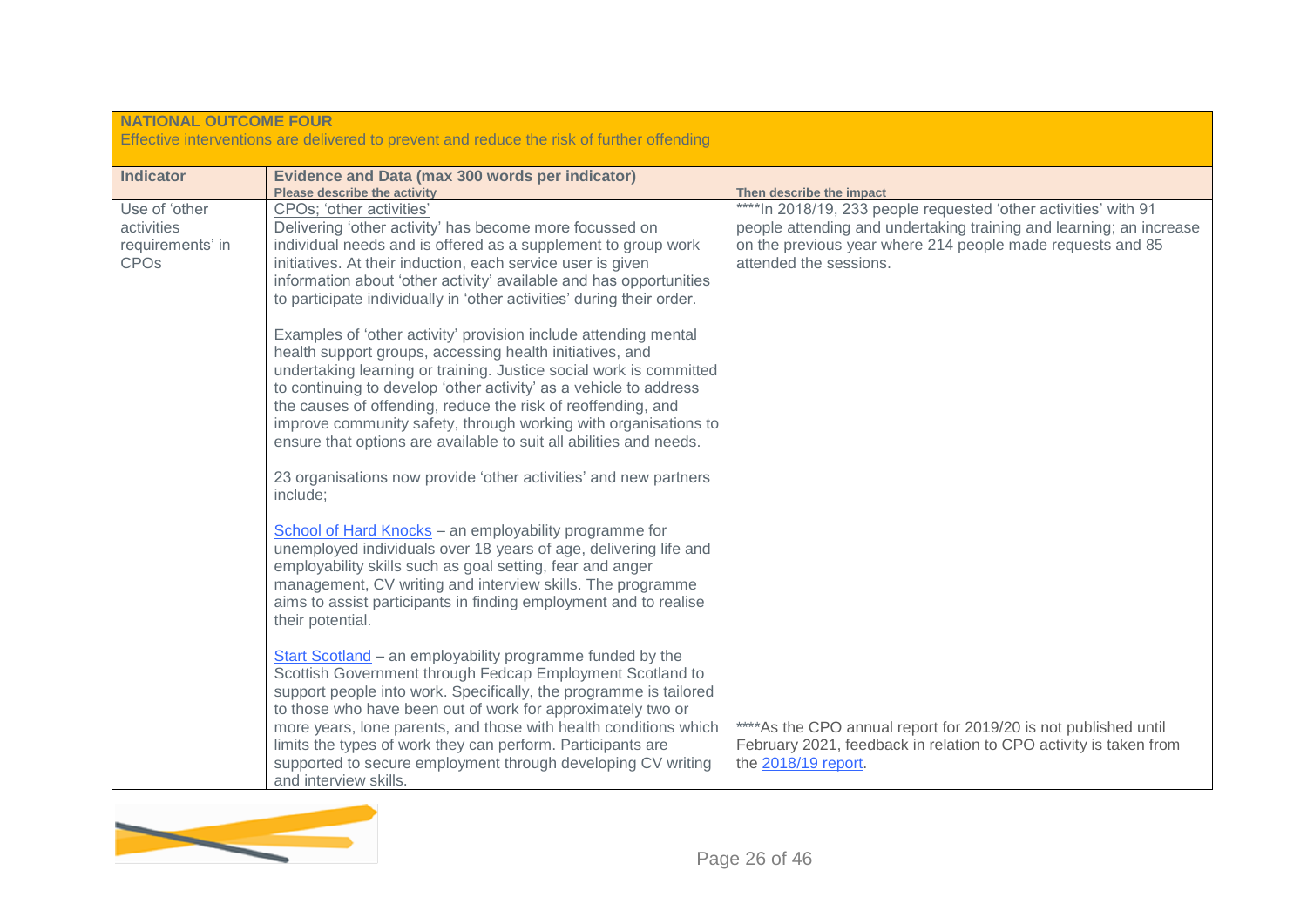| <b>Effective risk</b><br>management for<br>public protection | Community Intervention Services for Sex Offenders (CISSO)<br>In addition to <b>MAPPA</b> activity described under National Outcome<br>Two, CISSO run a specific Internet Offending Behaviour<br>Programme which operates as a closed group and is 18<br>sessions long. It takes place biannually with spaces for 16 men<br>per annum. Over the MAPPA reporting period (18/19), the<br>service saw a sharp rise in the number of men convicted for<br>online sexual communication with children, a relatively new form<br>of sexual offending, and the service has been considering the<br>current research literature towards improving understanding of<br>the risks and treatment of this group.                                                       | The Community Disclosure Scheme provides that parents, carers<br>and guardians of children under 18 years of age, can ask for<br>information about a named person who may have contact with their<br>child if they are concerned that he or she might have convictions for<br>sexual offences against children for example, if a parent wants to<br>find out more about a new partner. Police officers discuss the<br>concerns of the applicant in a face to face meeting and offer advice<br>and support.<br>In the reporting year, police in Edinburgh, the Lothians and Scottish<br>Borders received 45 applications under the scheme.                                                                                          |
|--------------------------------------------------------------|----------------------------------------------------------------------------------------------------------------------------------------------------------------------------------------------------------------------------------------------------------------------------------------------------------------------------------------------------------------------------------------------------------------------------------------------------------------------------------------------------------------------------------------------------------------------------------------------------------------------------------------------------------------------------------------------------------------------------------------------------------|------------------------------------------------------------------------------------------------------------------------------------------------------------------------------------------------------------------------------------------------------------------------------------------------------------------------------------------------------------------------------------------------------------------------------------------------------------------------------------------------------------------------------------------------------------------------------------------------------------------------------------------------------------------------------------------------------------------------------------|
|                                                              | CISSO have also supported CJS in developing a national<br>training pathway around working with sexual offending<br>behaviour. The services were involved in the development and<br>pilot of a course entitled 'An Introduction to Sexually Harmful<br>Behaviour'. CISSO also release staff to deliver national training,<br>including Risk Matrix 2000 and Stable/Acute 2007 and MF:MC<br>facilitator training. More recently CISSO have been involved in a<br>short working group set up by CJS to develop learning products<br>around internet-mediated sexual offending.                                                                                                                                                                              | About CISSO, a service user commented "the services I have used<br>have been fundamental; if I wasn't using them I would still be in the<br>house, terrifiedin particular having social work there they were<br>really core to my experience of being able to get back to a point<br>where I can live normally again"                                                                                                                                                                                                                                                                                                                                                                                                              |
| Quality of CPOs<br>and DTTOs                                 | CPOs<br>People attending for unpaid work are encouraged to learn new<br>skills while making reparations through contributing to their local<br>community. Justice social work has been actively creating a<br>workplace environment so that service users carrying out unpaid<br>work can gain employment like experience. Service user<br>feedback forms have been an important part of the development<br>of the unpaid work experience and as a result of comments<br>received, more spaces have been provided in specialist groups<br>offering additional support.<br><b>Drug Treatment and Testing Orders (DTTOs)</b><br>Justice social work has a well-established DTTO team which<br>provides a Blood Borne Virus (BBV) service for every service | Comments from service users carrying out unpaid work show that<br>participants benefit from experiencing structure and routine, working<br>as part of a team, being supported by a supervisor, and giving<br>something back to others:<br>"I got new skills", "working as a team with good supervisors"<br>"I got to meet good people", "I enjoyed working on bikes"<br>"It does feel like we are giving something back"<br>For those undertaking community payback, outcomes are<br>summarised in exit questionnaires completed at the end of each<br>order, with positive results reported in many areas for example:<br>Relationships are stable or have improved - 74%<br>Reduction or stability in alcohol and drug use - 89% |
|                                                              |                                                                                                                                                                                                                                                                                                                                                                                                                                                                                                                                                                                                                                                                                                                                                          |                                                                                                                                                                                                                                                                                                                                                                                                                                                                                                                                                                                                                                                                                                                                    |

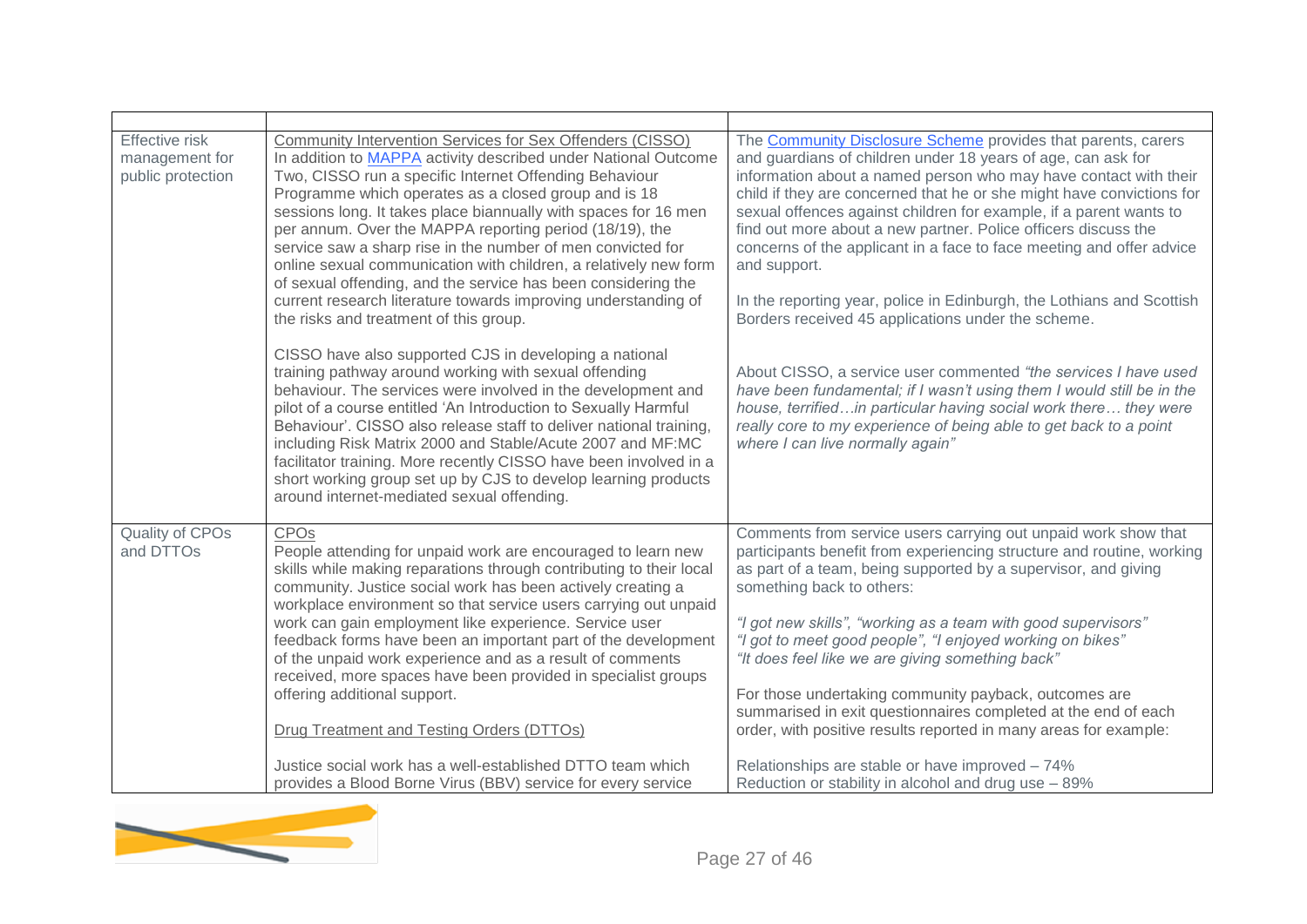|    |                                                                                                | user who would like to engage with this. The service offers<br>testing for hepatitis and HIV as well as vaccinations for hepatitis<br>A and B and information on reducing transmission and lowering<br>risk. A hepatitis C nurse is also available to see service users |            |                |                    |            |             |             | Improved or stable housing - 76%<br>Positive experience of supervision - 91%<br>Supervision helping to stop or reduce reoffending - 85%                                                                                                                                                                                                                                                                                                                 |
|----|------------------------------------------------------------------------------------------------|-------------------------------------------------------------------------------------------------------------------------------------------------------------------------------------------------------------------------------------------------------------------------|------------|----------------|--------------------|------------|-------------|-------------|---------------------------------------------------------------------------------------------------------------------------------------------------------------------------------------------------------------------------------------------------------------------------------------------------------------------------------------------------------------------------------------------------------------------------------------------------------|
|    |                                                                                                | with a positive diagnosis and to link them into services within the<br>Royal Infirmary Edinburgh and Western General Hospital.                                                                                                                                          |            |                |                    |            |             |             | Service user comments in relation to drug use specifically include:<br>"Reduced drug taking massively. Used about 3 times on order"<br>"Most of offending drug related"<br>"Drug cravings stopped"<br>"Addressing my drug use"                                                                                                                                                                                                                          |
| a) | Reduced use of<br>custodial sentences<br>and remand:<br><b>Balance</b><br>between<br>community | Community sentences<br>Table 7 below relates to community sentence outcomes for<br>which justice social work reports were completed in 2019/20.<br>2018/19 figures are included for comparison purposes.<br>Table 7 - number of community sentences                     |            |                |                    |            |             |             | Presumption against short sentences<br>The Scottish Government has begun to monitor the impact of<br>extending the presumption against short sentences from 3 months<br>or less to 12 months or less which took effect from 4 July 2019.<br>National initial monitoring information has been published which<br>covers all charges disposed of in Scotland's courts from 1 July 2019<br>to 31 December 2019 however, due to the time between an offence |
|    | sentences                                                                                      | 2018/19                                                                                                                                                                                                                                                                 |            |                |                    |            | 2019/20     |             | being committed and disposed of in court, the data includes                                                                                                                                                                                                                                                                                                                                                                                             |
|    | relative to short<br>custodial                                                                 | <b>Outcome</b><br>Restriction of                                                                                                                                                                                                                                        | Male<br>86 | Female<br>11   | <b>Total</b><br>97 | Male<br>66 | Female<br>8 | Total<br>74 | relatively few offences that are subject to the presumption.                                                                                                                                                                                                                                                                                                                                                                                            |
|    | sentences<br>under one year                                                                    | Liberty Order<br>Deferment for<br>DTTO assessment                                                                                                                                                                                                                       | 8          | $\overline{7}$ | 15                 | 5          | 5           | 10          |                                                                                                                                                                                                                                                                                                                                                                                                                                                         |
|    | Proportion of<br>b)<br>people<br>appearing from<br>custody who<br>are remanded                 | CPO with unpaid<br>work or other<br>activity<br>requirement and<br>no offender<br>supervision<br>requirement                                                                                                                                                            | 191        | 27             | 218                | 153        | 9           | 162         |                                                                                                                                                                                                                                                                                                                                                                                                                                                         |
|    |                                                                                                | CPO with offender<br>supervision<br>requirement* and<br>no unpaid work or<br>other activity<br>requirement                                                                                                                                                              | 200        | 52             | 252                | 139        | 43          | 182         |                                                                                                                                                                                                                                                                                                                                                                                                                                                         |
|    |                                                                                                | CPO with unpaid<br>work or other                                                                                                                                                                                                                                        | 122        | 10             | 132                | 115        | 12          | 127         |                                                                                                                                                                                                                                                                                                                                                                                                                                                         |

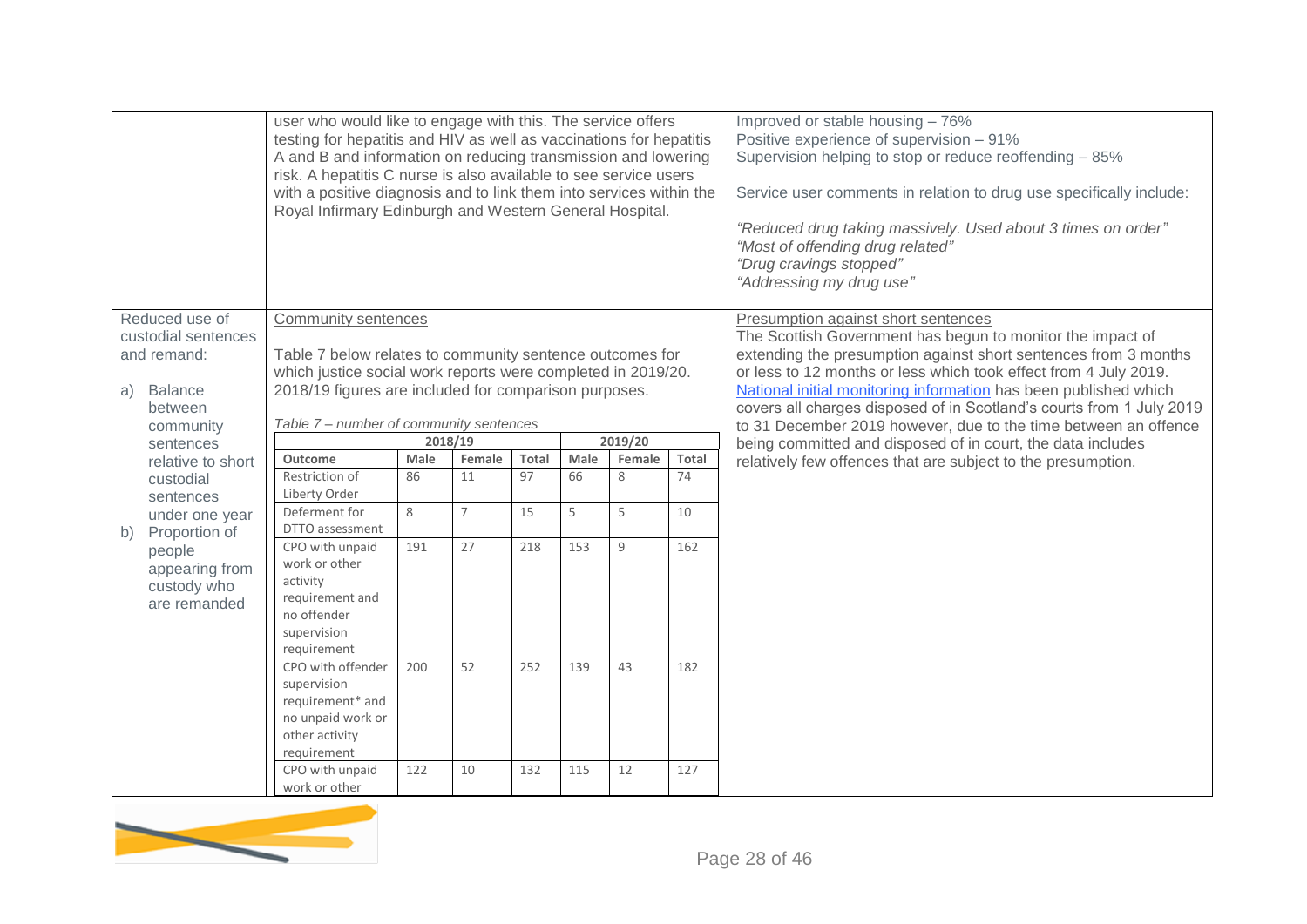| activity<br>requirement and                                                                                                                                                                                                                                                                                                                                                                                            |       |       |     |       |       |  |
|------------------------------------------------------------------------------------------------------------------------------------------------------------------------------------------------------------------------------------------------------------------------------------------------------------------------------------------------------------------------------------------------------------------------|-------|-------|-----|-------|-------|--|
| offender                                                                                                                                                                                                                                                                                                                                                                                                               |       |       |     |       |       |  |
| supervision                                                                                                                                                                                                                                                                                                                                                                                                            |       |       |     |       |       |  |
| requirement*                                                                                                                                                                                                                                                                                                                                                                                                           |       |       |     |       |       |  |
| Monetary penalty<br>69                                                                                                                                                                                                                                                                                                                                                                                                 | 12    | 81    | 47  | 8     | 55    |  |
| 676<br>Total                                                                                                                                                                                                                                                                                                                                                                                                           | 119   | 795   | 525 | 85    | 610   |  |
| *also includes those where, in addition to supervision, the main<br>outcomes also included at least one of the other 7 requirements<br>(conduct, compensation, alcohol treatment, mental health<br>treatment, programme and residence)<br>Prison data for Edinburgh including remand<br>Snapshots of prison figures, remand and liberations for males<br>and females over the past 3 years are shown in tables 8 and 9 |       |       |     |       |       |  |
| below                                                                                                                                                                                                                                                                                                                                                                                                                  |       |       |     |       |       |  |
|                                                                                                                                                                                                                                                                                                                                                                                                                        |       |       |     |       |       |  |
| Table 8 – prison data snapshots (males)<br>Males                                                                                                                                                                                                                                                                                                                                                                       | April | April |     | April | April |  |
|                                                                                                                                                                                                                                                                                                                                                                                                                        | 2017  | 2018  |     | 2019  | 2020  |  |
| Number of male prisoners in<br><b>HMP Edinburgh</b>                                                                                                                                                                                                                                                                                                                                                                    | 781   | 730   |     | 806   | 761   |  |
| <b>Total number of male prisoners</b><br>with an Edinburgh postcode<br>currently in prison across the<br>prison estate, including HMP                                                                                                                                                                                                                                                                                  | 506   | 472   |     | 501   | 560   |  |
| Edinburgh<br>Number of male prisoners with<br>an Edinburgh postcode in HMP<br>Edinburgh                                                                                                                                                                                                                                                                                                                                | 271   | 254   |     | 290   | 300   |  |
| Number of male prisoners with<br>an Edinburgh postcode in other<br>prisons across the estate                                                                                                                                                                                                                                                                                                                           | 235   | 218   |     | 211   | 260   |  |

#### $9$  =  $8$  and  $9$  – prison data

- hort term prison figures shown are for sentences under 2 years
- ison numbers for sentences under one year are not currently ailable
- emand numbers for males and females with an Edinburgh ostcode who are in prison across the estate (including HMP dinburgh) are highlighted in blue
- ison numbers can be broken down by status (remand, short rm, long term) across the estate for those with an Edinburgh postcode.However, a further breakdown showing this formation by individual prison is currently unavailable

8 shows that notwithstanding fluctuations, the number of with an Edinburgh postcode in prison across the estate has ased, in particular for those serving sentences of over 2 years.

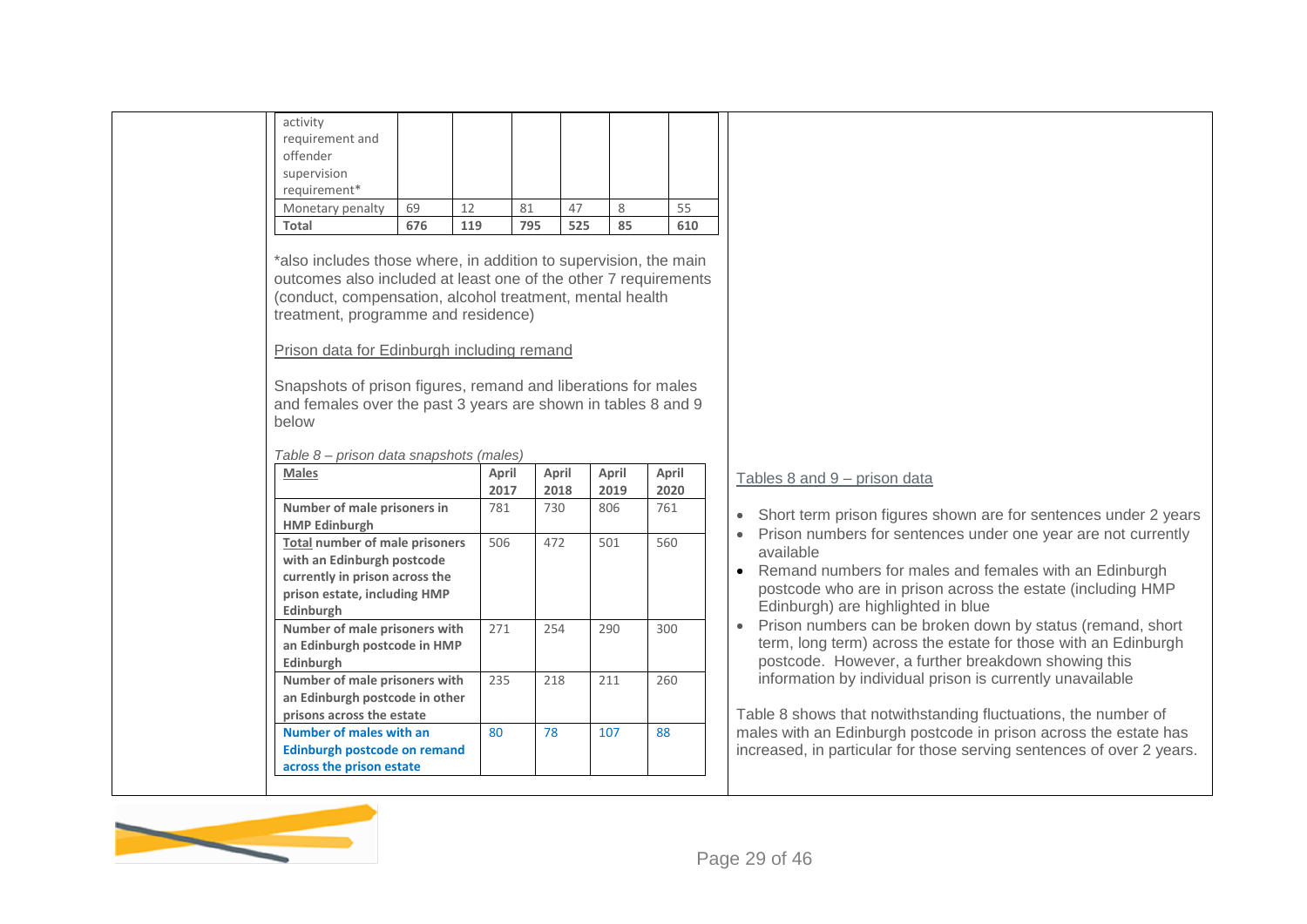| Number of males with an                   | 121            | 93             | 96      | 88    |                                                                     |
|-------------------------------------------|----------------|----------------|---------|-------|---------------------------------------------------------------------|
| <b>Edinburgh postcode serving</b>         |                |                |         |       |                                                                     |
| short term sentences (under 2             |                |                |         |       |                                                                     |
| years) across the prison estate           |                |                |         |       |                                                                     |
| Number of males with an                   | 297            | 293            | 291     | 376   |                                                                     |
| Edinburgh postcode serving                |                |                |         |       |                                                                     |
| longer term sentences (over 2             |                |                |         |       |                                                                     |
| years) across the prison estate           |                |                |         |       |                                                                     |
| Number of males liberated who             | 52             | 41             | 42      | 69    |                                                                     |
| have an Edinburgh postcode                |                |                |         |       |                                                                     |
| (from across the prison estate)           |                |                |         |       |                                                                     |
|                                           |                |                |         |       |                                                                     |
| Table 9 - prison data snapshots (females) |                |                |         |       |                                                                     |
| <b>Females</b>                            | April          | April          | April   | April | Table 9 shows that the number of women with an Edinburgh            |
|                                           | 2017           | 2018           | 2019    | 2020  |                                                                     |
| Number of female prisoners in             | 92             | 104            | 111     | 80    | postcode in prison across the estate has remained relatively stable |
| <b>HMP Edinburgh</b>                      |                |                |         |       | however, the number of females in HMP Edinburgh has fallen.         |
| <b>Total number of female</b>             | 23             | 20             | 23      | 27    |                                                                     |
| prisoners with an Edinburgh               |                |                |         |       |                                                                     |
| postcode currently in prison              |                |                |         |       |                                                                     |
| across the prison estate,                 |                |                |         |       |                                                                     |
| including HMP Edinburgh                   |                |                |         |       |                                                                     |
| Number of female prisoners                | $\overline{9}$ | 16             | 15      | 13    |                                                                     |
| with an Edinburgh postcode in             |                |                |         |       |                                                                     |
| <b>HMP Edinburgh</b>                      |                |                |         |       |                                                                     |
| <b>Number of female prisoners</b>         | 14             | $\overline{4}$ | $\,8\,$ | 14    |                                                                     |
| with an Edinburgh postcode in             |                |                |         |       |                                                                     |
| other prisons across the estate           |                |                |         |       |                                                                     |
| <b>Number of females with an</b>          | $\overline{7}$ | 5              | 5       | 8     |                                                                     |
| <b>Edinburgh postcode on remand</b>       |                |                |         |       |                                                                     |
| across the prison estate                  |                |                |         |       |                                                                     |
| Number of females with an                 | 5              | $\overline{4}$ | 5       | 6     |                                                                     |
| Edinburgh postcode serving                |                |                |         |       |                                                                     |
| short term sentences (under 2             |                |                |         |       |                                                                     |
| years) across the prison estate           |                |                |         |       |                                                                     |
| Number of females with an                 | 11             | 10             | 13      | 13    |                                                                     |
| <b>Edinburgh postcode serving</b>         |                |                |         |       |                                                                     |
| longer term sentences (over 2             |                |                |         |       |                                                                     |
| years) across the prison estate           |                |                |         |       |                                                                     |
|                                           |                |                |         |       |                                                                     |

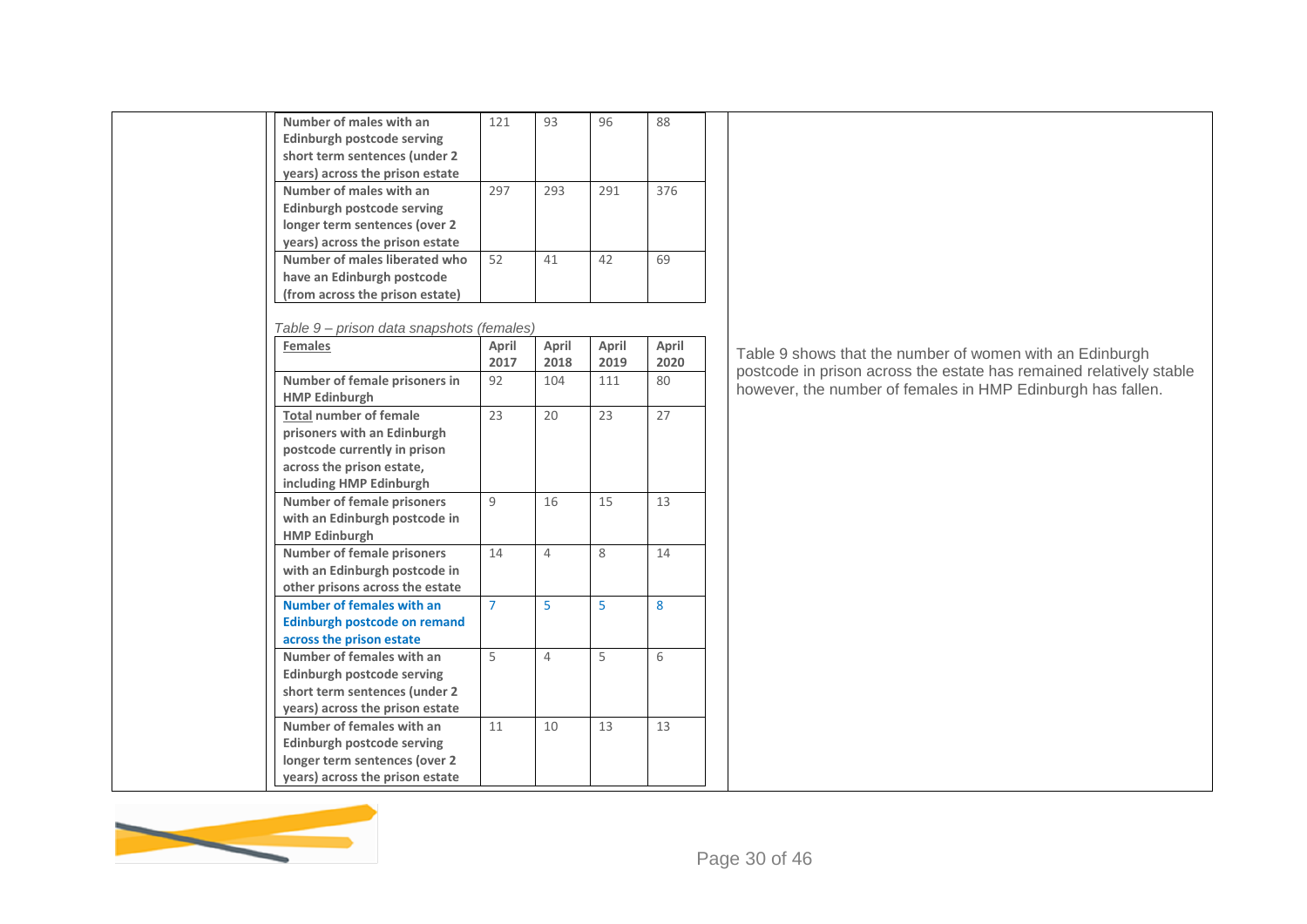|                                                                                                                                   | Number of females liberated<br>who have an Edinburgh<br>postcode<br>(from across the prison estate)                                                                                                                                                                                                                                                                                                                                                                                                                                                                                                                                                                                                                                                                                                                                                   | $\overline{4}$            | 3 | 8                                   | $\mathbf{1}$        |                                                                                                                                                                                                                                                                                                                                                                                                                                                                                                                                                                                                                                                                                          |
|-----------------------------------------------------------------------------------------------------------------------------------|-------------------------------------------------------------------------------------------------------------------------------------------------------------------------------------------------------------------------------------------------------------------------------------------------------------------------------------------------------------------------------------------------------------------------------------------------------------------------------------------------------------------------------------------------------------------------------------------------------------------------------------------------------------------------------------------------------------------------------------------------------------------------------------------------------------------------------------------------------|---------------------------|---|-------------------------------------|---------------------|------------------------------------------------------------------------------------------------------------------------------------------------------------------------------------------------------------------------------------------------------------------------------------------------------------------------------------------------------------------------------------------------------------------------------------------------------------------------------------------------------------------------------------------------------------------------------------------------------------------------------------------------------------------------------------------|
| The delivery of<br>interventions<br>targeted at problem<br>drug and alcohol<br>use [NHS Local<br>Delivery Plan (LDP)<br>Standard] | Alcohol interventions<br>The APSC mentioned above, provides a targeted intervention for<br>men who frequently appear in court for alcohol related offences.<br>A fast track assessment with an alcohol focus, alongside the<br>immediate offer of engagement with substance misuse services<br>is provided; referrals are made by Sheriffs.<br>Table 10 below shows numbers of CPOs made with alcohol<br>treatment over a 4 year period; 2019/20 figures will be available<br>on publication of the CPO annual report for that period.<br>Table 10 - APSC<br>2015/16<br>2016/17<br>$\overline{2}$<br>3<br>Drugs interventions<br>DTTO outcomes over the past 2 years are shown at table 11<br>below:<br>Table 11 - DTTOs<br><b>DTTO outcomes</b><br>Number of cases returned to community<br>prescribers (GPs)<br>Number of cases using recovery hubs | 2017/18<br>$\overline{7}$ |   | 2018/19<br>6<br>2018/19<br>35<br>10 | 2019/20<br>29<br>22 | Service user feedback examples form alcohol and drug<br>interventions:<br>"I have significantly reduced my alcohol use. I rarely drink now"<br>"Alcohol was the issue - worked on this and I am managing so<br>much better"<br>"Looked at my alcohol use and how it affects others"<br>"Reducing alcohol. Able to solve problems when sober"<br>"Stop drinking. Think better. Thinking is more positive"<br>"Stopped drinking alcohol with help from Smart Recovery and<br>Turning Point, 30+ months no alcohol"<br>"R helped me a lot to address my drug problems"<br>"No drug use at moment no alcohol use. Prescription reducing"<br>"Talking about problems instead of taking drugs" |
|                                                                                                                                   | Number of cases returned to custody on<br>prescriptions<br>Number no longer on a prescription/<br>detoxed                                                                                                                                                                                                                                                                                                                                                                                                                                                                                                                                                                                                                                                                                                                                             |                           |   | 37<br>49                            | 24<br>17            |                                                                                                                                                                                                                                                                                                                                                                                                                                                                                                                                                                                                                                                                                          |

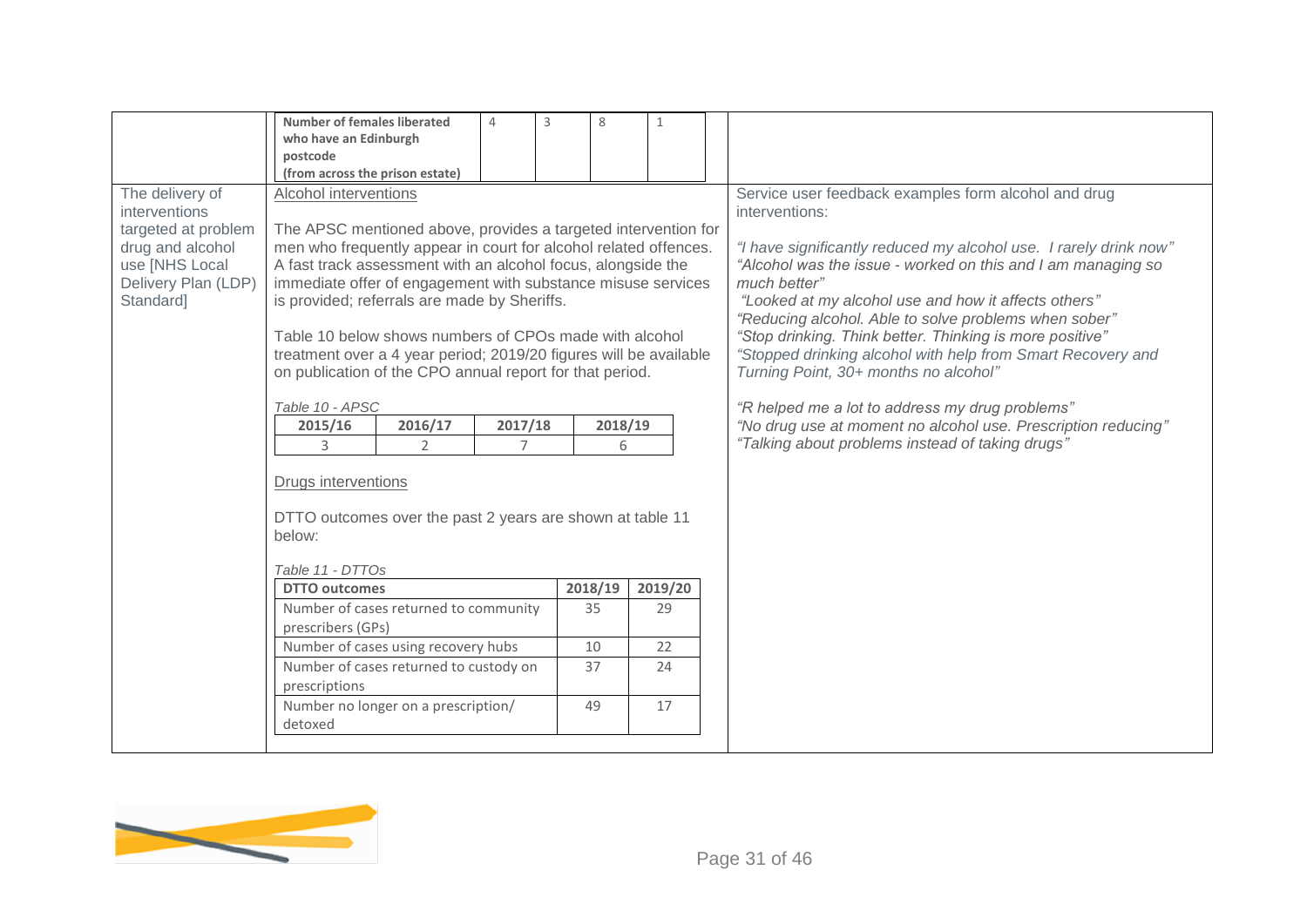|                                                                                                                                                                          | In addition to the health interventions mentioned above under<br>Outcome Four for those subject to DTTO, the following are also<br>offered:<br>naloxone packs and training for overdose<br>$\bullet$<br>harm reduction advice<br>benzodiazepine and relapse prevention groups<br>alcohol brief interventions<br>$\bullet$<br>cognitive behavioural therapy and anxiety management<br>$\bullet$<br>for mental health<br>support and advice on body weight, Body Mass Index,<br>$\bullet$<br>and diet<br>signposting to Chalmers Street Clinic for Sexually<br>Transmitted Infection testing for those in the men's<br>service<br>Free condoms<br>$\bullet$<br>Four substance misuse recovery hubs are located across<br>Edinburgh. Those one stop shops run by a team of staff from the<br>voluntary sector, NHS and social work, offer a full range of drug<br>and alcohol treatments and support services for addictions.<br>People can access support by attending one of the regular drop<br>in sessions at their local hub. |                                  |                                   |                                   |                                                                                                                                                                                                                                                                                                                                                                                                                                                                             |
|--------------------------------------------------------------------------------------------------------------------------------------------------------------------------|---------------------------------------------------------------------------------------------------------------------------------------------------------------------------------------------------------------------------------------------------------------------------------------------------------------------------------------------------------------------------------------------------------------------------------------------------------------------------------------------------------------------------------------------------------------------------------------------------------------------------------------------------------------------------------------------------------------------------------------------------------------------------------------------------------------------------------------------------------------------------------------------------------------------------------------------------------------------------------------------------------------------------------|----------------------------------|-----------------------------------|-----------------------------------|-----------------------------------------------------------------------------------------------------------------------------------------------------------------------------------------------------------------------------------------------------------------------------------------------------------------------------------------------------------------------------------------------------------------------------------------------------------------------------|
| Number of Police                                                                                                                                                         | Data from Justice Social Work                                                                                                                                                                                                                                                                                                                                                                                                                                                                                                                                                                                                                                                                                                                                                                                                                                                                                                                                                                                                   |                                  |                                   |                                   | Supervised bail                                                                                                                                                                                                                                                                                                                                                                                                                                                             |
| Recorded<br>Warnings, police<br>diversion, fiscal<br>measures, fiscal<br>diversion,<br>supervised bail,<br>community<br>sentences<br>(including CPOs,<br>DTTOs and RLOs) | Table 12 below shows the data comparisons over the previous<br>two years.<br>Table 12 - justice social work outcomes<br>Outcome<br>Restriction of Liberty Order<br>Deferment for DTTO assessment<br>CPO with unpaid work or other<br>activity requirement and no<br>offender supervision requirement<br>CPO with offender supervision<br>requirement* and no unpaid                                                                                                                                                                                                                                                                                                                                                                                                                                                                                                                                                                                                                                                             | 2017/18<br>8<br>23<br>198<br>171 | 2018/19<br>97<br>15<br>218<br>252 | 2019/20<br>74<br>10<br>162<br>182 | Justice social work court-based staff are notified of those appearing<br>from custody which states the Crown Office and Procurator Fiscal<br>Service (COPFS) bail position. This enables social workers to carry<br>out a bail supervision assessment in every case where bail is<br>opposed. The assessment report is made available to the Sheriff at<br>the individual's first appearance, which reduces the number of<br>cases of people being bailed following appeal. |

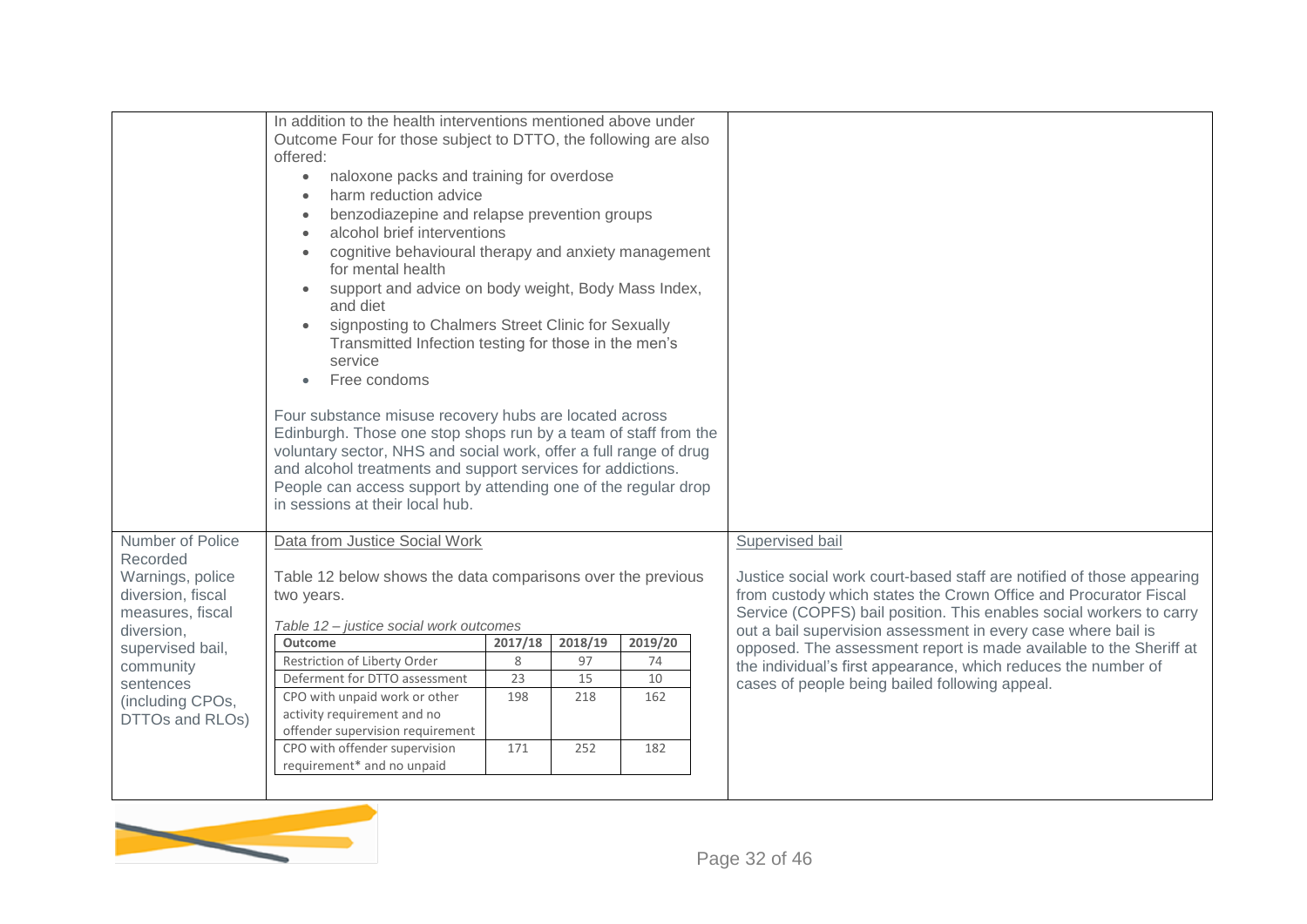|                  | work or other activity<br>requirement                                                                           |                |              |              |              |  |
|------------------|-----------------------------------------------------------------------------------------------------------------|----------------|--------------|--------------|--------------|--|
|                  | CPO with unpaid work or other                                                                                   | 134            | 132          |              | 127          |  |
|                  | activity requirement and offender                                                                               |                |              |              |              |  |
|                  | supervision requirement*<br>Monetary penalty                                                                    | 91             | 81           |              | 55           |  |
|                  | Deferred (3 months or more)                                                                                     | $\mathbf 0$    | $\mathsf{O}$ |              | $\mathbf 0$  |  |
|                  | Diversion from prosecution cases                                                                                | 289            | 247          |              | 285          |  |
|                  | <b>Bail supervision cases</b>                                                                                   | 31             | 42           |              | 33           |  |
|                  | Total                                                                                                           | 945            | 1084         |              | 928          |  |
|                  |                                                                                                                 |                |              |              |              |  |
| Number of short- | Short term sentences (under 2 years)                                                                            |                |              |              |              |  |
| term sentences   |                                                                                                                 |                |              |              |              |  |
| under one year   | SPS data produced monthly, provides snapshot figures on the                                                     |                |              |              |              |  |
|                  | number of individuals serving sentences under 2 years in                                                        |                |              |              |              |  |
|                  | Scottish prisons. Figures for short term sentences under one<br>year specifically, are not currently available. |                |              |              |              |  |
|                  |                                                                                                                 |                |              |              |              |  |
|                  | Table 13 below shows the snapshot figures on sentences under                                                    |                |              |              |              |  |
|                  | 2 years for males over the past 4 years. The figures do not                                                     |                |              |              |              |  |
|                  | include those on remand.                                                                                        |                |              |              |              |  |
|                  |                                                                                                                 |                |              |              |              |  |
|                  | Table 13 - prison data for short term sentences (males)                                                         |                |              |              |              |  |
|                  | <b>Males</b>                                                                                                    | April          | April        | April        | April        |  |
|                  | Number of males with an                                                                                         | 2017           | 2018         | 2019         | 2020         |  |
|                  | <b>Edinburgh postcode serving</b>                                                                               | $\overline{2}$ | $\mathbf{1}$ | $\mathbf{1}$ | $\mathbf{1}$ |  |
|                  | sentences of less than 3 months                                                                                 |                |              |              |              |  |
|                  | across the prison estate                                                                                        |                |              |              |              |  |
|                  | Number of males with an                                                                                         |                |              |              |              |  |
|                  | Edinburgh postcode serving                                                                                      | 18             | 10           | 9            | 5            |  |
|                  | sentences of between 3 months                                                                                   |                |              |              |              |  |
|                  | and less than 6 months across                                                                                   |                |              |              |              |  |
|                  | the prison estate                                                                                               |                |              |              |              |  |
|                  | Number of males with an                                                                                         |                |              |              |              |  |
|                  | <b>Edinburgh postcode serving</b><br>sentences of between 6 months                                              | 101            | 82           | 86           | 82           |  |
|                  | and less than 2 years across the                                                                                |                |              |              |              |  |
|                  | prison estate                                                                                                   |                |              |              |              |  |
|                  |                                                                                                                 |                |              |              |              |  |

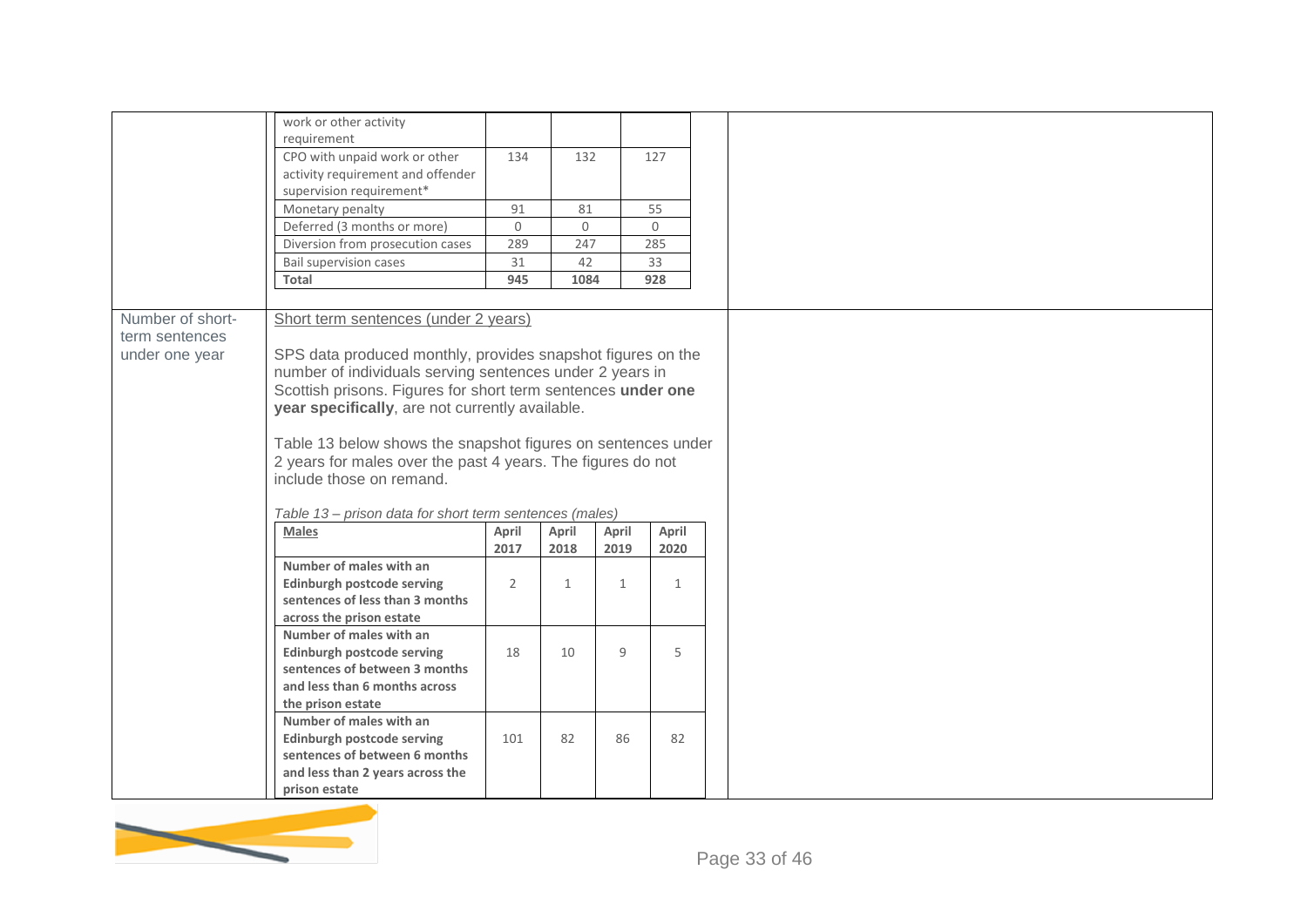| Table 14 below shows the snapshot figures on sentences under<br>2 years for females over the past 4 years and does not include<br>the numbers on remand.<br>Table 14 - prison data for short term sentences (females) |               |               |               |                |  |
|-----------------------------------------------------------------------------------------------------------------------------------------------------------------------------------------------------------------------|---------------|---------------|---------------|----------------|--|
| <b>Females</b>                                                                                                                                                                                                        | April<br>2017 | April<br>2018 | April<br>2019 | April<br>2020  |  |
| Number of females with an<br>Edinburgh postcode serving<br>sentences of less than 3 months<br>across the prison estate                                                                                                | $\Omega$      |               | $\Omega$      | $\Omega$       |  |
| Number of females with an<br>Edinburgh postcode serving<br>sentences of between 3 months<br>and less than 6 months across<br>the prison estate                                                                        | $\Omega$      | $\mathbf{1}$  | $\mathbf{1}$  | $\overline{2}$ |  |
| Number of females with an<br>Edinburgh postcode serving<br>sentences of between 6 months<br>and less than 2 years across the<br>prison estate                                                                         | 5             | $\mathcal{P}$ | 4             | 4              |  |
| Other information relevant to National Outcome Four                                                                                                                                                                   |               |               |               |                |  |

[The VOW Project](https://leph2019edinburgh.com/wp-content/uploads/2019/11/5.orourke-and-buchan-leph-conference-slides.pdf)

This project engages with vulnerable young people aged 16 and over, to support them to break the cycle of reoffending and assists them in making positive decisions and changes to their lives so they can realise their potential. In turn, it reduces crime, the number of victims of crime, and creates safer and stronger communities. The project may also on occasion, support a young person under 16 in partnership with the Council's Young People's Service.

The project is a collaboration between Police Scotland and peer mentoring initiative [Aid &](https://www.aidnabet.org/) Abet which employs workers and volunteers with lived experience of the justice system to break down barriers to engagement with young people which police officers alone are unable to do. Many of the young people supported through the project have experienced childhood trauma and are actively engaged in repeated criminal and risk-taking behaviour both within and out with school. Potential service users are identified through their involvement in the justice system; peer mentors and VOW police officers carry out initial interactions, exploring with the young person their suitability and willingness to be part of the project. Once a young person has agreed to engage with the project, the presence of a peer mentor can help facilitate further engagement with police officers on the project to overcome barriers and develop positive relationships with them based on mutual respect. The project is overseen by Police Scotland who ensure the suitability and match of each peer mentor to their young mentee.

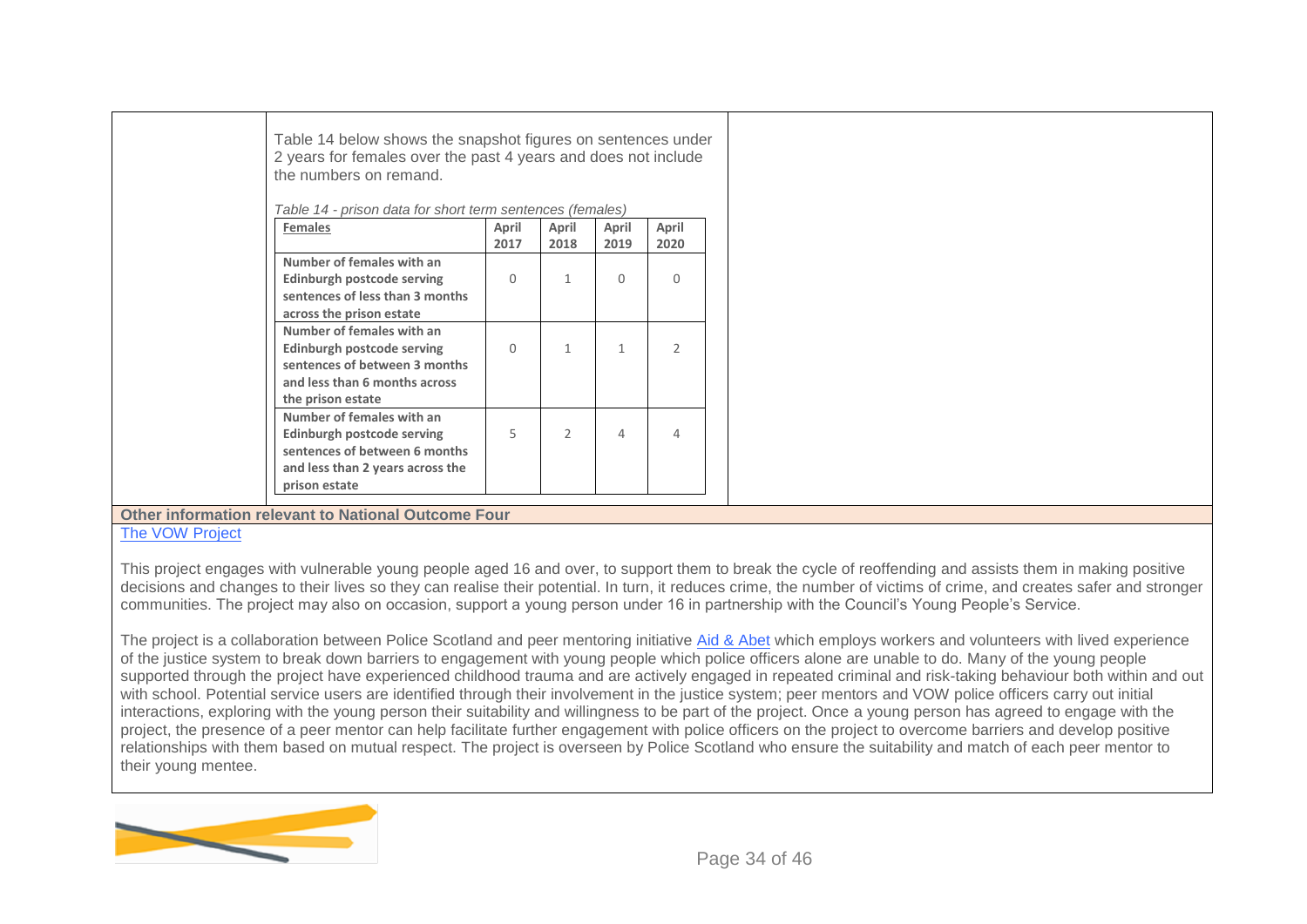The project works with justice social work, the court system, and third sector partners including Access to Industry, Action for Children and Venture Scotland to ensure the young person is fully supported to address their unmet needs for example housing, health, benefits, further education and training, employment or modern apprenticeships, and also to acquire new skills, resilience, and build support networks.

In the project's reporting period from January 2019 to December 2019, the project approached 59 young people involved in offending behaviour, of whom 25 accepted the offer of support. The average reduction in offending behaviour per person on the project was 77.4%.

The project also works in partnership with the Council's [Turn Your Life Around](https://twitter.com/tylaedinburgh?lang=en) initiative to deliver presentations to pupils in state schools across Edinburgh about life choices, positive futures, and being a role model. Presenters are drawn from volunteers many of whom have experience of the justice system and have overcome adversity to turn their lives around. The project has engaged with independent schools including delivering inputs to pupils on crime, offending and life choices. Additionally, the project has worked in partnership with SPS at HMYOI Polmont, delivering a training input into a leadership course running every six weeks; peer mentors have had a key role in facilitating engagement with the young prisoners.

In September 2019, the project was actively involved in the 'Ignite' two week programme run by SFRS and mentioned under National Outcome Seven below, delivering presentations to the young people on the course about positive choices and the consequences of offending behaviour and involvement in serious and organised crime.

#### **NATIONAL OUTCOME FIVE**

Life chances are improved through needs, including health, financial inclusion, housing and safety, being addressed

| <b>Indicator</b> | Evidence and Data (max 300 words per indicator)                  |                                                                     |  |  |
|------------------|------------------------------------------------------------------|---------------------------------------------------------------------|--|--|
|                  | Please describe the activity                                     | Then describe the impact                                            |  |  |
| Individuals have | Willow: women's service                                          | Feedback from women who have attended Willow included:              |  |  |
| made progress    | Willow is a partnership between NHS Lothian and the Council      |                                                                     |  |  |
| against the      | providing a range of interventions, support and opportunities to | "It's a positive big step that I've made coming to Willowand I've   |  |  |
| outcome          | women over the age of 18 in the justice system to address their  | seen a lot of changes with my aggression. I can actually, when I    |  |  |
|                  | health, social and welfare needs. It takes account of the        | get angry and that, I've got all the tools that I can use to switch |  |  |
|                  | prevalence and impact of complex trauma in this group and        | that anger into something positive"                                 |  |  |

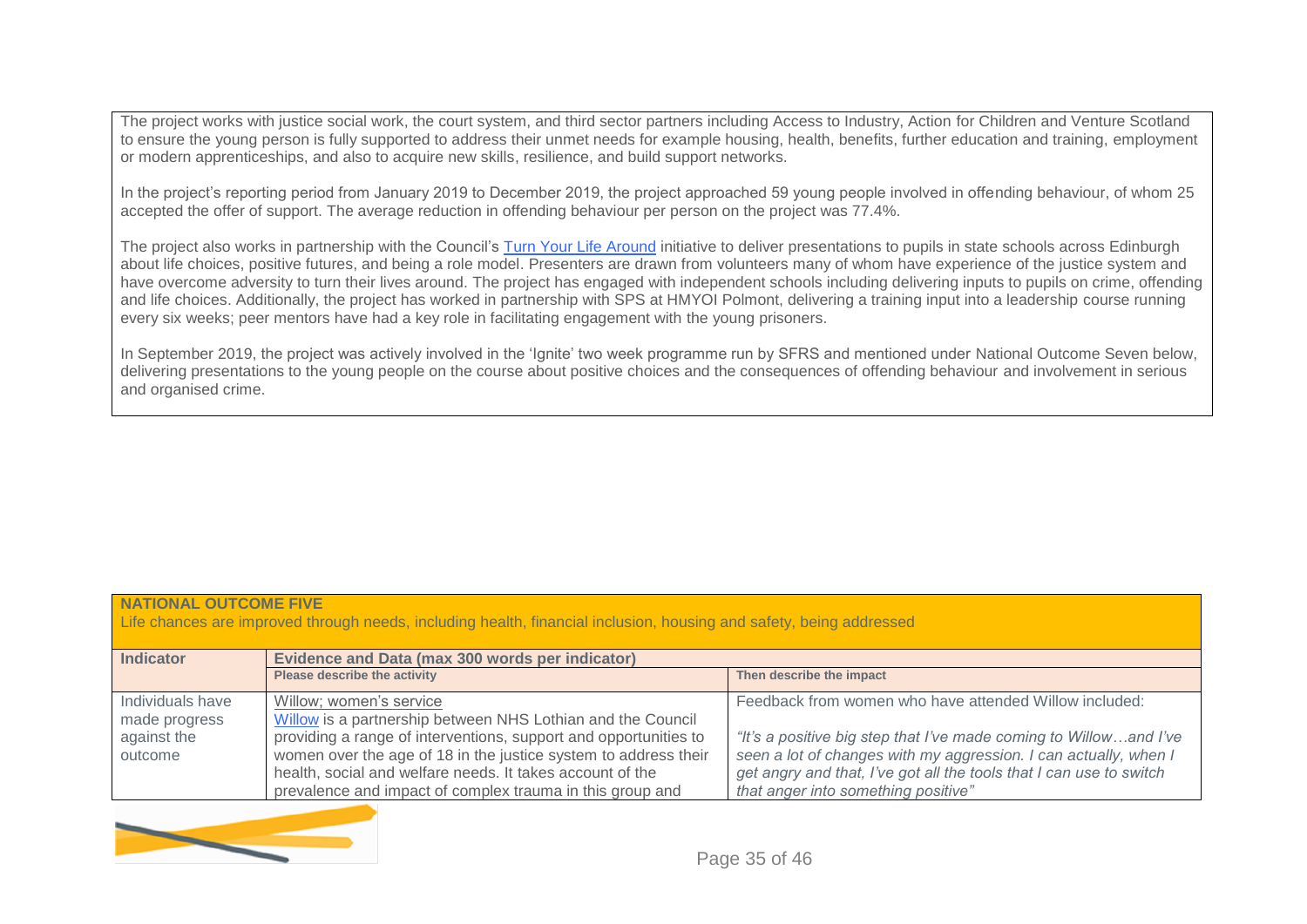| includes a strong emphasis on mental health to support<br>recovery, improve self efficacy and move away from offending.<br>Women may attend Willow as part of a CPO, license or<br>voluntarily and can participate in a variety of groups and courses<br>provided by social workers, nurses, psychology and support staff<br>who all work in partnership to improve outcomes for the women<br>in their care. Shine, a national women's mentoring service for<br>women in the justice system and mentioned under National<br>Outcome Three, works closely with Willow to provide the holistic<br>support they require to address their needs.<br>Crossroads is a recently developed service for men in the justice | Another described Willow as her "foundation I know there is<br>always somebody here if I need helpthis is what's keeping me<br>sane" |
|-------------------------------------------------------------------------------------------------------------------------------------------------------------------------------------------------------------------------------------------------------------------------------------------------------------------------------------------------------------------------------------------------------------------------------------------------------------------------------------------------------------------------------------------------------------------------------------------------------------------------------------------------------------------------------------------------------------------|--------------------------------------------------------------------------------------------------------------------------------------|
| system who are aged 18 and over. It works with partner<br>agencies to include health and other relevant expertise and<br>provides group interventions 3 days a week aimed at reducing<br>the risks associated with offending behaviour, including<br>problems associated with experiences of trauma, mental health<br>problems, managing emotions, lack of resilience, low self<br>esteem and relationship difficulties. Men may attend as part of a<br>CPO, license or voluntarily.                                                                                                                                                                                                                              |                                                                                                                                      |
| <b>Other information relevant to National Outcome Five</b>                                                                                                                                                                                                                                                                                                                                                                                                                                                                                                                                                                                                                                                        |                                                                                                                                      |

#### **EMORS**

EMORS also mentioned under National Outcome Three, has offered SMART Recovery meetings within HMP Edinburgh 4 times a week to short and long term male and female prisoners to support those with addictions. In early 2020, EMORS worked with SPS to introduce Narcotics Anonymous meetings into the prison, facilitated by an addictions officer. Cocaine Anonymous representatives have also met with EMORS and SPS staff to agree bringing meetings into HMP Edinburgh. EMORS has also supported the development of the Recovery Café which has been established in HMP Edinburgh (and explained in the Case Studies section below), and the facility will be used to deliver recovery support. In 2019, EMORS introduced its Foundations of Recovery programme within HMP Edinburgh delivered by trained EMORS staff, delivering three 8-week groups, with 5 people on average graduating from each programme. Feedback from serviced users who participated included:

*"I feel that the group will help me with my attempt to stop using"*

*"Very interesting and gives me hope I can change"*

*"I enjoyed today and gave a sense of achievement"*

*"I've struggled today as my head's not in a good place but I'm glad I came down. I feel better for coming"*

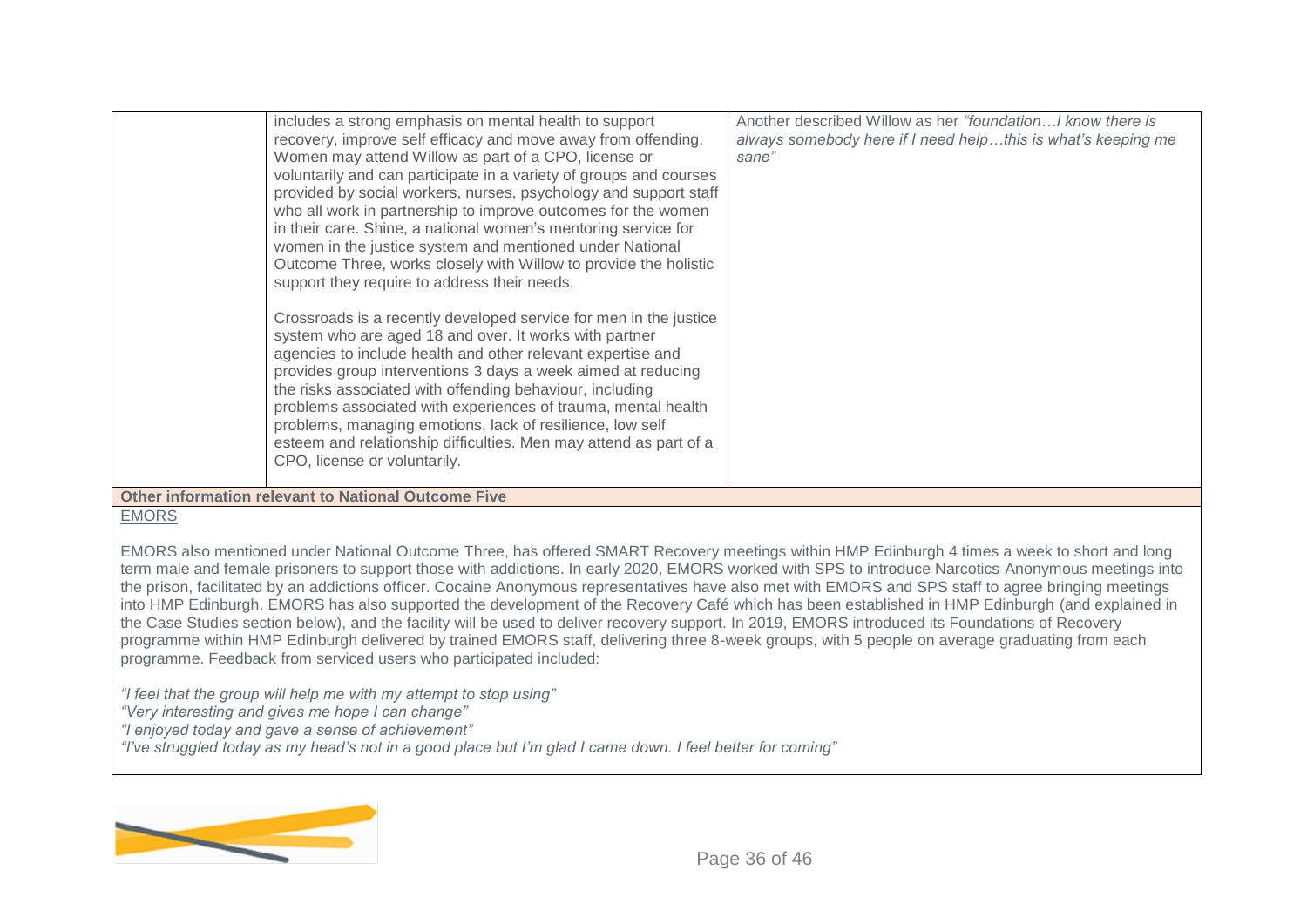In September 2019, EMORS held a New Psychotic Substances (NPS) awareness and harm reduction event in HMP Edinburgh at which a peer navigator with the Salvation Army attended to share with the prisoners, his experience of prison, NPS use and recovery. 20 prisoners attended the event.

In support of the [Recovery Walk Scotland](https://twitter.com/recwalkscot?lang=en) which took place in Inverness in September 2019, EMORS held 2 prison recovery walks in HMP Edinburgh over 2 days, also in September 2019. Around 50 prisoners attended this event.

#### Health interventions

Substance Misuse Recovery Hubs - the four recovery hubs based in Edinburgh are one stop shops offering a full range of drug and alcohol treatment services run by social work staff, NHS and voluntary sector in partnership. They host regular drop in sessions where individuals can attend without appointments to access advice and information to support recovery.

An [ARC-Edinburgh](https://arcapp.co.uk/) app has also been developed for anyone in recovery from addiction to drugs or alcohol. ARC-Edinburgh brings together information and tools to help people in recovery access recovery services, organise their lives, and keep motivated to stay on track.

Housing support

Housing support for prisoners in HMP Edinburgh is explained under National Outcome Three.

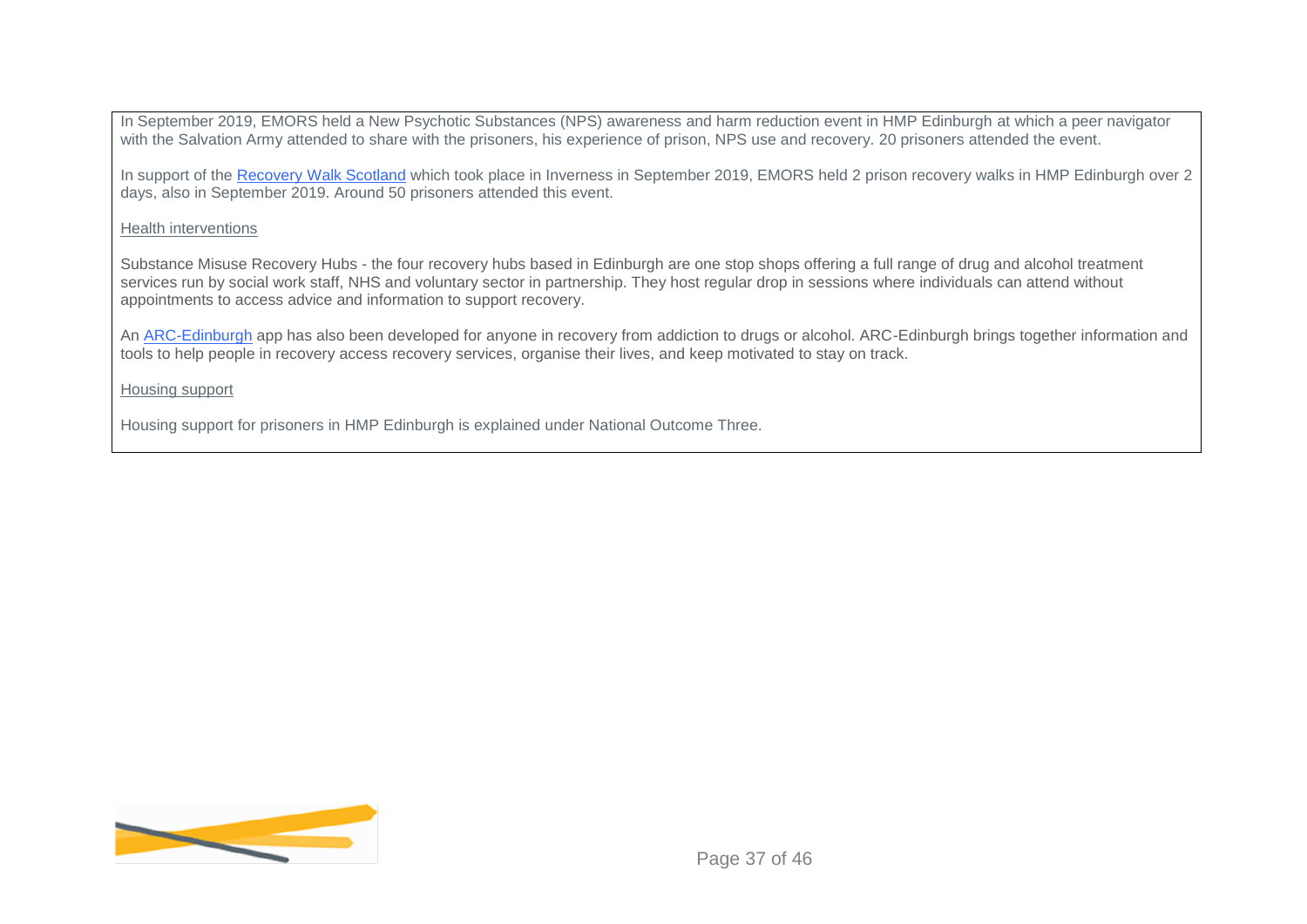| <b>NATIONAL OUTCOME SIX</b><br>People develop positive relationships and more opportunities to participate and contribute through education, employment and leisure activities |                                                                                                                                                                                                                                                                                                                                                                                                                                                                                                                                                                                                                                                                                                                                                    |                                                                                                                                                                                                                                                                                                      |  |  |  |  |
|--------------------------------------------------------------------------------------------------------------------------------------------------------------------------------|----------------------------------------------------------------------------------------------------------------------------------------------------------------------------------------------------------------------------------------------------------------------------------------------------------------------------------------------------------------------------------------------------------------------------------------------------------------------------------------------------------------------------------------------------------------------------------------------------------------------------------------------------------------------------------------------------------------------------------------------------|------------------------------------------------------------------------------------------------------------------------------------------------------------------------------------------------------------------------------------------------------------------------------------------------------|--|--|--|--|
| <b>Indicator</b>                                                                                                                                                               | <b>Evidence and Data (max 300 words per indicator)</b>                                                                                                                                                                                                                                                                                                                                                                                                                                                                                                                                                                                                                                                                                             |                                                                                                                                                                                                                                                                                                      |  |  |  |  |
|                                                                                                                                                                                | <b>Please describe the activity</b>                                                                                                                                                                                                                                                                                                                                                                                                                                                                                                                                                                                                                                                                                                                | Then describe the impact                                                                                                                                                                                                                                                                             |  |  |  |  |
| Individuals have<br>made progress<br>against the<br>outcome                                                                                                                    | <b>Skills Development Scotland (SDS)</b><br>SDS has delivered careers advice and guidance to people of all<br>ages who have been or are currently in the justice system. The<br>service supports people to develop their career management<br>skills to allow them to make informed and realistic decisions<br>about their future. SDS work coaches have engaged with people<br>with convictions to improve their confidence and resilience<br>through one to one support.                                                                                                                                                                                                                                                                         | In 2019, SDS further developed its 'My World of Work' website<br>which contains online tools and guides for people looking to<br>access employment, training and education. During the reporting<br>year, 22 people in the justice system in Edinburgh were supported<br>into positive destinations. |  |  |  |  |
|                                                                                                                                                                                | The career management skills explore with an individual, their<br>interests, hobbies, values and help them to consider their<br>personality, all of which can direct them towards making the right<br>career decisions. Individuals are encouraged to build on their<br>strengths through recognising their talents, skills and qualities. A<br>tailored plan is put in place for each individual, where learning<br>opportunities, qualifications, apprenticeships, training courses,<br>and funding for education are explored according to personal<br>preference. Individuals are also supported where appropriate, to<br>contact other organisations, people, services, and networks that<br>can help them sustain a positive career journey. |                                                                                                                                                                                                                                                                                                      |  |  |  |  |
|                                                                                                                                                                                | For those looking to move straight into employment, job profiles<br>and employment opportunities are explored in more detail to<br>support each person towards finding work which suits their<br>needs and aspirations. SDS also provided support for people to<br>create and improve upon their CVs.<br>Where appropriate, transition support is provided to assist<br>people to feel comfortable in a new setting for example attending                                                                                                                                                                                                                                                                                                          |                                                                                                                                                                                                                                                                                                      |  |  |  |  |
|                                                                                                                                                                                | college, starting a new job, or changing career path. Work<br>coaches are also able to access resources such as the<br>Employability Fund which can be used to support people to<br>develop the employability and vocational skills they need to                                                                                                                                                                                                                                                                                                                                                                                                                                                                                                   |                                                                                                                                                                                                                                                                                                      |  |  |  |  |

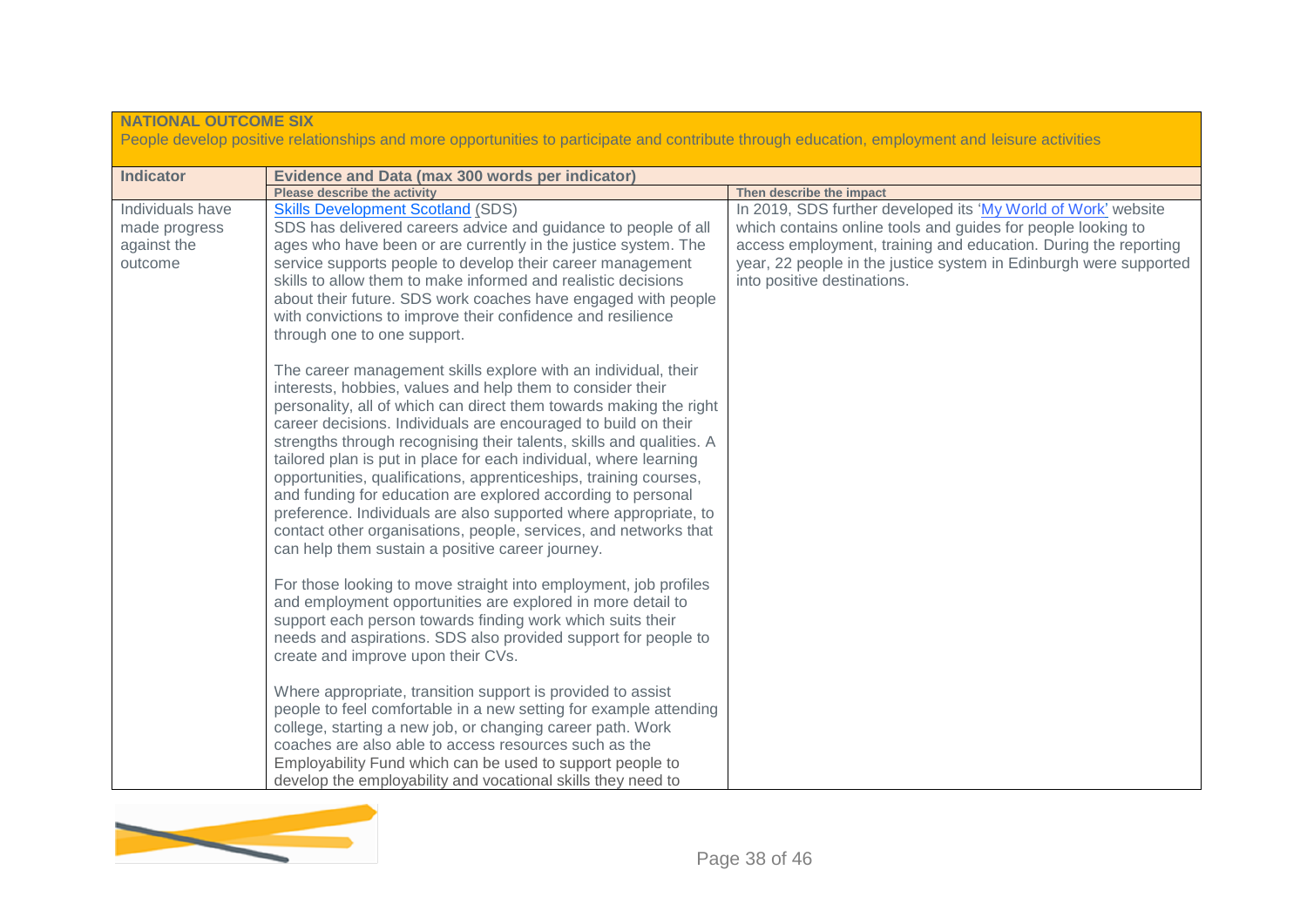|                                                           | make the transition into a Modern Apprenticeship or<br>employment. |  |  |  |
|-----------------------------------------------------------|--------------------------------------------------------------------|--|--|--|
| <b>Other information relevant to National Outcome Six</b> |                                                                    |  |  |  |
| <b>Capital City Partnership</b>                           |                                                                    |  |  |  |

Edinburgh's [Capital City Partnership](https://capitalcitypartnership.co.uk/strategy-1) is the delivery body for Edinburgh's employability strategy, working with partners to tackle inequality, poverty and barriers to employment. It supports and develops the City's Jobs Strategy and works to improve outcomes from funded employability services which help more people into employment and skills. The Jobs Strategy's Joined Up for Jobs framework sets out a partnership of key agencies and frontline services that work together to help more people into employment and improve their skills.

EnCompass mentioned at National Outcome Three, has delivered regular wellbeing inputs incorporating an employability element, to people in recovery from substance misuse at the weekly outreach sessions at the Ritson Clinic, Royal Edinburgh Hospital, and within Lothian and Edinburgh Abstinence Programme (LEAP). This scheduled programme introduces EnCompass, to stimulate thinking about work and training and to encourage each LEAP graduate to refer on completion of their twelve week programme as part of their aftercare. The project also accepts referrals from the four local recovery hubs, three of which are managed by CGL and one by Turning Point Scotland, as well as from local DTTO services, and has developed close working links with [Edinburgh Recovery Activities](https://www.sfad.org.uk/service/edinburgh-recovery-activities) which provides fulfilling and enjoyable experiences through trips, meet ups, events and training for those in recovery.

#### Living Wild Programme

Living Wild supports men and women aged 16 to 40, on community payback and other orders including DTTO, Restriction of Liberty Orders, Home Detention Curfews and diversion from prosecution, who want to make positive and sustained changes in their lives and move away from offending.

After an assessment period, the programme offers regular community-based outreach support wrapped around a 10-day 'Wilderness Journey' usually in the highlands of Scotland. Through intensive learning and personal development, individuals consolidate their new skills, boost confidence, motivation and aspirations, which in turn allows them to tackle complex circumstances and patterns of behaviour, address reoffending and receive support with their rehabilitation. The programme provides support for up to 9 months to help individuals to make and sustain connections to services and employment, education, training or volunteering opportunities within their communities.

#### **NATIONAL OUTCOME SEVEN**

Individuals' resilience and capacity for change and self-management are enhanced

| <b>Indicator</b> | Evidence and Data (max 300 words per indicator) |                          |
|------------------|-------------------------------------------------|--------------------------|
|                  | <b>Please describe the activity</b>             | Then describe the impact |

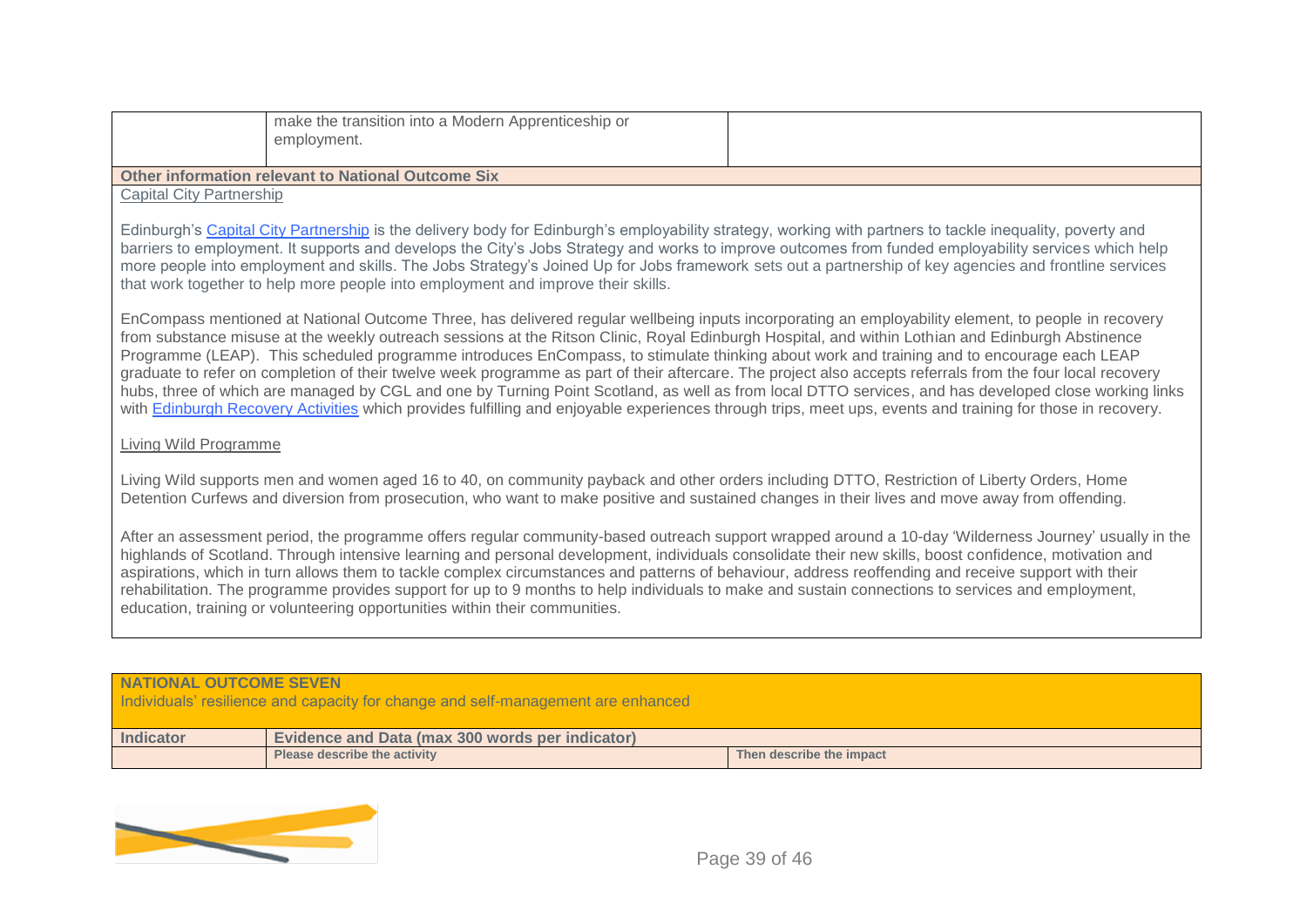| Individuals have               | Domestic Abuse Services (DAS)                                     | Respekt service                                                                                                             |
|--------------------------------|-------------------------------------------------------------------|-----------------------------------------------------------------------------------------------------------------------------|
| made progress                  | The Trauma and Mental Health Screening Assessment                 | The service faced a significant challenge in recruiting to the                                                              |
| against the                    | (TAMHS) has been implemented as a pilot for routine trauma        | Women's Service Post which was filled in December 2019                                                                      |
| outcome                        | screening for men in contact with the justice system who are      | however since then, it has been able to locate 10 women                                                                     |
|                                | attending group work services. The screening assists staff to     | survivors of abusive behaviour, and 3 remain allocated to other                                                             |
|                                | measure the prevalence of trauma in those men and current         | DAS Women's Service Workers. The women have been able to                                                                    |
|                                | mental health difficulties, and assess appropriately which men    | benefit from this intervention and from a response that felt                                                                |
|                                | may benefit from and be ready to engage with the community        | consistent and safe for them. A significant benefit has also been                                                           |
|                                | forensic Survive and Thrive course for men.                       | the joint work undertaken alongside Children and Families social                                                            |
|                                |                                                                   | work colleagues particularly in complex cases and below are                                                                 |
|                                | Respekt service                                                   | examples of quotes from family members helped by Respekt:                                                                   |
|                                | The Respekt service which mirrors the <b>Caledonian System</b> to |                                                                                                                             |
|                                | address domestic abuse has been established and provides a        | "No one had explained to me how the children have been affected                                                             |
|                                | first language voluntary and court mandated service to Polish     | (by trauma), now I know this, it will be hard, but I will agree to no                                                       |
|                                | men, and a voluntary service to the Polish women partners of      | contact and keep working to become better"                                                                                  |
|                                | these men when they are the victim/survivor of the abusive        | "Keeping him away for a while has helped us come to terms with it                                                           |
|                                | behaviour.                                                        | and now, we can heal, that has been very, very helpful"                                                                     |
|                                |                                                                   |                                                                                                                             |
|                                | DAS training and development                                      |                                                                                                                             |
|                                | The Respekt service's children's worker achieved accreditation    | The newly accredited worker delivered 4 days of Safe and                                                                    |
|                                | from the Safe and Together institute as a Safe and Together       | Together trainings in 2019/20.                                                                                              |
|                                | Champion. Requirements to achieve this included completing a      | Three 2-day Spousal Assault Risk Assessment Trainings were                                                                  |
|                                | minimum number of training hours, training delivery, discussing   | also provided during the period.                                                                                            |
|                                | feedback with a mentor and completing assignments.                |                                                                                                                             |
|                                |                                                                   | Multi-Agency Risk Assessment Conference (MARAC)                                                                             |
|                                |                                                                   | 9 MARACs were held with representation from DAS at each. 17                                                                 |
|                                |                                                                   | Eastern European families were discussed, all of which were                                                                 |
|                                |                                                                   | Polish. As Respekt is a service specific to the Polish community, it                                                        |
|                                |                                                                   | brings a unique value to the MARACs in Edinburgh, as                                                                        |
|                                |                                                                   | discussions and plans are informed by and have access to first<br>language, culturally informed, support and interventions. |
|                                |                                                                   |                                                                                                                             |
|                                | <b>Other information relevant to National Outcome Seven</b>       |                                                                                                                             |
| Interventions for young people |                                                                   |                                                                                                                             |

The SFRS runs programs for young people both for the wider school audience and targeted to those at risk of offending as follows:

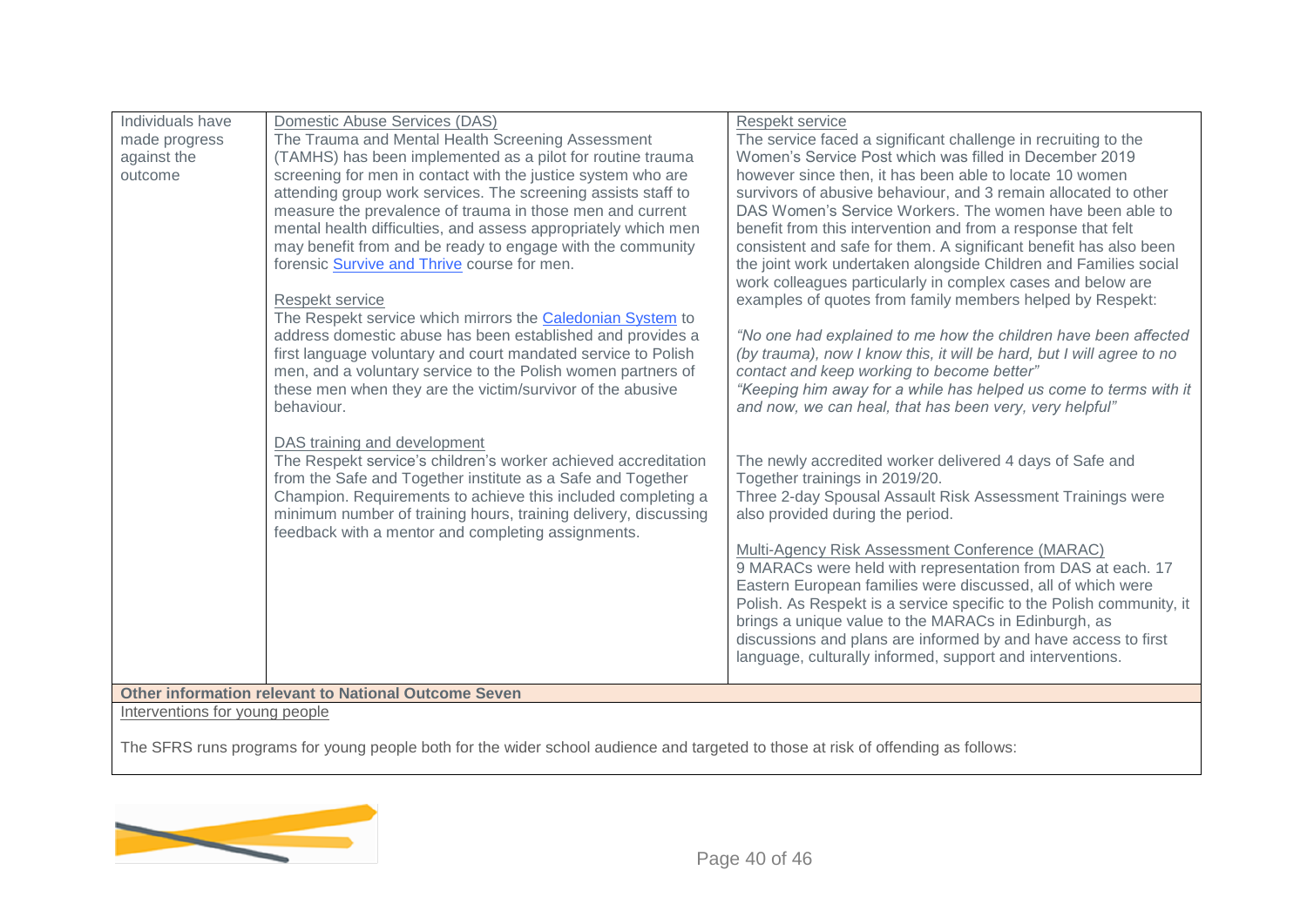FireSkills is a targeted programme in Edinburgh's high schools managed by Education, SFRS and the third sector; engaging with young people who have difficulty in education and are identified as on the cusp of low level offending. The programme delivers awareness raising on the impacts of antisocial behaviour and highlights the dangers of fire related antisocial behaviour. The course aims include developing an individual's ability to work in a team, confidence building, and improving healthy eating.

Young Drivers Event at which SFRS and other partners attend is an event targeted at high school students approaching driving age and aims to raise awareness of road safety and the consequences of dangerous driving; it engages with around 6000 students from across Edinburgh over the course of a week.

Fire Setters Intervention - A program of guidance and training is being delivered to SFRS staff to ensure their effective engagement with young people identified by Police Scotland and Young People's Service (YPS) social work, as having an unhealthy interest in fire, or who have been involved in fire related antisocial behaviour.

Ignite is a 10 day course working with partners to educate the students on issues including sexual and mental health, online and digital safety, drugs and alcohol misuse, and onward employability. These are additional attributes which build upon the founding principles of the FireSkills course (mentioned above), such as team building and discipline.

For the wider audience, SFRS works with partners to support the [Risk Factory](https://theriskfactory.org/) Primary 7 interactive student programme where the consequences of antisocial behaviour are discussed using a variety of scenarios and settings. The programme teaches young people how to keep safe and deal with emergency situations.

#### Restorative Justice (RJ)

RJ has been offered to adults on statutory supervision who have been convicted of a hate crime, and the victim of that offence (or a representative). A national action plan was published in June 2019 to support the Scottish Government's commitment to have RJ services widely available across Scotland by 2023. To support this, justice services aim to extend the availability of RJ in Edinburgh to ensure that victims of harm (or a representative) caused by children and young people have access to it.

#### Peer mentoring

Peer mentoring support provided to eligible people in the justice system and mentioned under National Outcome One includes empowering individuals to make positive changes to their lives and develop resilience, improved mental health, and pro-social attitudes. Quotes from service users included:

"It's great to have some moral support, someone to bounce ideas off and help me make positive decisions." "I've gotten a great deal from your support. Don't know what I would have done without you. Times I've been cracking up and you've supported me to get back on the right track. I was really at danger of me going down the wrong path without your support."

Travel Service

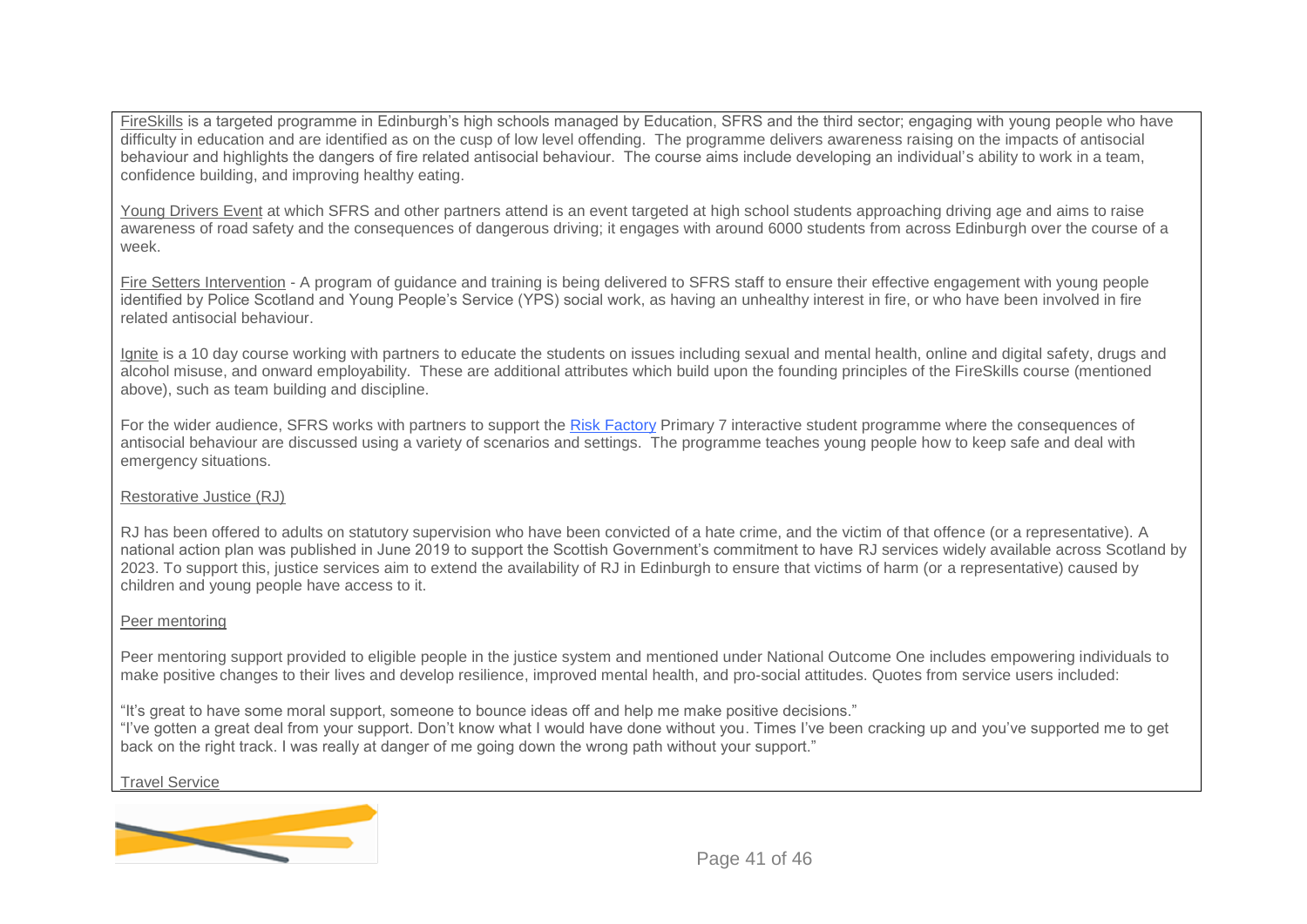The Travel Service delivered by Sacro, provides free, safe and reliable transport to eligible family and friends of prisoners serving their sentences in Scottish prisons or secure hospitals. The Council funds a co-ordinator to recruit, train, manage, and support a team of volunteer drivers so that transport can be provided for each passenger/family. Passengers are picked up at their home address, driven to their destination prison, and returned to their homes. Journeys are carried out individually by the drivers who are courteous and non-judgemental, and who provide a listening ear for those who wish to share their experiences, while maintaining passenger confidentiality. The service provides reassurance to passengers and removes some of the stresses that may be associated with prison visits such as age and/or infirmity travelling alone, stigma, concerns about transport costs, public transport reliability, and the inaccessibility/ remoteness of some prisons. The service enables prisoners to sustain relationships through maintaining their support network of family and friends, which has been shown to be a key contributor to reducing reoffending and successful rehabilitation.

In 2019/20, volunteer drivers carried out 247 journeys transporting passengers to and from Scottish prisons, driving a total of 30,257 miles and supporting 454 passengers, 125 of whom were children. Feedback from services users included:

*"This service and the drivers are a lifeline to me as you know, and each means something individual to me whether its laughing at my singing to the radio or the way they notice the details and care for me"*

*"The travel service helped me and my son see his dad/my partner, twice a month without worrying of expenses and how we would travel there. They were always on time, reliable and very reasonable."*

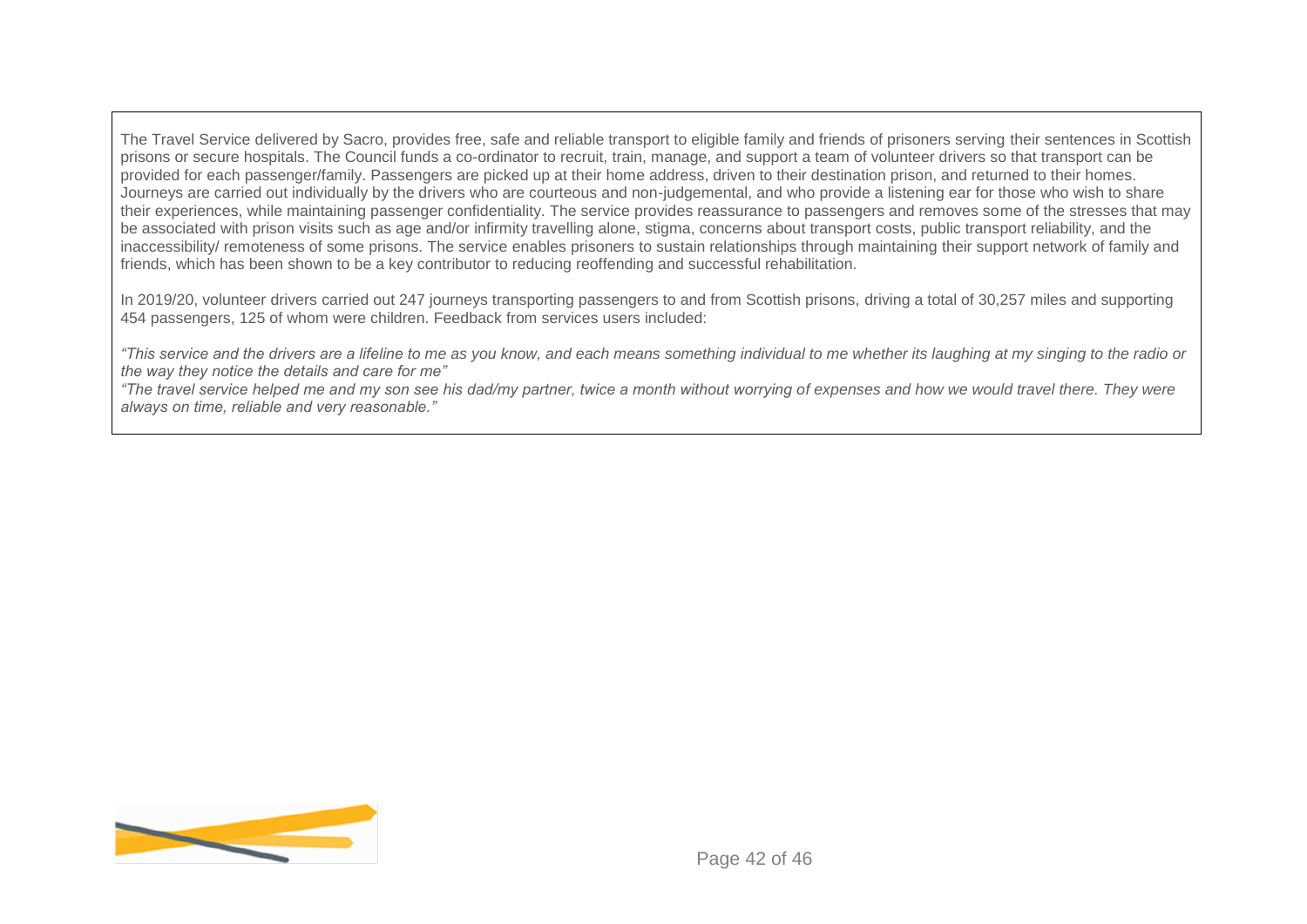#### **5. Priority Areas of Focus**

#### Early intervention activity

An early intervention group was created in 2019 to further develop and take forward early intervention activity over the next three years. The focus in 2019/20 has been on three areas of work summarised below:

**Whole System Approach (WSA) for young people who offend** – a process has been developed so that court based social work staff are notified when a young person aged 18 to 20 is remanded or sentenced and then released. For those remanded or receiving a custodial sentence, the team notify the destination prison of any specific needs of the young person. This extension of the WSA to all those aged under 21 ensures that the offer of support can be targeted at young people who do not have existing social work connections and work is ongoing to develop pathways to support young people within existing services.

**Early identification of vulnerable people at likelihood of remand** – in July 2019, it was agreed that court based social work staff would extend the age range of welfare checks in the court cells from 16/17 year olds, to all those aged under 21 who are appearing on an unplanned basis. This facilitates oversight of all those at risk of remand, enabling the court based team to carry out an enhanced supervised bail assessment where bail is opposed. Work is ongoing to strengthen existing practice and explore a formal process for bail information to ensure that no young person is remanded due to having no fixed abode.

To further develop and enhance the skills of staff working in this area, the Centre for Youth and Criminal Justice (CYCJ) has delivered training on using trauma informed child centred approaches and the teenage brain.

**Support for young people who attend court and receive a custodial sentence** – pathways into housing for young people are being strengthened through the retendering process of voluntary throughcare and a housing officer will be appointed to assist with housing and support for young people on their release from HMYOI Polmont. This will mirror housing support currently available in HMP Edinburgh. The Transitions and Reintegration Guidance and Procedures for custody reviews for young people has been reviewed and updated to include the protocol for custody reviews for all young people aged under 21. This will support the development of a shared agreement between key agencies delivering services for young people in the justice system.

### **6. Case Studies**

#### HMP Edinburgh Recovery Café

HMP Edinburgh has set up a recovery café (the Café) to provide opportunities for prisoners to access support to address substance misuse and reoffending. The new project is led by HMP Edinburgh head of offender outcomes and has been established to create a positive and welcoming environment in which to run group sessions. The Café has recruited a dedicated recovery officer, and 2 group sessions have been established which are co-facilitated by the recovery officer and staff from Sustainable Interventions Supporting Change Outside (SISCO). The sessions allow prisoners to relax in the Café, discuss their addiction issues, and speak freely to the facilitators about the help and support they need to improve their life chances and achieve lives free of addiction and offending.

The room which hosts the Café has been given to members of the group to design, decorate and maintain. The prisoners are also designing, manufacturing and installing the furniture, giving them complete ownership and pride in the Café. Group members are working on a timetable of skills, building activities to prepare for when they leave prison that will be offered in the Café for example, budgeting, first aid training, sports, fitness, and DIY. Many members of the group are keen to learn how to cook and

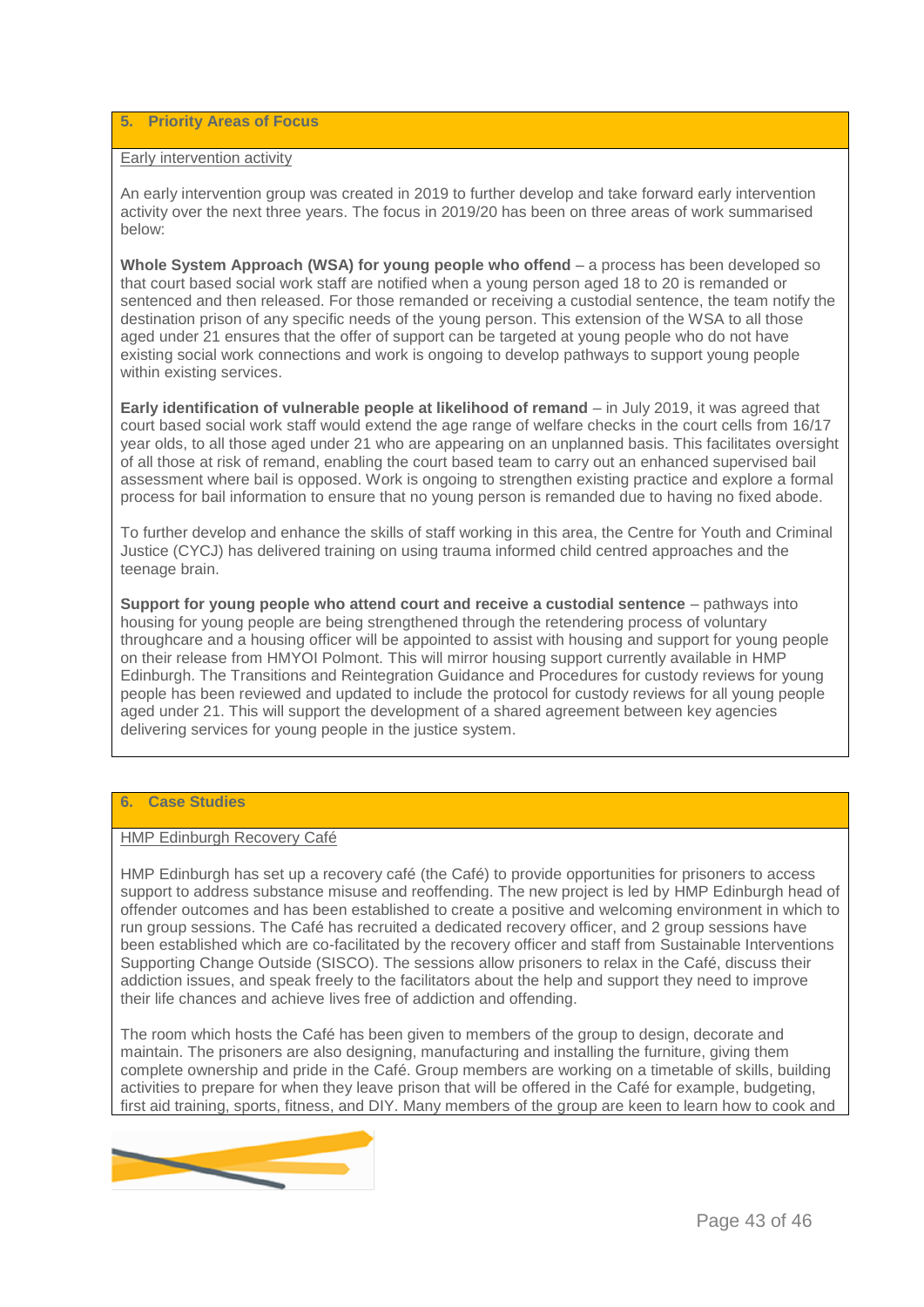are compiling a combined recipe book which supports healthy eating and cooking, achievable on a budget.

The project will continue to evolve with prisoners' participation and staff driving the development of positive relationships with people using the Café. The dedicated recovery officer is developing the new role to encourage prisoner engagement and promote accessibility to the network of support agencies available to them, both within HMP Edinburgh and in the community.

#### Service User Engagement Framework

Community justice services have committed to develop and sustain a framework of activity which encourages and enables regular engagement with the people who use its services. Engagement, consultation and acting on the feedback provided will assist in quality assuring existing service provision, championing successes and making improvements, where required.

To support consistency in gathering feedback from the people who use justice services, a Service User Engagement Framework has been created which consists of the following examples of consultation and activities carried out by justice services. These activities are supported by the Quality Assurance and Compliance service and, where possible, will include a 'You Said/We Did' element to confirm and track service improvements. The evidence from these activities is collated annually, submitted to the Chief Social Work Officer (CSWO), and informs the CPO annual report:

#### People's Stories

As described under National Outcome One, the People's Stories model is promoted by the CSWO and facilitated by a Quality Assurance Officer (QAO), who meets the people who use justice social work services to hear about their experiences of a social work intervention. The aim of People's Stories is to embed a culture of qualitative engagement and to recognise the impact that a social work intervention can have on individuals and the people around them; the expectation is that justice services will continue to identify 12 participants annually for interview.

#### Service Reviews

Community justice services will review its services on an ongoing basis. One of the main areas of activity in the review process will be consultations with, and acting on feedback from the people who use its services.

#### Contracted Services

The services contracted by community justice services are reviewed regularly and are expected to provide evidence of feedback from people who use each service, together with case studies which evidence effective practice and positive outcomes.

#### Entry and Completion Questionnaires

Following a review and update of the questionnaires, the feedback provided will be evaluated and written up annually to inform what is working well in justice services and what requires to be improved. These reports will inform service review activity.

#### Suggestion Boxes

This feedback model will be used to invite those who use justice services to provide direct feedback about individual services. Boxes will be made available in the waiting areas and emptied on a monthly basis by a designated staff member. Each service will look at what it can address and suggestions which are about community justice as a whole, will be passed to senior managers. Each service will produce a 'You Said, We Did' poster on a 6-monthly basis detailing which actions have been taken forward.

#### **7. Challenges**

Unfunded pay award

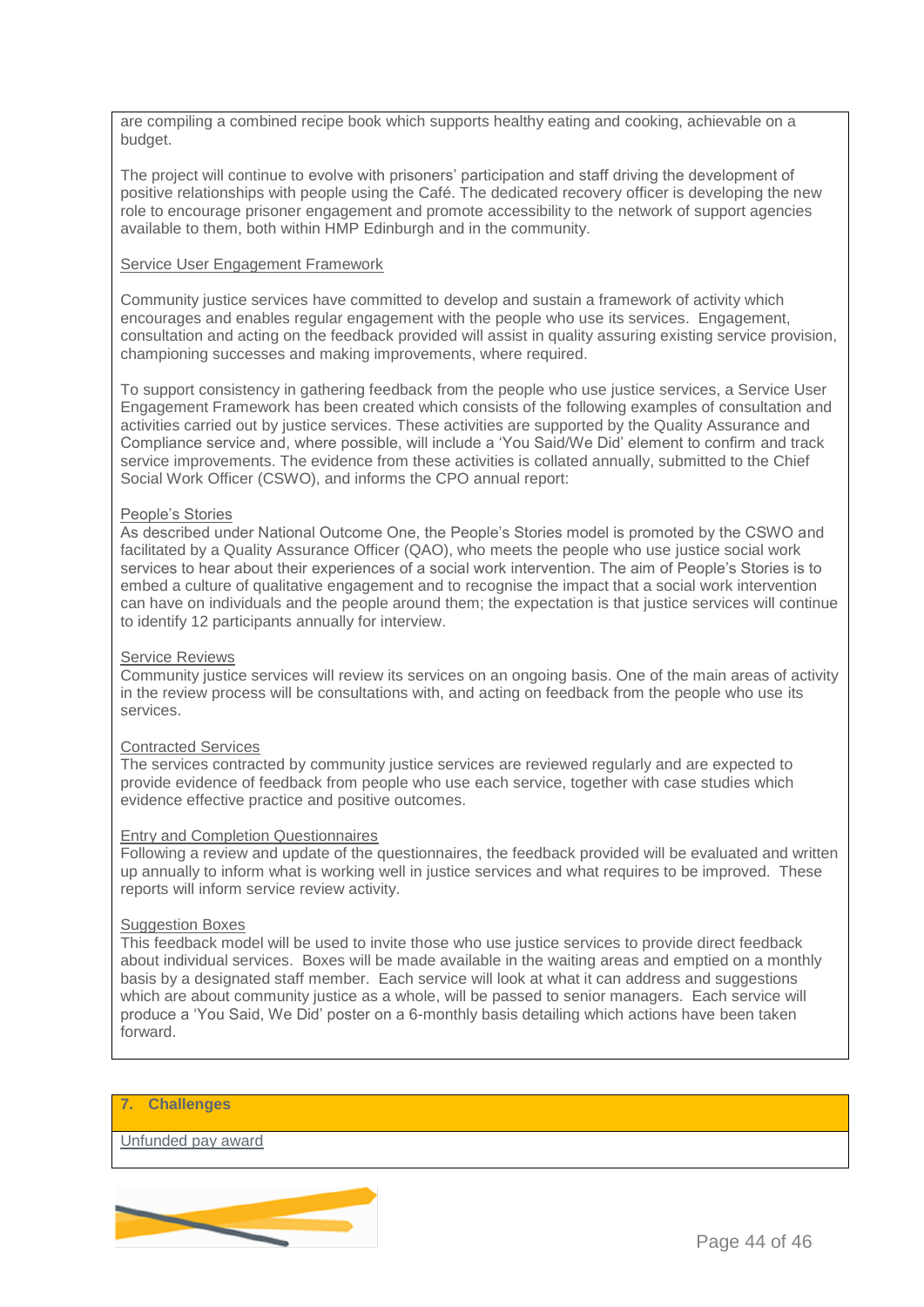The Section 27 funding received by the Council in 2019/20 was £90,826 less than the previous year's grant allocation for justice services. Financial pressures increased in 2019/20 and will continue into 2020/21 due to the unfunded pay award for public sector staff. In Edinburgh, this equates to approximately £225,000 per annum and to address this, a service review commenced which was suspended when COVID-19 restrictions were imposed and will resume when restrictions are reduced. This shortfall may also impact on the ability of justice social work to manage workload demands when COVID-19 restrictions are eased, as the Scottish Courts and Tribunals Service and Parole Board Scotland backlogs are likely to lead to an increase in the numbers of justice social work reports required and of community based disposals.

#### Supporting remand prisoners

NHS Lothian conducted a Health Needs Assessment (HNA) reviewing resources and the addiction pathway for drug and alcohol treatment in HMP Edinburgh. Recommendations from the HNA highlighted that continuity of care in supporting remand prisoners had remained a challenge as their imprisonment is often short term, their release unplanned, and communication between courts, prisons and services may not always keep pace with a remand prisoner's movements. Their unsettled status also means they have less opportunity for purposeful activities than sentenced prisoners, and those with addictions are particularly at risk. To address this, partners have identified additional resources for a 2 year pilot dedicated to supporting remand prisoners with addictions, and processes within voluntary throughcare are being revised to ensure that all remand prisoners in HMP Edinburgh can access support and are encouraged to do so. The pilot will see the establishment of robust referral processes and a clear pathway for supporting remand prisoners in HMP Edinburgh that can be mainstreamed into existing services.

#### COVID-19 pandemic

During the COVID-19 pandemic, almost all justice social work staff have been working from home. As part of the Council's Adaption and Renewal Programme, justice services are examining how they will deliver services effectively going forward and are drawing up plans to reopen suitable buildings where this can be done safely and in accordance with health and safety and risk management procedures.

As mentioned, the Scottish Courts have accumulated a backlog of cases and this is likely to result in increased demands being placed on justice services. While COVID-19 restrictions remain in place, returning to full capacity operation while trying to clear a backlog of cases is expected to present challenges.

# **8. Additional Information**